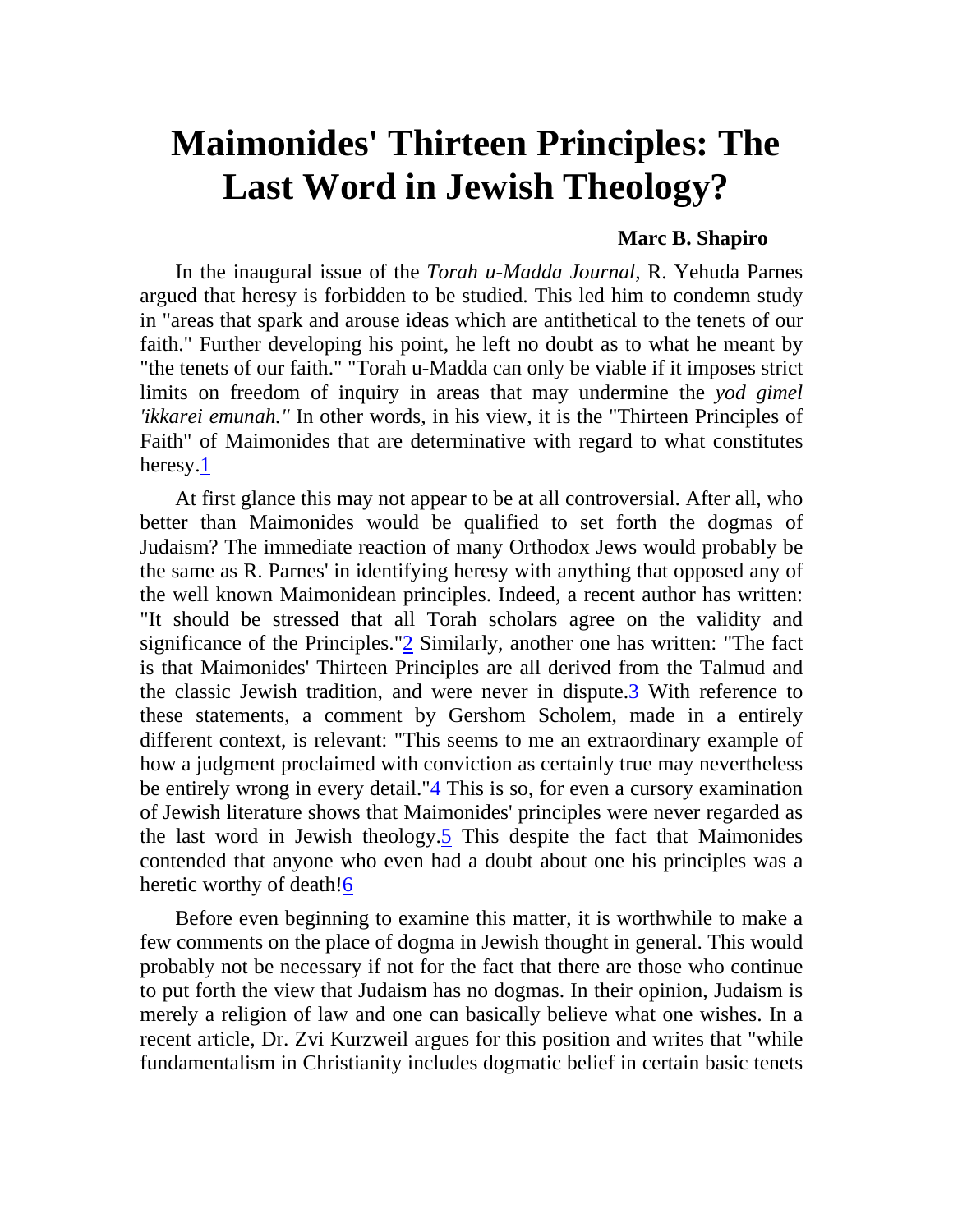of faith, Judaism lacks such dogmas. There is more than a grain of truth in Leon Roth's reference to 'dogmalessness as the only dogma in Judaism.'"7

Kurzweil further supports his view regarding the lack of dogmas in Judaism by quoting Moses Mendelssohn, Isaac Breuer and Isaiah Leibowitz. Kurzweil is correct that Mendelssohn did express himself as believing that, in essence, Judaism has no absolute dogmas yet what Kurzweil neglects to mention is that Mendelssohn himself was unsure on this point and often did accept the existence of certain dogmatic principles, although these are not to be understood as dogmas in the Christian sense.8

Concerning Breuer, it is true that he had some interesting views regarding the nature of faith and Jewish law, but even if in his system he put individual faith in the background and acceptance of the law in the forefront, he never denied that Judaism required dogmas without which, he believed, the religion would be incomprehensible. For Breuer, it was the acceptance of the dogmas by the community which was crucial and it was only for the wavering individual that he emphasized the importance of law over dogma. That is, the dogmas of Judaism are important yet, *ex post facto*, an individual is not to be viewed as denying the religion totally because of his lack of belief.9 Yet, what is crucial for our purposes is that Breuer did not view this favorably; he felt that the unbelieving are in error and we must strive to change their ways. He was not a relativist in matters of belief.

Only Leibowitz remains to support Kurzweil's contention. However, Leibowitz is the first one to admit that his views disregard vast portions of what has always been regarded as part and parcel of Jewish thought and values.10 Thus, to give one example of literally hundreds, Leibowitz does not believe that Israel is the "Holy Land," since, as he has explained on numerous occasions, the word "holy" can only be applied to "the disciplined and saintly conduct of human beings who master their desires and inclinations and serve the Lord by leading a life of Torah and mitzvot.''11 It is such an attitude that has enabled Leibowitz to call for the demolition of the Western Wall which he considers to be an idol of stone. The fact that Leibowitz is probably the first observant Jew in history who does not view the Land of Israel or the Western Wall as holy is of no concern to him, yet we should keep it in mind whenever someone, such as Dr. Kurzweil, tries to quote Leibowitz as an illustration of traditional Jewish thought. We must conclude*,* therefore, all of Kurzweil's attempts to prove otherwise notwithstanding, that from talmudic times down to the present day "all authoritative exponents of Judaism are agreed as to the necessity of making spiritual truth the basis for material action."12

Before proceeding to the main thrust of this paper, a few more points must be noted. There were those who opposed the principles of Maimonides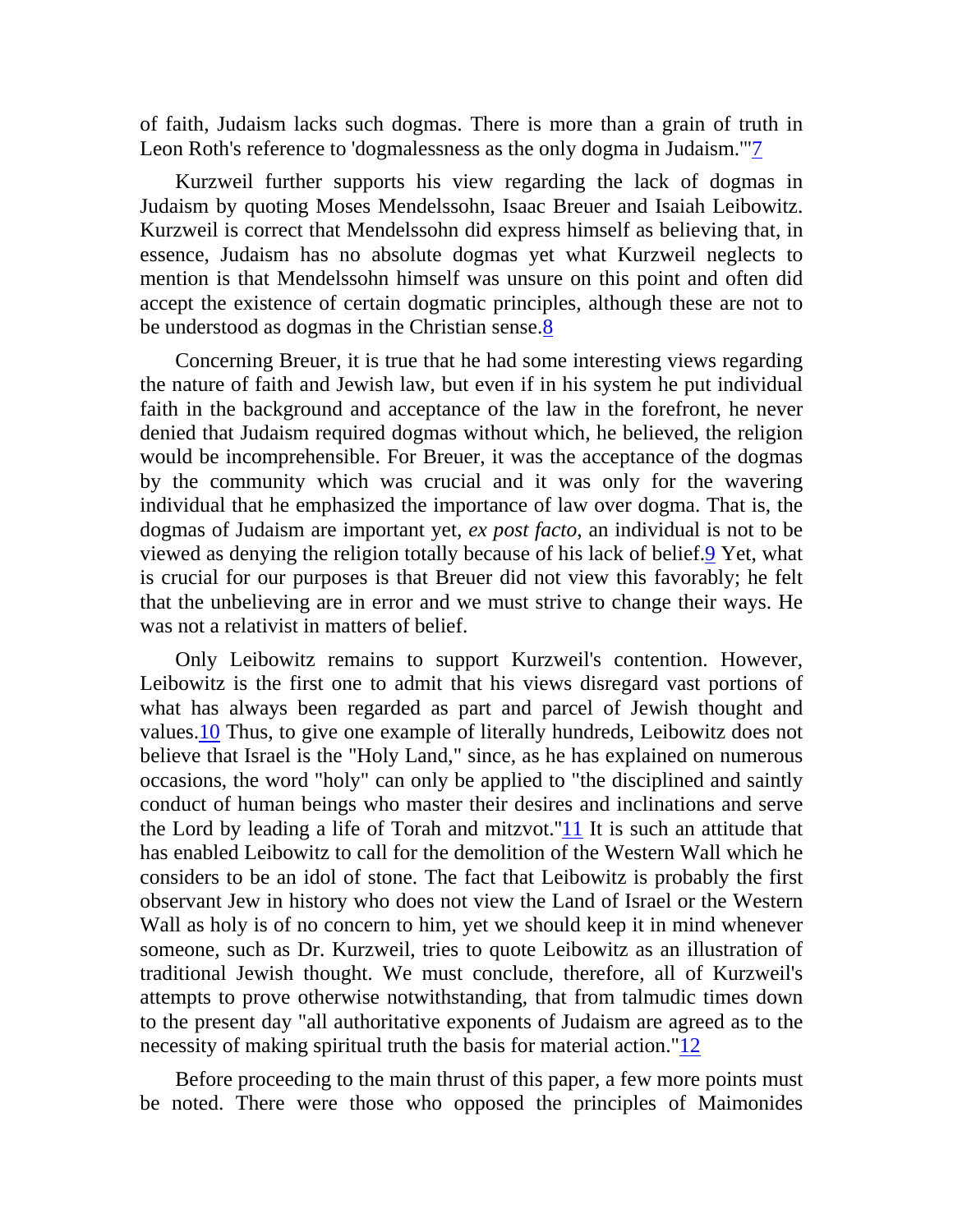because they believed them to be mistaken. This is very different from the attitude of Abravanel,13 R. David Ibn Zimra14 and R. Samson Raphael Hirsch,15 who, although they accepted Maimonides' dogmas, opposed his singling them out as being more significant aspects of the religion than others. According to them, no special dogmas can be set down because everything contained in the Torah is, in and of itself, a dogma of paramount importance, and one who denies *anything* found in the Torah is regarded as a heretic. One example of Abravanel's thought on this matter is as follows:

I, therefore, believe that it is not proper to postulate principles for the divine Torah, nor foundations in the matters of beliefs, for we are obliged to believe everything that is written in the Torah. We are not permitted to doubt even the smallest thing in it. . . . For he who denies or doubts a belief or narrative of the Torah, be it small or great, is a sectarian and *epikoros*. For, since the Torah is true, no belief or narrative in it has an advantage over any other.16

I will also not generally concern myself with those scholars who opposed Maimonides' thirteen principles and substituted their own. For these scholars did not, for the most part, deny that Maimonides' principles were correct and indeed obligatory upon Jews to believe. Both they and Maimonides believed that these beliefs were to be accepted as true. Their disagreement was to be found in determining which doctrines they viewed as *indispensable* to Judaism; that is, without which Judaism would be inconceivable.

This is most important, for people have often tried to show that, because Joseph Albo only postulated three articles of faith, it meant that he did not think that the others were essential.l7 Yet, nothing could be further from the truth, as Albo's differences with Maimonides were only with regard to "classification and grading,"18 not substance. Indeed, one who only accepted Albo's articles of faith would be viewed as a heretic by Albo himself. Thus, whereas Albo did not view belief in the Messiah as a "fundamental" principle- i.e. a principle without which Judaism would be inconceivable-one who denied the coming of the Messiah, knowing it was incumbent upon Jews to believe, was still to be viewed as a heretic with no share in the world to come.19

Having made these preliminary remarks we may proceed to analyze R. Parnes' point that heresy is defined by rejection of any one of Maimonides' thirteen principles. Presumably, R. Parnes does not mean to say that only the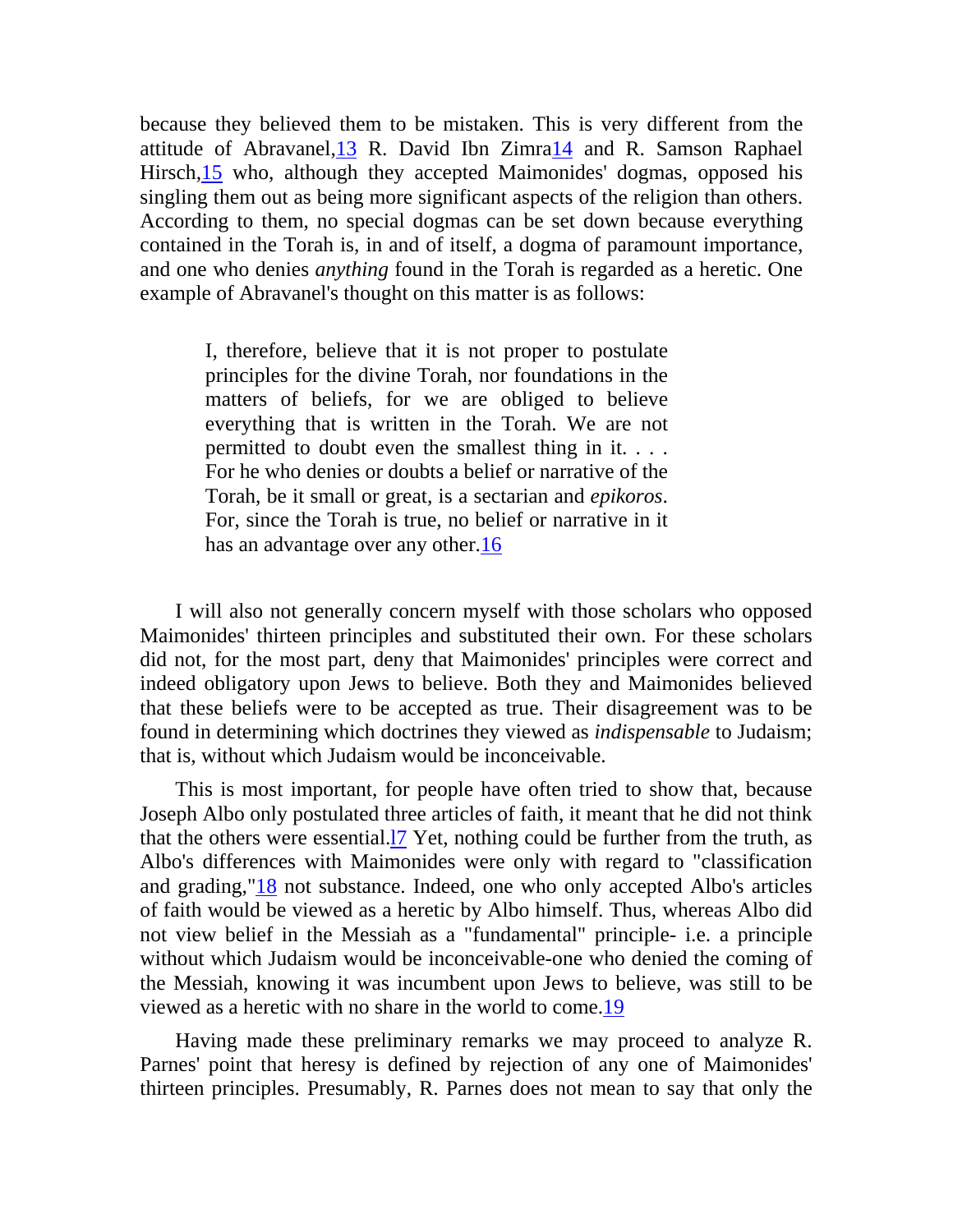thirteen principles, and nothing else, are the determinants as to what constitutes heresy, for it is undeniable that no rabbinic figure has ever believed this. I say this for the simple reason that Maimonides' thirteen principles are not allinclusive. Thus, they do not include the idea that the Jews are God's Chosen People. In addition, there are a number of dogmas which Maimonides discusses in other places but excludes from his thirteen principles. For example, there is no mention in the principles about the existence of only one God or of free will, despite their overriding importance in Maimonides' thought.20 All this lends credence to Arthur Hyman's point, already anticipated in part by Abravanel,21 that the thirteen principles were never intended to comprise, in their totality, the most important aspects of Judaism. Rather, they were merely formulated so as to correspond with the structure of the Mishnah in Tractate Sanhedrin upon which Maimonides was commenting. Because of this, not all of Maimonides' dogmas were included in his thirteen principles but this does not in any way imply that they are less important.22

We will now proceed to show, one by one, how Maimonides' thirteen principles met with great opposition.23

1. The first principle declares that God exists, that He is perfect in every way, that He is eternal, and that He is the cause of the existence of all things. The implication of this principle is that God is eternal. Needless to say, later Jewish thinkers all concurred with Maimonides that God exists and that He is perfect. Those thinkers who, as we shall see, limit God, nevertheless do not dispute the fact that He is omnipotent and without fault. According to them, the fact that God cannot do the impossible in no way limits Him and, in this, Maimonides agrees. The dispute between them and Maimonides is over what constitutes the impossible. That God is eternal is also agreed by all. The notion that God is the cause of the existence of all things is not at all clear and will be discussed with regard to Maimonides' advocacy of creation *ex nihilo* in the fourth principle.24

2. The second principle teaches the absolute unity of God which is unlike the unity of anything else. Once again, no subsequent Jewish teachers disputed this. It is true that the opponents of Kabbalah viewed the doctrine of the *sefirot* in the same way as the Trinity, namely, as a violation of this principle. However, what is important for us is that the advocates of the doctrine of the *sefirot* never regarded their system as doing injury to God's absolute unity.

3. The third principle teaches God's incorporeality. Philosophically, this was a requirement for Maimonides to affirm since, for him, a corporeal God is a contradiction in terms. It is impossible for a corporeal God to have the defining characteristics set down in the first and second principles.25 Indeed, Maimonides goes even further and states that one who believes in God's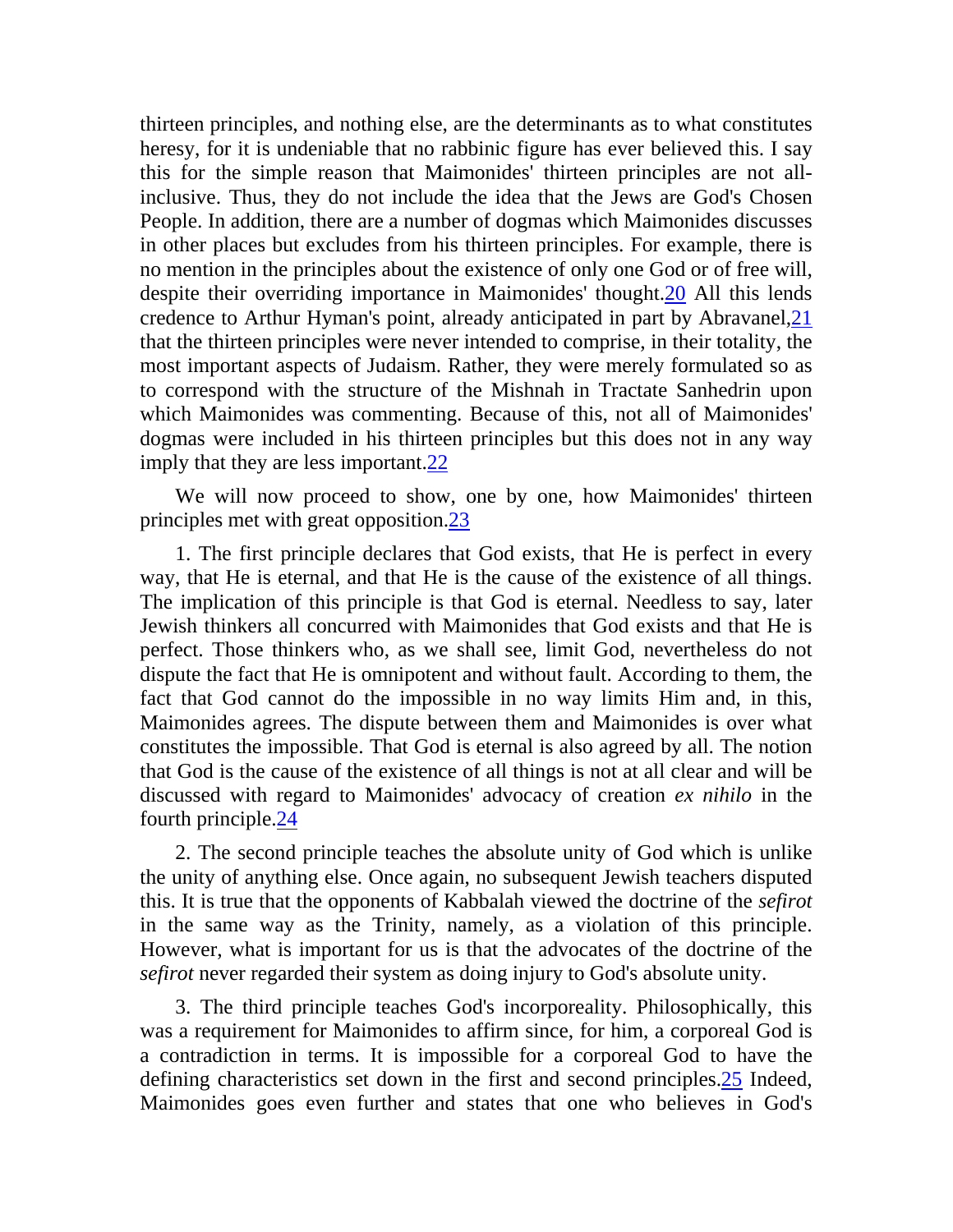corporeality is worse than an idolator.26 Arthur Hyman has pointed out that, in insisting that the masses be taught God's incorporeality, Maimonides is imparting metaphysical truths which have no political expediency.27 According to Hyman, this stands as an refutation of Lawrence Berman's thesis that Maimonides' purpose in imparting these metaphysical truths was political in nature without any intrinsic value for the masses.28

Whether Maimonides' purpose in teaching the masses the doctrine of an incorporeal God was to instill the knowledge required for them to attain immortality,29 was designed to make possible perfect halakhic observance,30 or was meant to ensure the Jews' *dhimmi* status,31 makes no difference when one is actually confronted with the anthropomorphist. According to all understandings of Maimonides, an anthropomorphist cannot attain immortality. This is an important point to which I will later return. However, for now I would just like to note that since the dhimmi status of the Jews in Islamic lands would have been endangered had they held to a corporeal conception of God, Hyman's refutation of Berman is not entirely convincing. In other words, contrary to Hyman's assertion, the principle of God's incorporeality certainly does have political expediency. In addition, I find Hyman's argument difficult to follow. Would Maimonides ever agree that the masses could attain immortality simply through an affirmation lacking any cognitive content, that is, without any actualization of the intellect  $32$ 

It is well known that despite Maimonides' forceful attacks against divine corporeality, he did not immediately succeed in uprooting it. Furthermore, prior to Maimonides there were many scholars who did believe in it. This led Rabad to his famous defence of the anthropomorphists in which he insisted that some of them were "greater" than Maimonides.33 Although we, unfortunately, do not have much in the way of written records from the anthropomorphists, 34 there are a number of texts which do enlighten us. The most significant is the *Ketav Tamim of* R. Moses b. Hasdai Taku, a Tosafist. 35 Although there is some dispute as to how extreme an anthropomorphist he was, 36 there is no doubt that he rejected Maimonides' third principle and viewed God as corporeal, or able to assume corporeal form. This does not detract from God's greatness as He can still be perfect in a corporeal sense. That is, he can be as perfect as a corporeal being can possibly be.

Harry A. Wolfson has claimed that, in the days of Maimonides, very few Jews had a corporeal conception of God. 37 This opinion was supported by J. L. Teicher who also asserted categorically that no scholars then held to anthropomorphic views. 38 However, even if we ignore evidence provided by opponents of the Rabbanites, 39 there are still many sources which indicate that anthropomorphic views were widespread among both masses and scholars,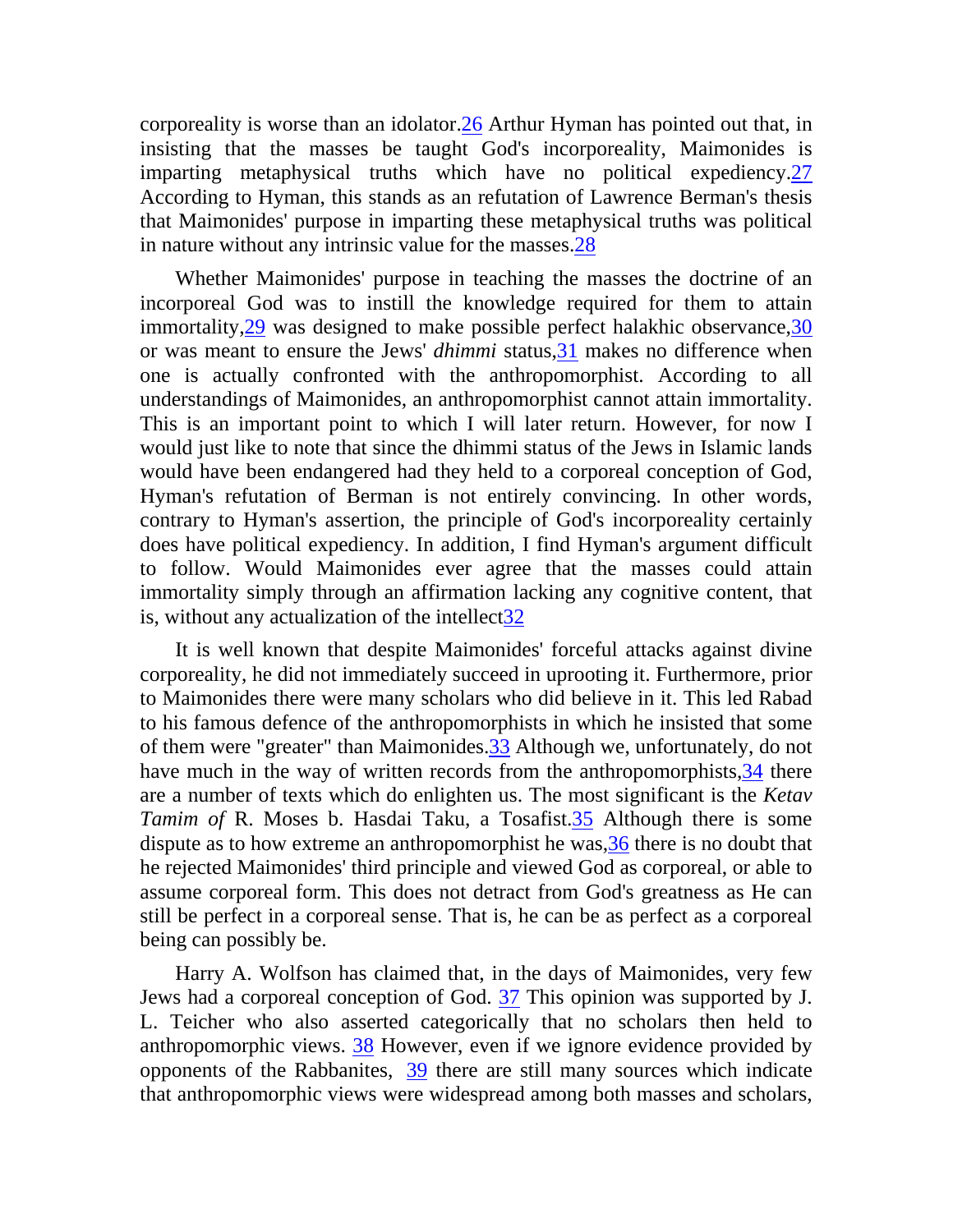especially among Ashkenazic Jews. 40 Abraham Ibn Daud reports that masses of Jews believed God to be a material being. 41 Maimonides, who argues so forcefully against the corporealists, himself speaks of numerous people, including "the majority" of the ignorant, who held to anthropomorphic views. He also mentions meeting a talmudic scholar who was unsure if God had a body.42 Yedaiah Bedershi writes how it is well known that the belief in God's corporeality was spread throughout virtually all Israel in "previous generations" (i. e. before Maimonides was able to reverse matters).43 Other scholars who testify to anthropomorphic views being held by Jews include R. David Abudarham,44 the anonymous author of *Ma'amar ba-Sekhel, 45* R. Isaac hen Yedaiah, 46 R. Moses of Salerno, 47 and R. Shem Tov ben Joseph ibn Shem Tov, the well known commentator on the Guide. 48 In addition, R. Moses Nahmanides, 49 R. David Kimhi, 50 R. Abraham Maimonides, 51 R. Solomon ben Meshullam da Piera,52 R. Samuel Sapurto,53 R. Shem Tov Falaquera,54 R. Isaac ben Latif,55 and R. Moses Alashkar56 all speak of anthropomorphism being accepted by scholars.57

Although it was difficult for post-medieval scholars to sympathize with the anthropomorphist position, this was not the case for R. Samuel David Luzzatto.58 Although he obviously did not subscribe to this belief, he nevertheless defended it with all his vigor, for, in his opinion, it was all that the masses were able to grasp. Because of this, he maintained that it was proper for the Sages to ascribe corporeality to God. However, sensitive to the implication of what he was saying, he added that this was not a base corporeality, but a perfected corporeality. "The early ones ascribed to God and the angels and the souls a very fine spiritual essence, more subtle than any body known to us but nevertheless characterized by form and build."59 Rather than this being heresy, Luzzatto claimed that it is the doctrine of incorporeality which, through its association with philosophy, leads to heresy. He felt that it would be infinitely better if Jews were to return to the simple belief in a corporeal God.60

It is easy to understand why Maimonides would consider the anthropomophists heretics. However, after having also seen how both scholars and masses of pious Jews held this opinion it is impossible, and according to Luzzatto just about forbidden, 61 for us to follow Maimonides' lead in regarding them as heretics or in forbidding their books.62

In concluding the principle, one more point must be noted with regard to Maimonides and anthropomorphism. There is no question, according to Maimonides, that the anthropomorphist has no share in the World to Come.63 This is such an important principle that even "children, women, stupid ones, and those of a defective natural disposition" must be instructed in it.64 One who believes that God is corporeal by definition denies God's unity and is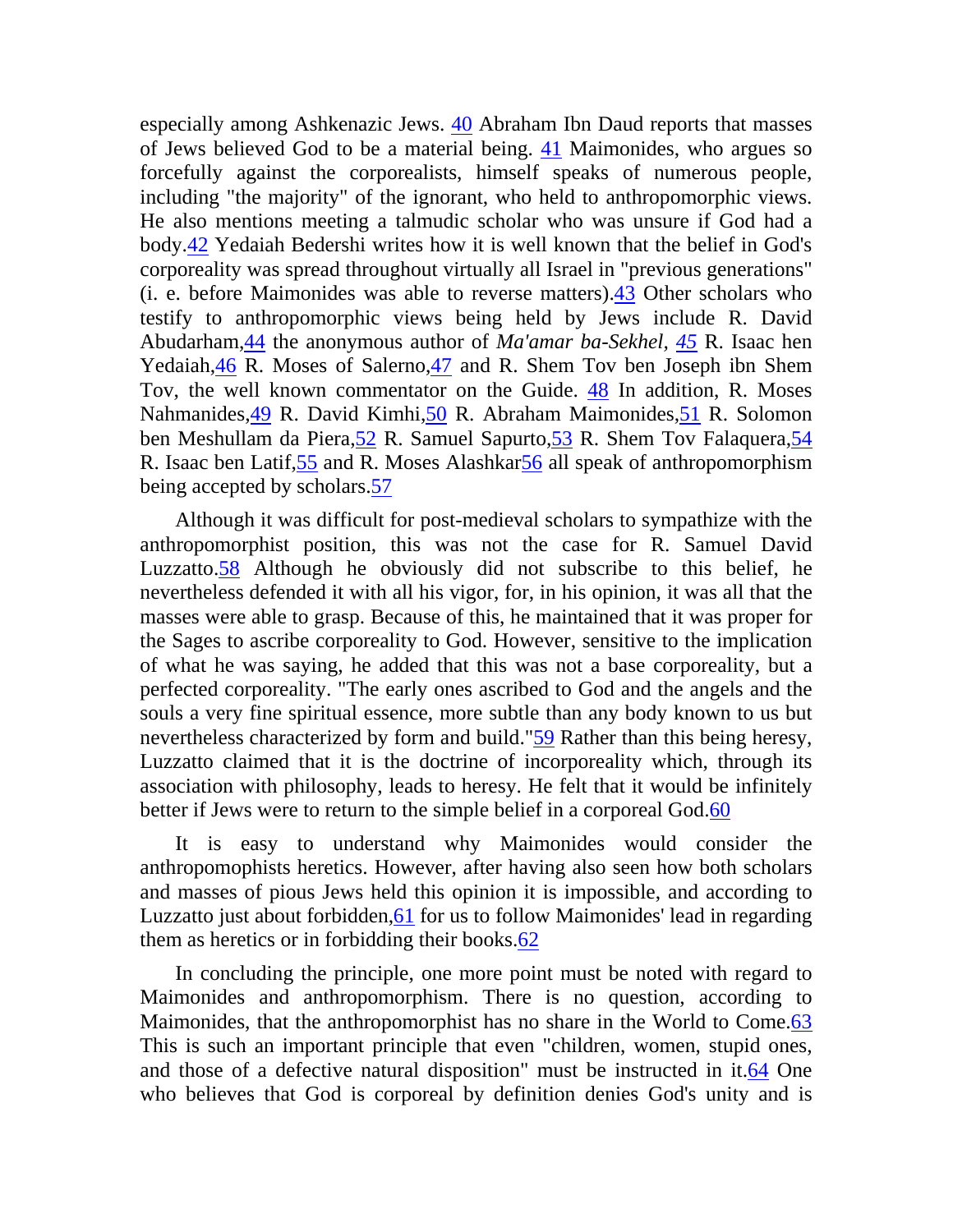much worse than an idolator. It is irrelevant whether or not this mistaken belief is unintentional.65

With this said, Maimonides must answer why the Torah used corporeal expressions to refer to God. And, indeed, his answer is striking. Since the masses needed to be instructed in the nature of God's existence, 66 and they could not conceive of the existence of an incorporeal God, it was necessary for them to be led to this belief in a progressive fashion. First they were taught of the existence of a corporeal God and only following this were they taught of his incorporeality. (Maimonides does not tell us if this process was accomplished quickly or took a number of generations.)67 As Howard Kreisel has recently noted: "It follows from Maimonides' remarks that the Torah deliberately misleads the people in the matter of the corporeality of God. . . . The Torah has no choice but to compromise with reality in order to educate the people effectively."68

Here we are not dealing with a population that understood the Bible in an anthropomorphic sense rather than turning to the wise men for guidance. Rather, and this is what is so significant, it was the Torah which originally intended for the masses accept God's corporeality. In other words, it is not merely that the Torah "misleads the people," but rather, *the Torah taught them a heretical doctrine. 69* Only when they advanced beyond this stage would they be able to understand that, in truth, the anthropomorphic expressions are to be understood figuratively. Although one of the early Israelites who believed in God's corporeality would not have the legal status of a heretic-Maimonides would obviously grant this-if he died without having advanced beyond this stage he would suffer the true consequences of heresy, namely, denial of a share in the World to Come. Once again we must note that this is not to be viewed as a punishment but rather as the necessary outcome of the world's structure, for an incorporeal conception of God is a basic necessity for intellectual perfection in *all times and places. 70*

4*.* The fourth principle affirms God's priority to other beings (not his eternity as has often been assumed) 71 and creation *ex nihilo, i.* e. creation after absolute non-existence. 72 There are no later Jewish scholars that question God's priority, however exactly it may be defined. This is not the case with regard to the doctrine of creation *ex nihilo* which never achieved unanimous acceptance. Thus, in describing creation, Ibn Ezra writes: "Most biblical commentators explain that the word *bara* indicates creation *ex nihilo . . .* [Ibn Ezra rejects this and concludes:] The meaning of *bara* is to cut or to set a boundary. The intelligent person will understand [to what I am alluding]."73 The implication of this, and some other comments of Ibn Ezra, is that he believed that the world was created by giving form to eternal matter. Indeed,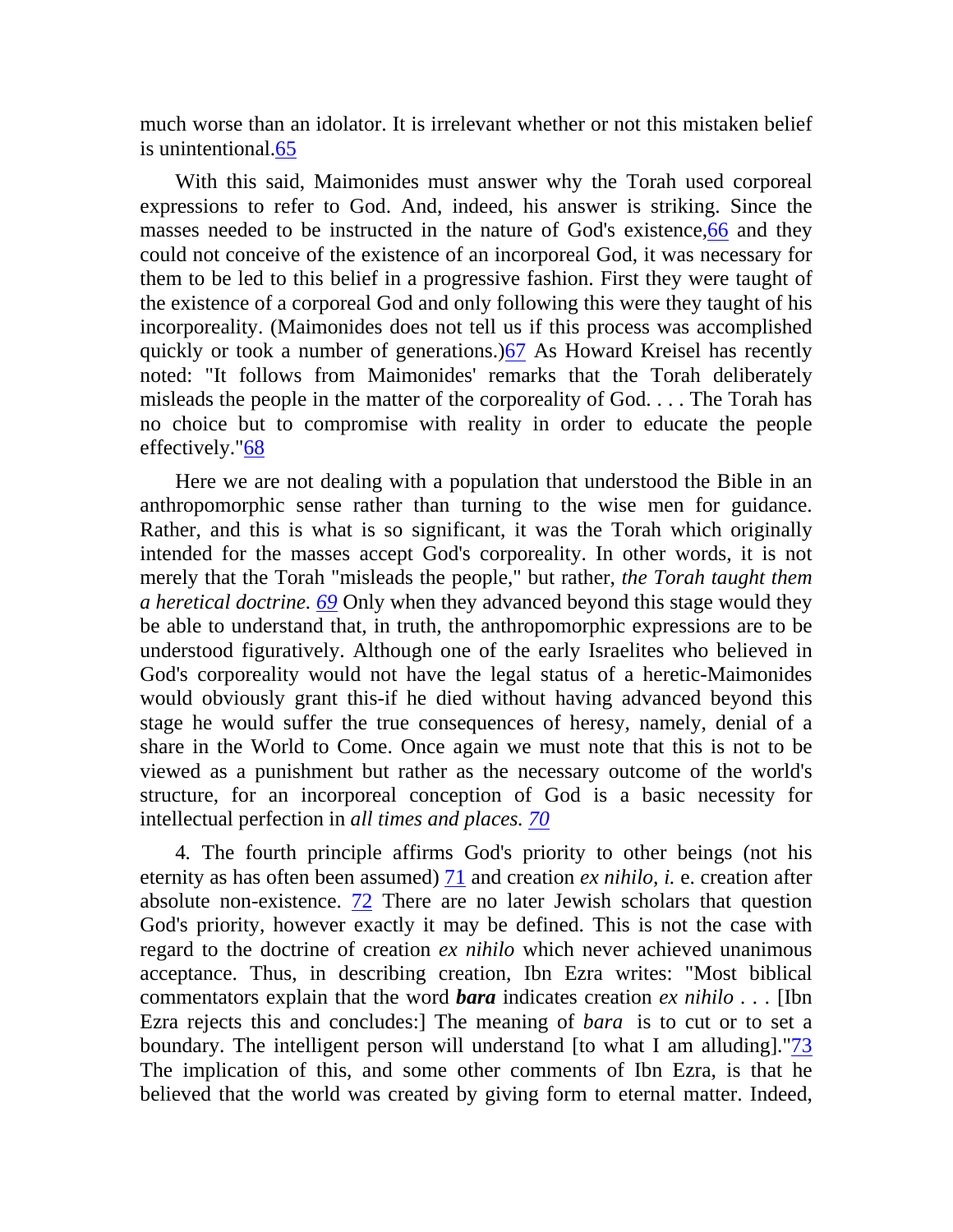Ibn Ezra has been understood this way by R. Joseph Tov Elem 74 and R. David Arama. 75 Although there has been a great deal of discussion among later scholars regarding Ibn Ezra's view, it is fairly clear that he is denying creation *ex nihilo. 76*

Somewhat later, Gersonides maintained that the world was created from eternal matter, and he describes his view at length in Book Six of his *Milhamot Hashem.* Samuel Ibn Tibbon is another of the medieval scholars who does not accept creation *ex nihilo .77* There is also the view advocated by, among others, R. Abraham Abulafia, that God continually creates the world. 78 Thus, creation and eternity are combined. However, this too is not creation after non-existence which Maimonides requires.<sup>79</sup>

Before taking leave of this principle, one more point must be noted. One need not be an esotericist to see that that there are serious problems with Maimonides claiming that one who doubts creation *ex nihilo* is a heretic with no share in the World to Come. Without getting into the much discussed problem of Maimonides' true view of creation, it is clear from Maimonides' *exoteric* teaching in the Guide that even *he did* not regard creation *ex nihilo* as a fundamental religious doctrine.

 Maimonides discusses the Platonic view which maintained that the world was created by God fashioning eternal matter and refers to a passage in rabbinic literature which he believes may reflect that position.80 He is explicit in his statement that "this opinion would not destroy the foundations of the Law" and further adds that there are many passages in the Torah and other writings which could support this view.81 In addition, he claims that there is no religious reason to reject this view. He would have no difficulty accepting it and interpreting Scripture in accordance with it if reason so dictated. Marvin Fox has correctly summarized Maimonides' opinion as follows:

[I]t seems evident that, even though he does not consider the Platonic view to be the preferred or the exclusively correct view, Maimonides does admit it, alongside the theory of creation out of nothing, as a legitimate and acceptable opinion on both philosophical and religious grounds. It can be shown to accord with one acceptable reading of Scripture and with the teachings of... canonical midrashim. From this evidence, we seemingly must conclude that Maimonides accepts the Platonic position as consistent with prophetic teaching, although it does not follow that he considers it to be the best interpretation of that teaching. . . . If someone finds it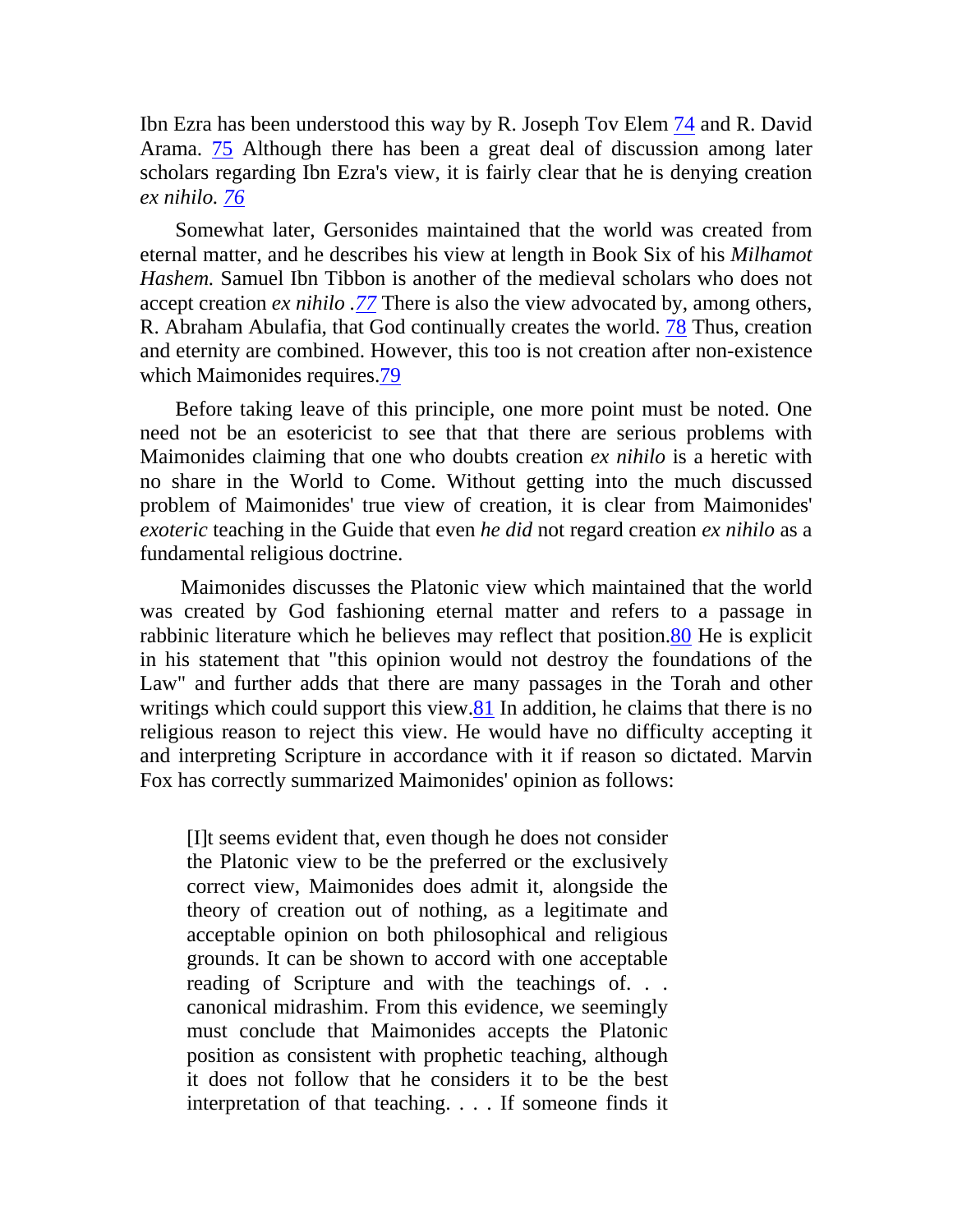persuasive, there is no reason to object, since it does not contradict any principle of the Torah or of philosophy.82

 It must also be emphasized that Fox is not describing any hidden views in Maimonides. As he put is, "this acceptance of the Platonic position should not be viewed as an esoteric position; it is perfectly open and direct."83 Having thus seen that Maimonides was fully prepared to deny creation *ex nihilo,* there is simply no way one can take seriously his contention that one who even doubts this principle is a heretic.84 As to his reasons for saying something he does not really believe, I will return to this in my discussion of the eighth principle.

 5. The fifth principle teaches that only God is to be worshipped. In addition, other elements, such as the stars, planets, and angels, which have no free will,85 must not be used as intermediaries to reach God.86 There is no dispute among later authorities about the first part of this principle. However, with regard to Maimonides' comment regarding intermediaries, there is a great deal of debate. Already the Talmud discusses how angels bring man's prayers to God, and that, therefore, one is not to pray in Aramaic, as the angels do not understand this language.87 The Talmud simply refers to prayers directed towards God which are then brought before Him by the angels. While there is no indication from this source that the one praying has the angels in mind, this is only a short step from actually asking the angels to intercede on one's behalf. Indeed, this activity is almost certainly found in talmudic literture, if not in these sources, then else where.88 It is, therefore, no surprise that one of the Geonim defended the practice of using angels to intercede with God.89 According to him, angels can carry out at least some of the wishes of people without having to obtain God's permission. Similar views regarding the power of angels can find support in a number of rabbinic texts.90 Although Maimonides considers this belief heretical,91 and would either reject or, more likely, interpret any objectionable rabbinic passages allegorically,92 there is no reason to assume that it was not a well accepted opinion in Geonic times.

R. Zedekiah hen Abraham Anav defends the practice, and cites rabbinic sources which show that there is nothing forbidden about asking angels to intercede with God.93 R. Samson Morpurgo also defends the practice of asking angels to intercede with God. According to him, since all power lies with God, there is no harm in asking the angels for assistance.94 The numerous others who agree with this view include R. Israel Bruna, 95 R. Gedaliah b. Solomon, 96 R. Jacob Emden, 97 and R. Judah Aszod. 98 It is thus no surprise that a number of commonly recited *selihot* are directed towards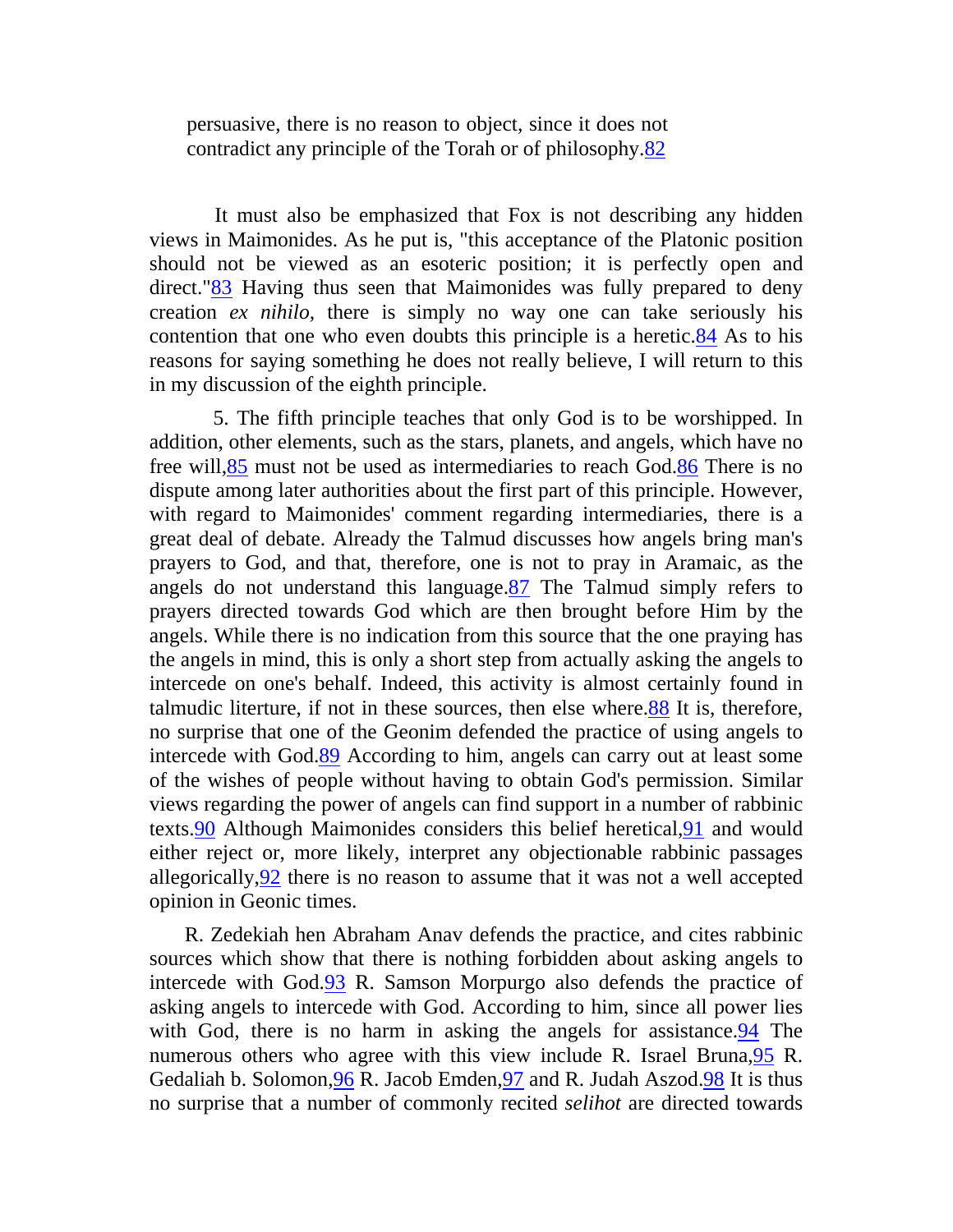the angels as is the third paragraph of *shalom alekhem.99* As for Maimonides' opinion, it has been suggested that his views in this matter were influenced by the Greeks and "we are not required to follow after and believe that which Maimonides said as a philosopher, "100

Also parting company with Maimonides, although in a less extreme way, is R. Nissim Gerondi who puts forth the strange and original position that there is one particular angel in front of whom one is permitted to prostrate oneself.101 Although noting that prostration is one of the four forms of worship singled out by the Talmud as always being forbidden,102 R. Menahem Recanati nevertheless suggests that one is permitted to prostrate oneself before an angel if the angel assumes human form, just as one is permitted to do this in front of an actual human.l03 Albo offers a different perspective, claiming that one may prostrate oneself before an angel, but only in the latter's capacity as a messenger of God.<sup>104</sup>

6 and 7. These principles teach the existence of prophecy and that Moses was the greatest prophet who ever lived. In addition, they include the belief that there shall never again arise a prophet as great as Moses. "He reached a greater understanding of God than any man who ever existed or will ever exist be able to reach." There is no question that the Messiah is therefore regarded as not being Moses' prophetic equal, and, in another comment, Maimonides is explicit that the Messiah would approach, but not surpass, that level.105 With the possible exception of some midrashic passages dealing with Balaam,106 and Samuel,107 nowhere in rabbinic literature is Moses' unequalled stature questioned vis-a-vis other prophets. However, with regard to the Messiah, things are not so clear. Thus, R. Abraham Abulafia, quoting a tradition, writes that the Messiah "shall be more exalted then Moses." Although one can quibble about the word "exalted," there seems to be no question that this is a rejection of Maimonides' principle, especially since Maimonides does say that Moses reached the most exalted state possible.108 This is certainly the case with regard to Nahmanides who says that the Messiah will attain a more complete knowledge of God than Moses.109 Furthermore, Gersonides writes that the Messiah will surpass Moses' level of prophecy110 and R. Hayyim b. Attar leaves open the possibility that the Messiah will reach Moses' level.111 Certain Kabbalistic views of R. Isaac Luria unquestionably contradict Maimonides' principle as they give Luria a greater prophetic grasp and understanding than Moses. Both R. Shneur Zalman of Lyady112 and R. Zadok ha-Kohen of Lublin"113 elaborate on how Moses' abilities were inferior to those of Luria.

8. The eighth principle teaches that the Torah was revealed from Heaven and that the Torah found in our hands is the exact same Torah that Moses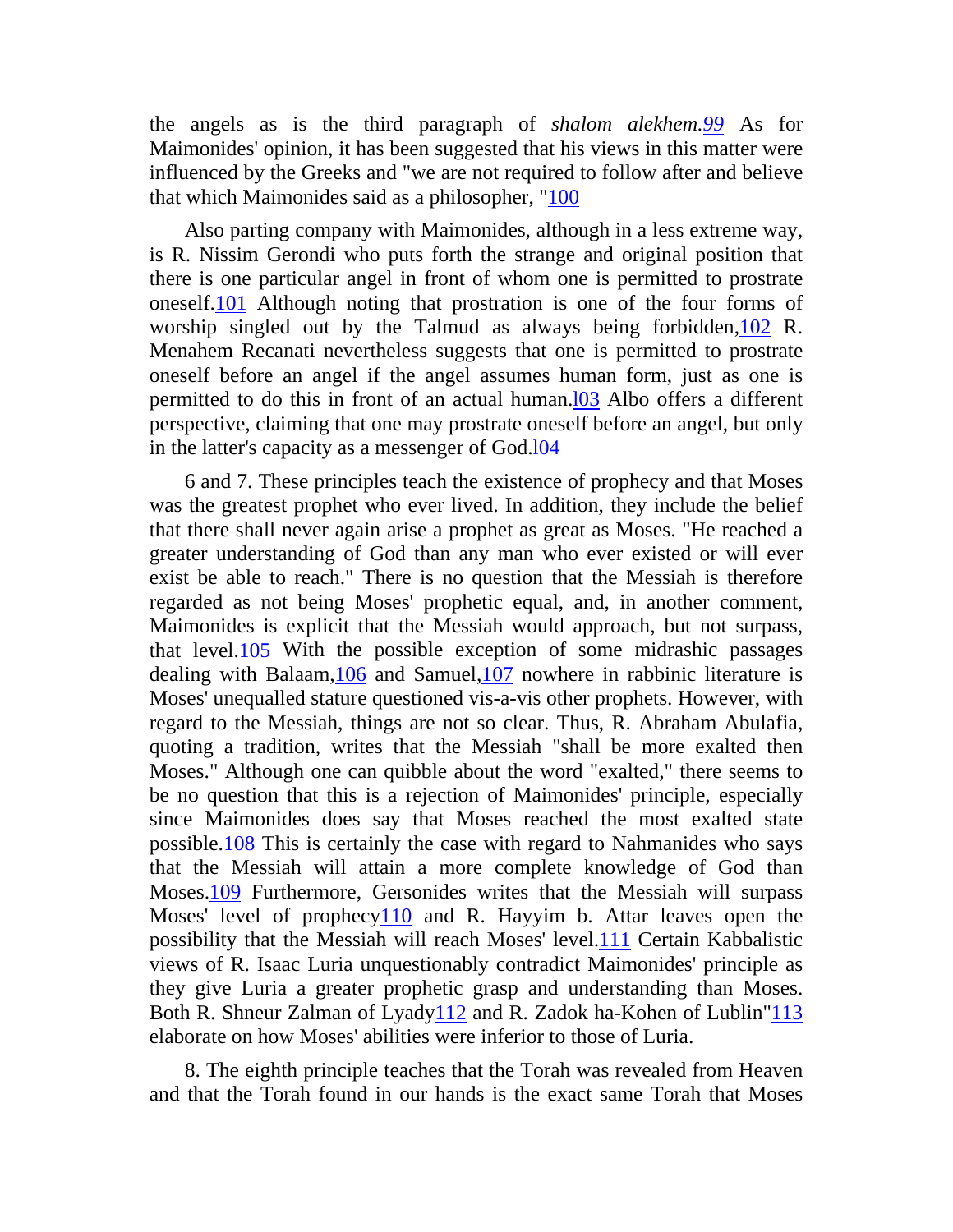presented to the Children of Israel. In addition, there is no difference in holiness between any parts of the Pentateuch. The principle also declares that the Oral Law is likewise of divine origin.

As for the Written and Oral Laws being divinely inspired, there is no dispute, but the agreement ends at that. Rabbi J. David Bleich has correctly noted that "this principle is, in effect, an affirmation of the authenticity of the Masoretic text." $\frac{114}{114}$  It is, however, also much more than that. The principle declares that the Masoretic text established by the Tiberians is, in its entirety, of Mosaic authorship.115 Consequently, it suggests, there is no such thing as a history of the Pentateuchal text, i.e. of the development of the *textus receptor.* As with the other principles, one who denies this, or even expresses doubt with regard to it, is, according to Maimonides, a heretic without a share in the World to Come.

There are a number of points, based only upon traditional sources, which make this principle extremely problematic.116 To begin with, strictly speaking, there is no such thing as the Masoretic text. One can only speak of the texts established by various Masoretic scholars, which differed in minor details.117 It is thus only natural that Meiri, to mention one example of many, speaks of "Masoretic works," rather than a single Masoretic text 118 In fact, he could not have spoken of the Masoretic text because this characterization is not part of traditional Jewish terminology but is rather a relatively recent invention of printers and editors.119

 When we currently speak of the Masoretic text or the *textus receptor,* we refer to the edition of the Bible edited in 1525 by the future apostate Jacob hen Hayyim, including the corrections made upon it by the Masoretic scholars Menahem de Lonzano and Solomon Norzi.120 Before this time, Pentateuchal texts, even though they can be termed Masoretic, were not united around a single text. In addition, already in talmudic times, it was understood that the Babylonian rabbis were no longer aware of the proper defective and plene spellings.<sup>121</sup> Similarly, it was long ago recognized that the biblical text, including the Pentateuch, found in the Talmud and Midrashim differed on a number of occasions with the accepted (Masoretic) text,122 and, in a famous responsum, R. Solomon b. Adret discussed when we should correct our Torah scrolls in accordance with the Talmud's Pentateuchal text.123

It is well known that medieval authorities also had differing versions of the Pentateuch124 and we have often have manuscript evidence to support these readings. Even S. D. Luzzatto, who doubts that there were any differences in medieval Torah scrolls and attributes all variations to memory lapses, has to admit that this can only be said from the period of the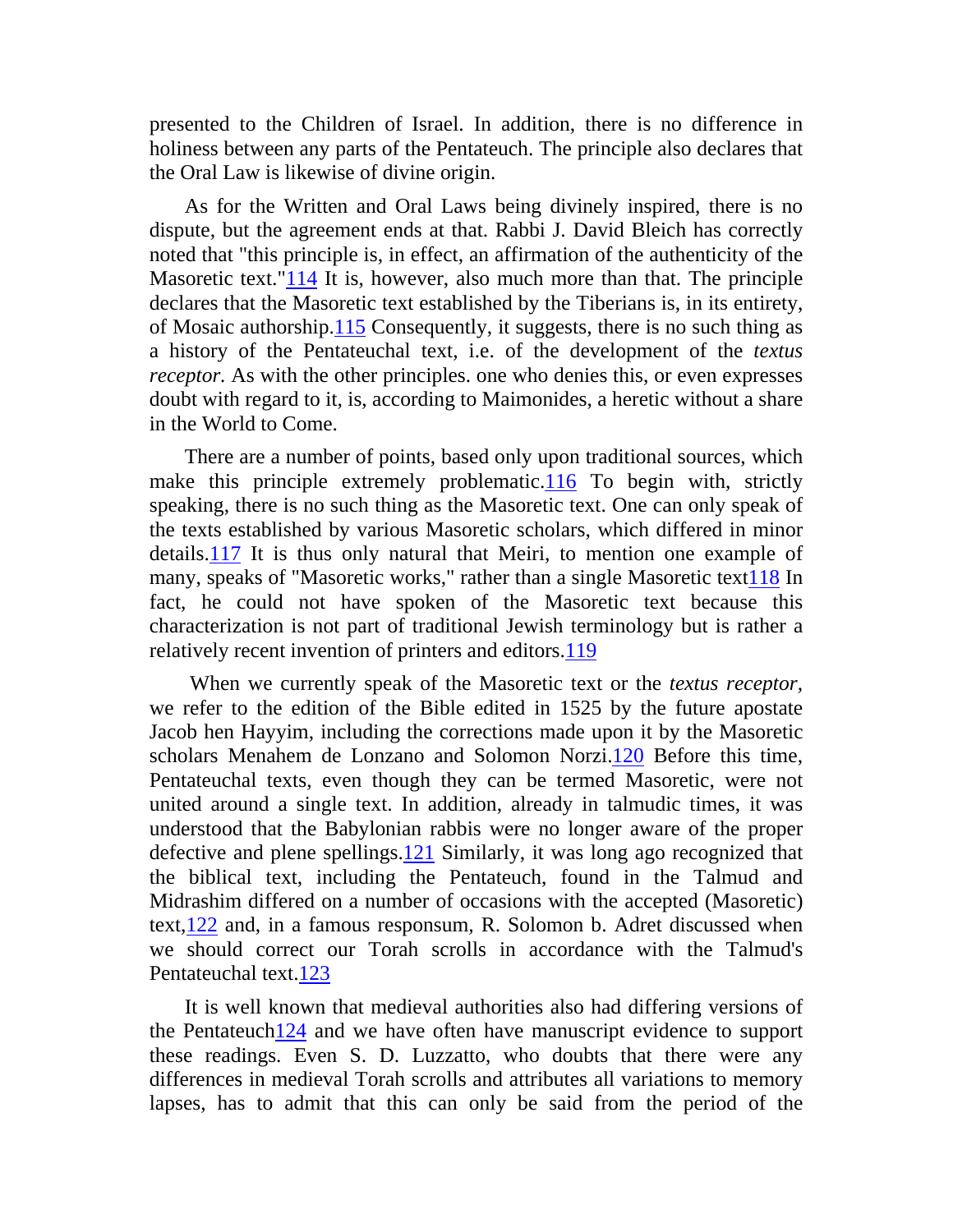Masoretes and on. But before this time, even he admits that variations did occur in the text.125 R. Aryeh Loeb Guenzberg advances the startling view that, as far as biblical law is concerned, Jews are no longer required to fulfill the commandment of writing a Sefer Torah, since, due to doubts about defective and plene, it can no longer be carried out properly.126 Although not going to such an extreme, R. Moses Sofer gives this uncertainty as the reason why no blessing is said before writing a Sefer Torah. Perhaps the Talmud's version is correct, which would mean that the Torah scroll being written will actually be invalid.<sup>127</sup>

Scholars have also called attention to variations in the Septuagint, Dead Sea Scrolls, Peshitta, and Targumim.128 Even Maimonides' son, R. Abraham, agreed that there was no authoritative text and he was not willing to invalidate scrolls which differed from Maimonides' prescriptions.129 For Maimonides to establish the legitimacy of the Tiberian Masoretic text as dogma means that the Sages of the Talmud and the Babylonian Masoretes, who also had a different text, 130 would not have been able to accept Maimonides' principle, thus making them heretics! Even today the Yemenites have a slightly different text than the rest of Jewry.<sup>131</sup> It is thus impossible to speak about the Torah "found in our hands today" without clarifying that there is not one such Torah text. Perhaps even more far reaching is the claim of Rabbi Ya'akov Kaminetsky that Maimonides' text of the Pentateuch differed with the one in use today!<sup>132</sup> If correct, this would mean that were contemporary Jews to accept Maimonides' eighth principle with regard to their versions of the Pentateuch, they would stand condemned as heretics by Maimonides himself for refusing to accept his version as the proper one.133

Rabbinic sources speak of *tikkun soferim, i.e.* textual changes introduced by the scribes, some of which concern the Torah.134 According to the *Tanhuma 135* and *Yalkut ha-Makhirt,* l36 it was the *anshei kenesset hagedolah* who changed certain words in the Torah. The Masoretic work *Okhlah ve-Okhlah*<sup>137</sup> and R. Joshua Lisser<sup>138</sup> credit Ezra with the textual changes. The *'Arukh*,139 Rashi,140 R. David Kimhi,l41 *Yemenite Masorah,* 142 and *Shemot Rabbah* as explained by the standard Midrashic commentary *Matanot Kehunah* 143 (which is actually the clear meaning of the text), are also explicit that the biblical text was changed by the *Soferim.* Although lacking in our texts, there are some versions of *Shemot Rabbah* 13:2 which also contain this explanation.l44 Whether this meaning of *tikkun soferim* is correct is not important for us to consider here, and it should be noted that it was subject to harsh criticism. Still, what is significant for this essay is that all these sources put forth interpretations that conflict with Maimonides'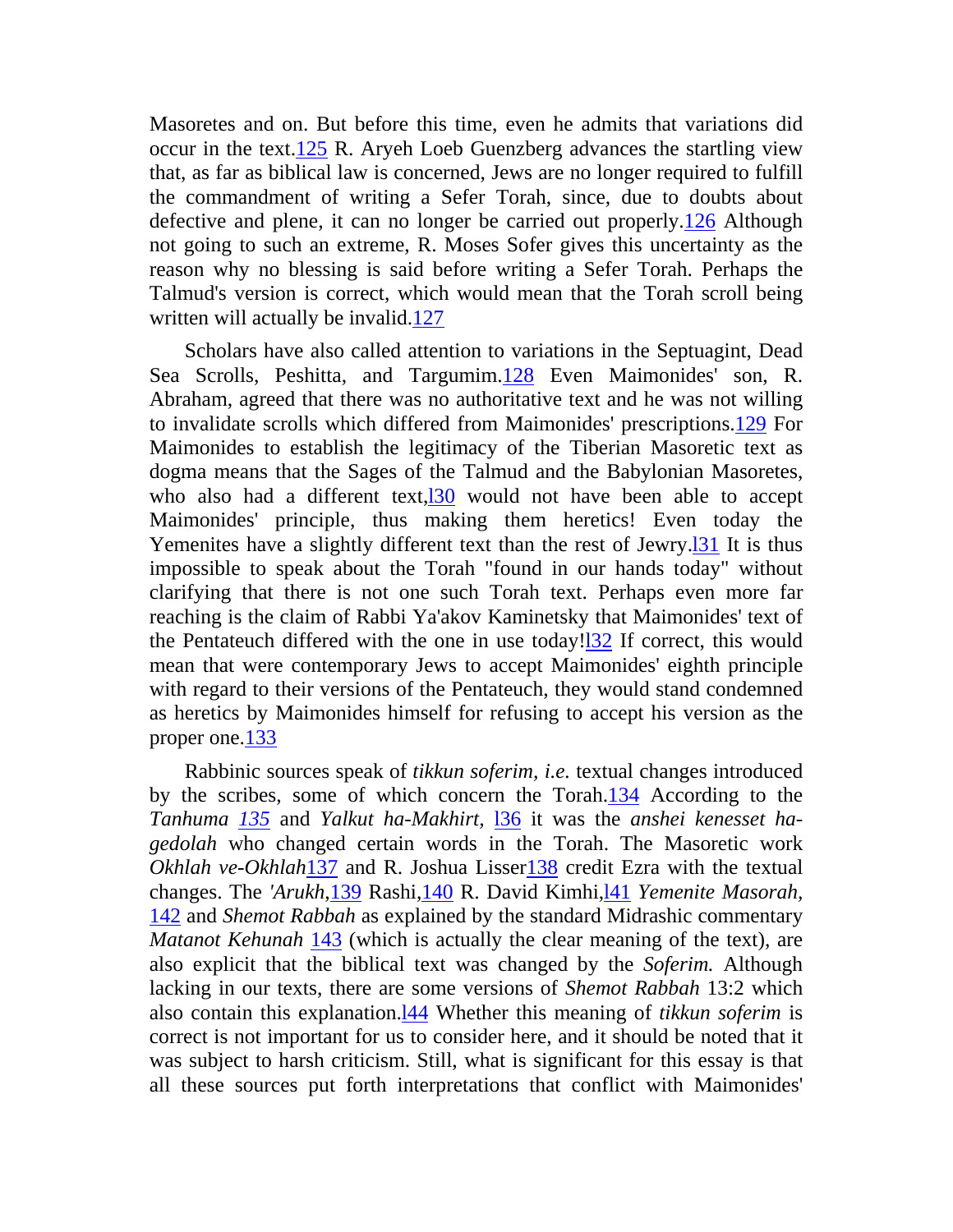principle. Likewise, in a different context, Ibn Ezra asserts that the text has changed since Moses' day.145 It should also be noted that a similar view is incorporated into an edition of the Pentateuch widely used today by Orthodox Jews.146 That there were differences in Pentateuchal texts in Temple days is indisputable. It was because of this that R. Akiva and R. Ami emphasized the importance of using a corrected text.l47 In addition, R. Meir seemed to have had a variant version of the Pentatevlch148 According to Nahmanides, this was not the result of an error made by an ignorant scribe but, rather, it was R. Meir himself who was responsible for the incorrect variant.149 A passage in *Bereshit Rabbati* lists a number of textual variations which were found in a version of the Torah which "came out of Jerusalem in captivity and went up to Rome and was stored in the synagogue of Sevems."150 These variations include additions and deletions of letters and even an occasional word.

Equally well known is a passage which appears with minor variants in the Jerusalem Talmud,151 *Avot de-Rabbi Nathan,* 152 *Massekhet Soferim (6:* 4), and in a more abridged form in the *Sifre:* 153

 Three books they found in the Temple court, the book 'מעונ, the book זעטוטי, and the book היא. In the one they found written קדם לוהי-א מעון and in the two they found written מעונה) Deut. 33: 27), and they upheld the two and set aside the one. In the one they found written ישראל בני זעטוטי את וישלח *and* in the two they found written וישלח את נערי בני ישראל (Exodus  $24$ : 5) and they upheld the two and set aside the one. In the one they found written nine times היא, and in the two they found written eleven times היא ,and they upheld the two and set aside the one.

Obviously there is no reason we must assume that the texts that were in the majority were correct. However, as with all halakhic decisions, objective "truth" is set aside, and the decision of the Sages, in this case based on the majority principle, is determinative. Indeed, R. David Kimlli,154 Efodi, 155 Meiri156 and R. Joseph Ibn Waqar157 admit that there were occasions when the rabbis could not determine the proper text, and this is the reason why they instituted the *keri u-khetiv.* That, nevertheless, this did not achieve universal acceptance is seen in the fact that there are manuscripts whose *ketiv is* the same as the *keri* which is found in other manuscripts.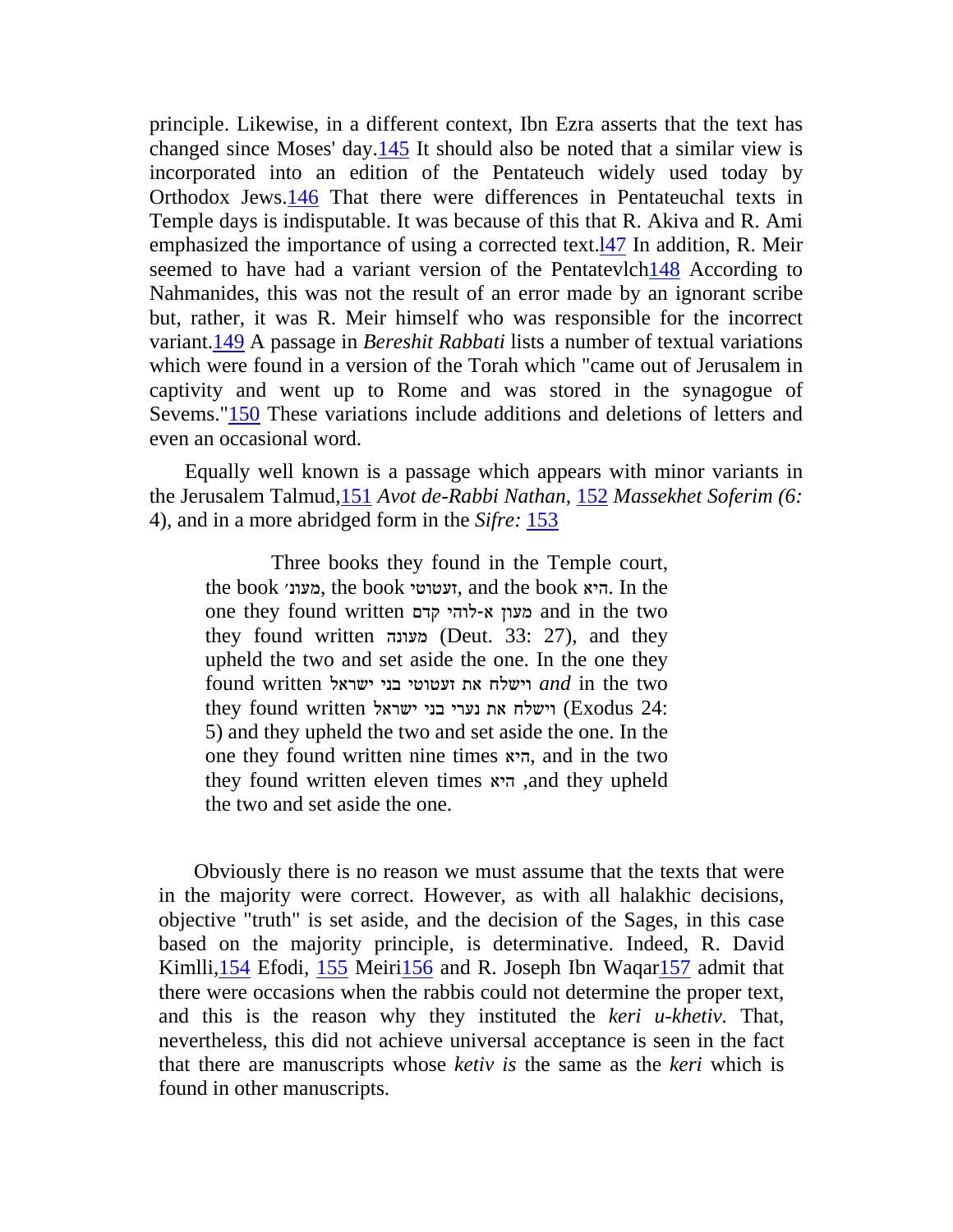As can be imagined, despite the great efforts of the Sages, not all difficulties were cleared up. This explains another passage found in *Bamidbar Rabbah* (3: 14), *Avot de-Rabbi Nathan* (34: 5), as well as other sources, which discusses the placing of dots over certain words in the Torah:

> Wherefore are the dots? Thus said Ezra: "If Elijah will come and say, why have you written these words? I shall say unto him: I have already put dots over them. And if he will say, thou has written well, I shall remove the dots over them."

As David Weiss Halivni has correctly observed, this passage "implies that Ezra had the right to delete a word if he was sure of its spuriousness." In these instances he was unsure of the reliability of the text ,"but Elijah's question to Ezra, 'Why have you written these words?' implies that Ezra possessed the power of textual emendation."158 R. Hayyim Hirschenson points out that it was not only Ezra who doubted whether certain words should be included in the Torah but R. Yose as well.159

Acceptance of Maimonides' principle means that the inverted nuns in Numbers 10 are also Mosaic. Yet, R. Solomon Luria claimed to have seen twelve different ways of writing them.160 In addition, he goes even further by stating that the inverted nuns have no basis in the Talmud but rather are based on the Kabbalah. Furthermore, the way in which the inverted nuns are currently written, with the addition of two extra letters, actually invalidate the *Sefer Torah!* In other words, there is no question according to R. Luria that present day Torah scrolls are not identical with the Torah given to Moses.

Based on the above sources, and many others not cited here, one must conclude that acceptance of the Masoretic text as being entirely of Mosaic authorship is neither compelling nor "Orthodox," and by definition excludes the Pentateuchal text of the Talmud as being entirely of Mosaic authorship.161 Based on this, R. Hirschenson declares that it is not heresy to believe that the Pentateuchal text suffers from corruptions. Indeed, even one's doubts in this regard are considered Torah study.162 This further leads R. Hirschenson to his view that there is no religious objection to Lower Biblical Criticism.163 The question of which text is "correct" is thus viewed separately from the question of which text appears in our Torah scrolls. It is only the latter which has been sanctified by halakhah, and this halakhic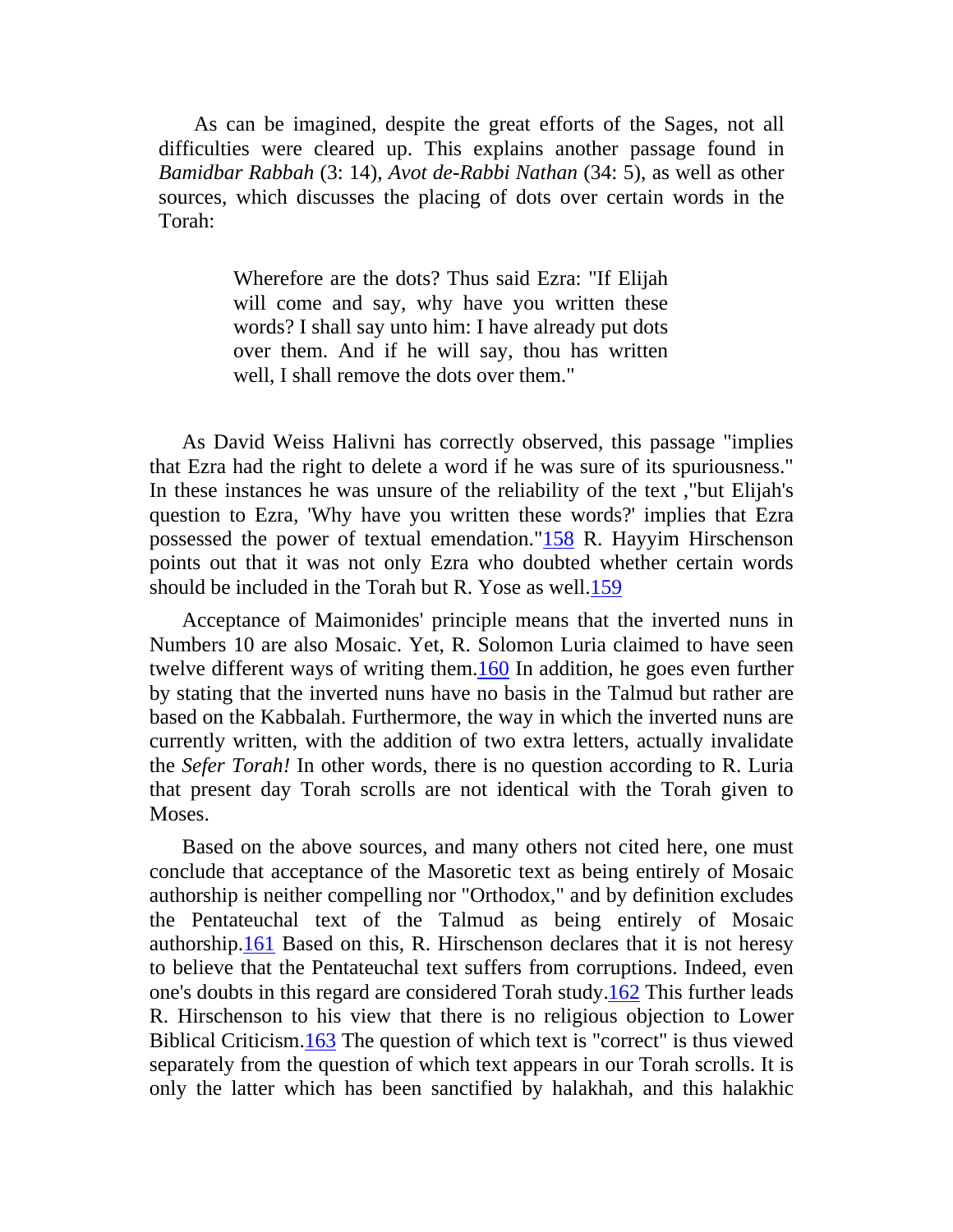decision follows its own rules which do not correspond to how a scholar will determine which text is original.<sup>164</sup>

Up until this point, we have only dealt with differences that either crept into or were purposely inserted into a text which was of Mosaic authorship. However, even Maimonides' assertion that the entire Torah was given by Moses has been disputed. There is an opinion in the Talmud, accepted by many post-talmudic authorities, that Joshua wrote the last eight verses in the Pentateuch.165 R. Joseph ibn Migash, a figure whose influence on Maimonides was enormous, 166 stands out as one who accepts this opinion.167 R. Zevi Hirsch Ashkenazi explains that, according to this view, and in total opposition to Maimonides' principle, the last eight verses' revelatory status is not equivalent to that of the rest of the Torah.168

Although Maimonides regards it as heretical, the view that Joshua had a hand in writing the Pentateuch is also affirmed by Ibn Ezra who claims that the last twelve verses of the Pentateuch were written by Joshua. He does not regard this opinion as radical in any way and feels comfortable in openly asserting it.  $169$  R. Meyuhas agreed with Ibn Ezra $170$  and even R. Moses Sofer sympathized with this position.171 Presumably, these authorities did not see anything radical in this notion since they were merely expanding upon the Talmudic view.172 This is different than suggesting post-Mosaic authorship for a portion of the Torah not discussed in the Talmud. Significantly, as R. Ya'akov Hayyim Sofer has recently pointed out,173 Nahmanides also had no difficulty in considering Joshua as having written part of the Pentateuch.174

The last twelve verses of the Pentateuch are not all that Ibn Ezra is concerned with in this regard. In his comment to Deuteronomy 1: 2 ("These are the words which Moses spoke unto all Israel beyond the Jordan"), Ibn Ezra writes: "If you know the secret of the twelve, and of 'And Moses wrote,' and of 'And the Canaanite was then in the land,' and of 'In the mount where the Lord is seen,' and of 'Behold his bedstead was a bedstead of iron,' you will discover the truth."

 This passage has long been considered as meaning that Ibn Ezra considered all the verses referred to as being similar to the last twelve verses in Deuteronomy in that they are post-Mosaic.175 Among traditional scholars, Ibn Ezra has been understood in this manner by an anonymous student of R. Solomon b. Adret (thirteenth century),176 R. Samuel Motot (fourteenth century),  $177$  R. Joseph Bonfils (fourteenth century),  $178$  R. Shem Tov b. Joseph Shaprut (fourteenth century),179 R. Eleazar Ashkenazi b. Nathan ha-Bavli (fourteenth century),180 R. Moses b. Judah ben Moses Nearim (fourteenth century?),181 R. Eleazar b. Mattathias (date unknown,l82 R.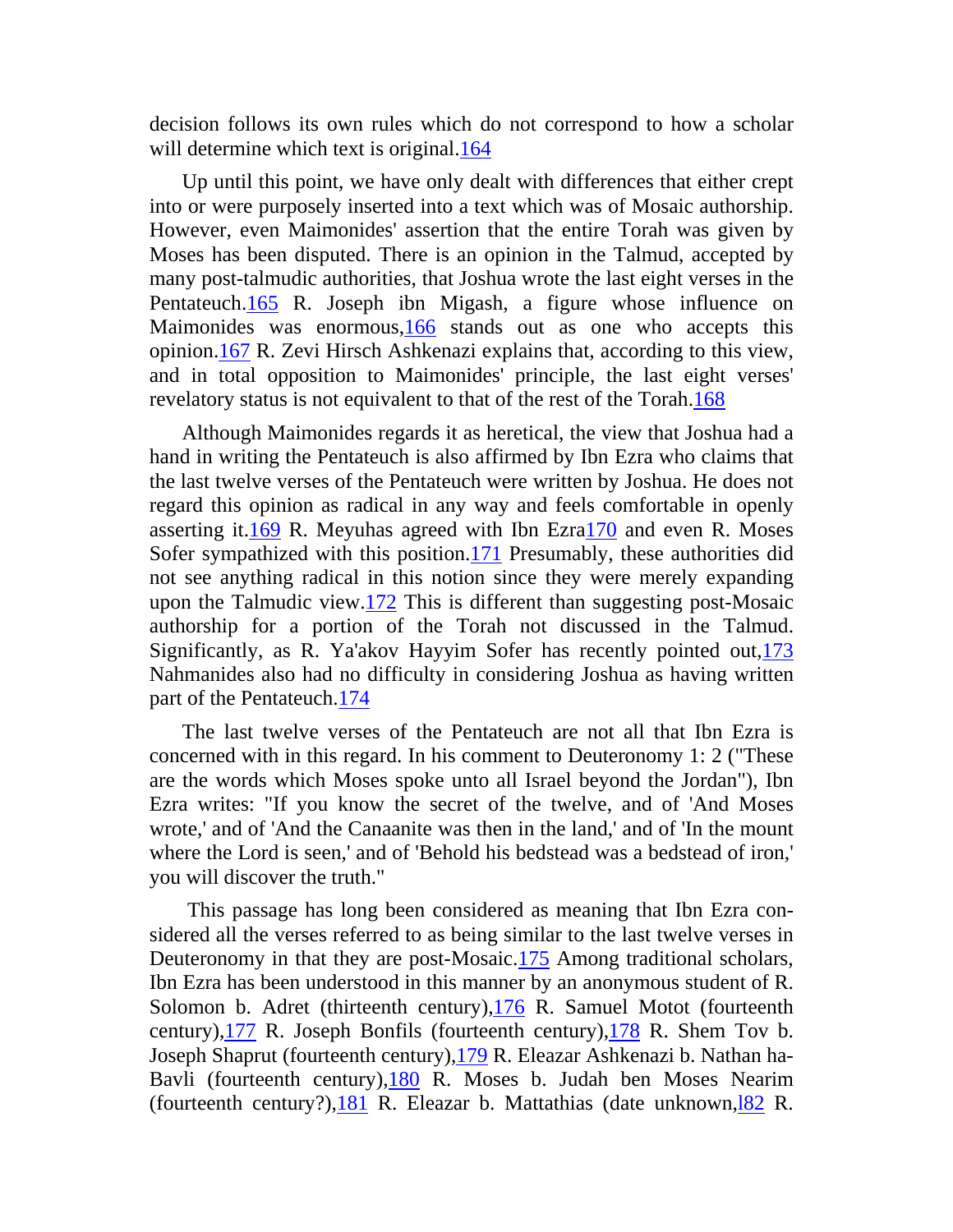Azariah de Rossi (sixteenth century),183 R. Eliezer Ashkenazi (sixteenth century),184 R. Moses Almosnino (sixteenth century),185 R. Aviad Sar Shalom Basilea (ca. 1680-1743),186 R. Gad del Aquilla (eighteenth century),187 R. Samuel David Luzzatto (nineteenth century),188 R. Moses Ashkenazi (nineteenth century), 189 and R. Solomon Netter (nineteenth century).190

It is significant that Bonfils, R. Shem Tov b. Joseph Shaprut, R. Eleazar b. Mathathias, del Aquilla, and Netter all defend Ibn Ezra. According to Bonfils, one must make a distinction between the post-Mosaic addition of commandments or *entire* portions of narrative, which is objectionable, and other additions which are not. Of course, all additions were written through divine inspiration. This point is especially stressed by del Aquilla who points out that it is heresy to suggest that Moses (or someone else) added a verse to the Bible at his own discretion. However, if one assumes that all in the Torah is written through divine inspiration, post-Mosaic additions are not objectionable. It is only because of this that the tannaitic view which asserted that the last eight verses were written by Joshua is not heretical. R. Eleazar b. Mattathias goes even further. According to him, Ezra, who was responsible for once again bringing knowledge of the Torah to the populace, did not change any of the *mizvot* which were given to Moses. However, he did not hesitate to enlarge the narrative portion of the Torah and "possibly" did this at God's command. In one case, R. Eleazar says he even deleted a verse from the Torah. Netter explains that the statement "Moses wrote the Torah" is comparable to statements in I Kings 6:10 and 9:1 that Solomon built the Temple. In other words, Solomon need not have literally participated in the building for him to be credited with its construction. Similarly, a few post-Mosaic prophetic insertions do not alter the fact that Moses is to be regarded as the author of the Torah.191

Ibn Ezra is not unique in this regard among important *Rishonim. A* leading Ashkenazic sage, R. Avigdor Katz (thirteenth century), also maintains that there are post-Mosaic additions in the Torah inserted by the *anshei kenesset ha-gedolah.* 192 Indeed, R. Judah he-Hasid had

earlier expressed agreement with this position.193 In addition, R. Judah he-Hasid makes another fascinating remark. Commenting on Numbers 21: 17 ("Then sang Israel this song"), he claims that what is actually referred to is the "Great Hallel," and that in a later generation King David removed it from the Pentateuch and placed it in the Book of Psalms.194 This opinion is quoted without objection by the fifteenth century Kabbalist, R. Menahem Zioni.195 In fact, R. Judah he-Hasid's view is not unique, as can be seen from the fact that R. Avigdor Katz, in his comment on this same verse, also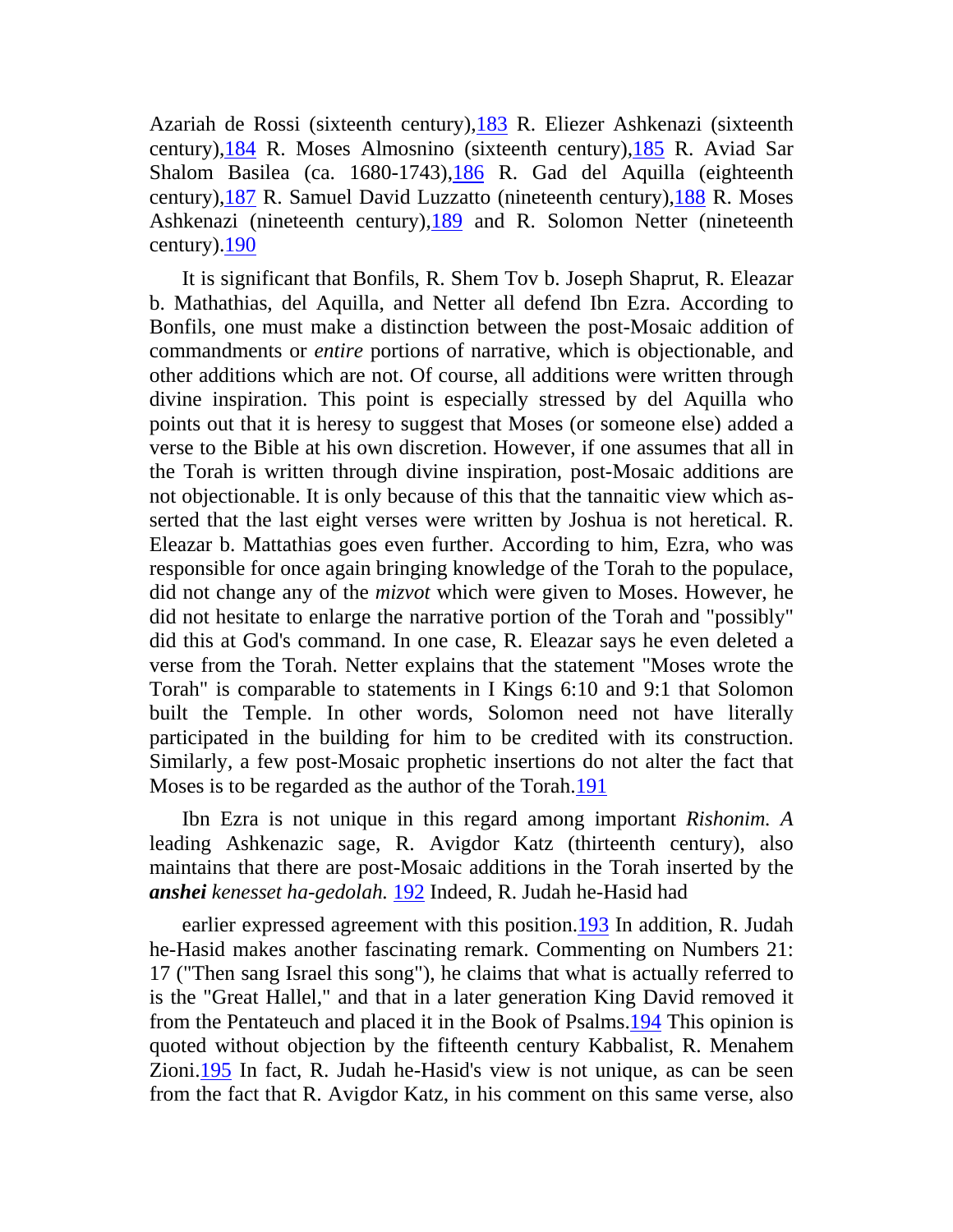claims to have heard that it refers to the "Great Ballet' which was removed from the Torah by David.196 As with Zioni, R. Avigdor Katz quotes this view without a hint of objection. Apparently there was some tradition regarding this verse, the source and nature of which we are unaware. As for *Rishonim,* it is also worthy of note that R. Samuel ben Meir is reported to have believed that a portion of the Torah was added in the days of the Judges. 197

Another view which may reflect a break with Maimonides' principle is advanced by R. Solomon Zevi Schick. While agreeing that Moses authored the entire Pentateuch, he maintains that the portion dealing with Balak and Balaam was inserted into the Torah by the elders and the prophets after the Children of Israel had already entered the Land of Israel.l98

Based on all these sources, and, in particular, the discussion regarding the text of the Pentateuch, it is impossible to believe that Maimonides should be taken at his word when he writes that all are obligated to believe that our Torah scrolls are the same as the one given to Moses. Who better than Maimonides knew the problems involved with such a statement? He was perfectly aware of the textual differences in various scrolls, and it was he who went to such great lengths to establish a correct Pentateuchal text199 that the legend even developed that he even traveled to France to examine the Scroll of Ezra which was kept there. 200 With this in mind, it should not strike one as surprising to read the comments of the contemporary Rosh Yeshiva of Yeshivat Ner Yisrael, R. Ya'akov Weinberg. After mentioning some of the points already made, R. Weinberg states:

Rambam knew very well that there variations existed when he definedhis Principles. The words of Ani Ma'amin and the words of theRambam, "the entire Torah in our possession today," must not betaken literally, implying that all the letters of the present Torah are theexact letters given to Moshe Rabbeinu. Rather, it should be understoodin a general sense that the Torah we learn and live by is for all intentsand purposes the same Torah that was given to Moshe Rabbeinu.201

 R. Weinberg is specifically referring to Maimonides' claim that our Torah scrolls are exactly the same as that of Moses. However, what about the other assertion, namely that one must believe that the entire Torah was written by Moses? It is obvious that this too must be taken with a grain of salt. Not that Maimonides did not believe this. 202 He did, but holding something to be true is very different from establishing it as dogma. By doing the latter, Maimonides would have, in effect, rendered any other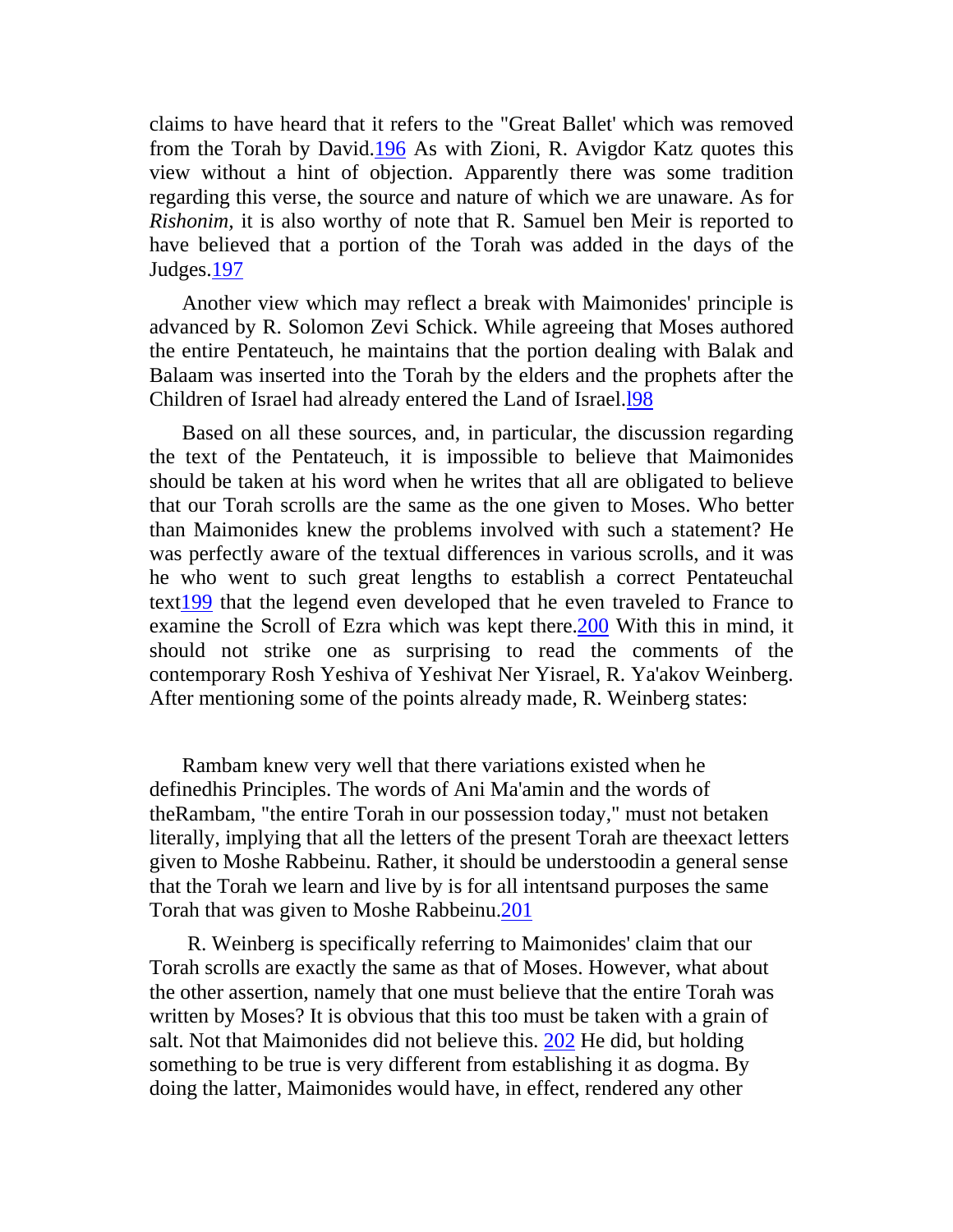opinion heretical and I believe it is clear to all that Maimonides did not regard R. Joseph ibn Migash and Ibn Ezra as heretics.

That Maimonides could not have truly believed that all those who differed with this principle are heretics, is further seen from the fact that he declares in three places that one cannot decide which opinion is correct in matters of belief as one does in questions of halakhah.203 This does not mean that one does not offer an opinion. Maimonides decides between different talmudic views in matters of belief on a number of occasions. What he means by saying that one cannot give a halakhic decision regarding philosophical views is that one cannot render another opinion invalid and therefore forbidden to be held. We must remember that this is no different from that which occurs in halakhic matters where the opposing opinion is also not rendered invalid. It is just that, for practical purposes, one opinion must be followed. Since, with regard to matters of belief, there is no element of praxis, one cannot compel belief in one opinion to the exclusion of another.204

As we have already noted, there is an opinion in the Talmud that the last eight verses of the Torah were written by Joshua. For Maimonides to declare a talmudic opinion as heretical appears extremely unlikely, especially when one bears in mind his previously mentioned view regarding freedom of thought in matters of faith. Still, one may protest that, as we have noted, Maimonides admits that there is a talmudic opinion which perhaps accepts the Platonic view of creation and nevertheless he regards creation *ex nihilo as* dogma. A number of answers to this difficulty are possible. To begin with, Maimonides does not suggest that the rabbinic opinion accepts the Platonic view, only that it may teach it. Also, we have already seen how Maimonides' position on creation in the thirteen principles is contradicted by what he writes in the Guide and cannot be taken as Maimonides' true belief. However, even if one chooses to disregard the *Guide* entirely, a distinction can be made between creation and the authorship of the Torah. The case could be made that Maimonides had to insist upon creation *ex nihilo* because this was a fundamental principle of Jewish theology. It wasn't as if he had to decide between two philosophically acceptable opinions. Rather, one opinion was philosophically totally at odds with Jewish conceptions and, therefore, it was not a question of deciding between two opinions but rather of affirming the only correct one. The same could be said with regard to rabbinic passages that speak of angels as intermediaries. Since these passages are philosophically untenable, they are not regarded as valid opinions any more than a view which permits Sabbath desecration is a valid halakhic opinion.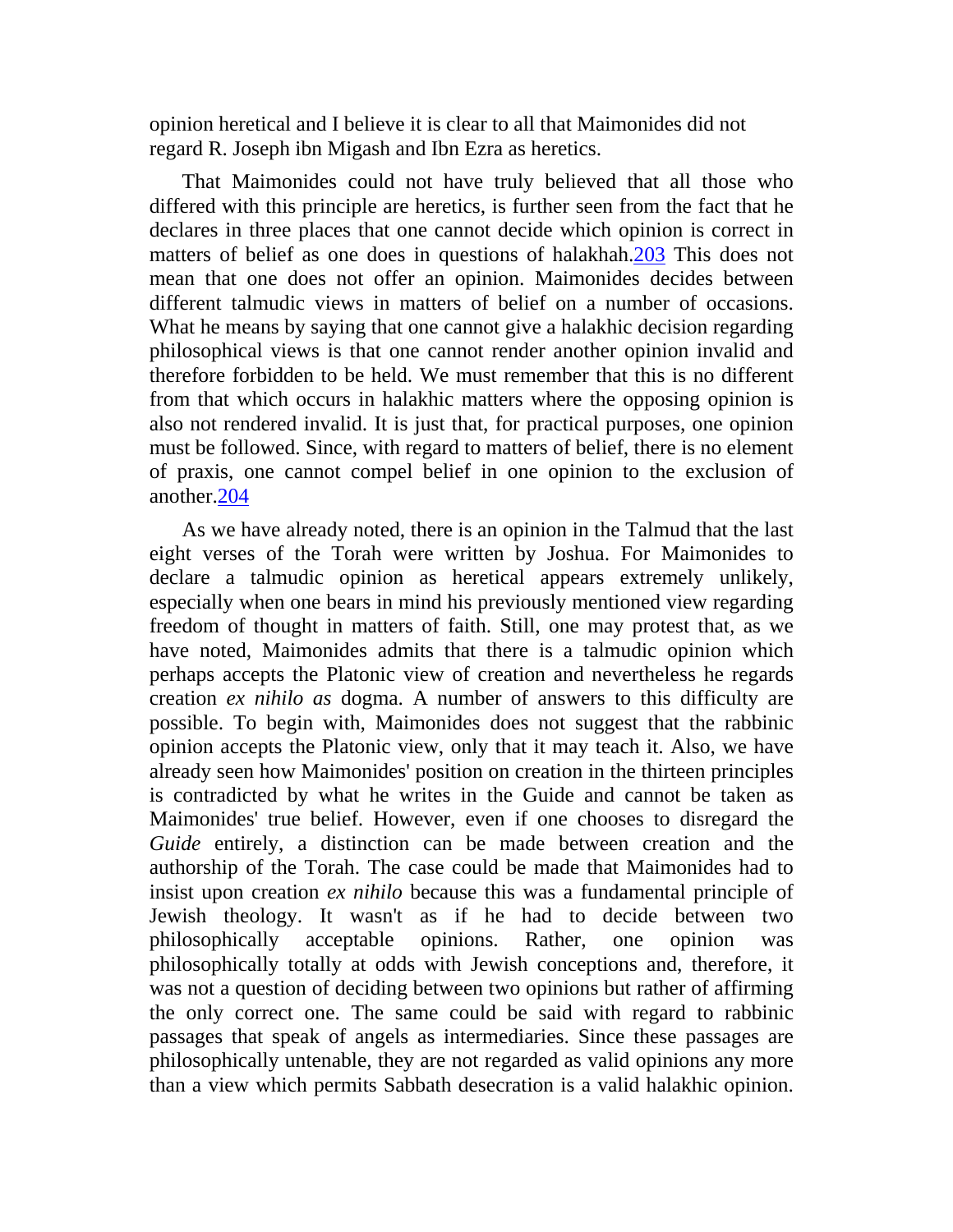What we have here is simply one opinion which Maimonides records, not two opinions from which he chooses one. *Where issues of dogma are concerned, there is never more than one option.* This is not the case with regard to the last eight verses of the Pentateuch. Philosophically, it makes no difference if the last eight verses were written by Moses or by Joshua under divine inspiration. There is thus no reason why Maimonides should establish one rabbinic opinion as dogma and, by so doing, classify the other rabbinic opinion as heresy.205

It must be clear that this argument is presented only to satisfy those who do not wish to deal with what Maimonides writes in the *Guide.* However, for those who do wish to do so, and this is the only way to truly understand Maimonides, there is no question that Maimonides' assertions regarding creation *ex nihilo* and the text of the Torah are to be viewed in the same light. Both principles contain things Maimonides clearly could not have believed in and yet he wrote that all Jews must believe in them in their entirety. How can one explain this?

It is possible to answer this by comparing the Commentary on the Mishnah (where the principles appear) to the Guide. In the *Guide,* Maimonides adopts the "daring method of admitting right off to misspoken utterances (as we might call them today) and to half-truths.

. . . His endorsement of these views is necessary for obvious political reasons, reasons which he obviously cannot divulge."206 One may point to the same tendency with his principles. However, here we do not simply find Maimonides putting forth "misspoken utterances" but rather stating them as dogma. Thus, perhaps we are better served if we find an appropriate context in which to place these "half-truths."

In Guide III: 28, Maimonides discusses the differences between what he terms "true beliefs," and "necessary beliefs." "True beliefs" are those which teach, in a literal fashion, some truth about God, such as His existence, unity, eternity, and omnipotence. Their purpose is to enable one to attain intellectual perfection. "Necessary beliefs," the basis of which is tradition and not philosophy, are expressed in figurative form and fulfill a political function in that, by instilling obedience to the Torah, they regulate the social relations of human beings. In addition, they enable people to acquire noble qualities. For example, Scripture teaches that God is angry with those who disobey Him. Although in truth God does not have the characteristic of anger, Scripture found it advantageous to use this term for the effect it would have. It is "necessary" for the masses to believe God is angry if they disobey Him in order for them to keep their behavior in line. In addition, it is "necessary" for the masses to believe that God responds instantly to the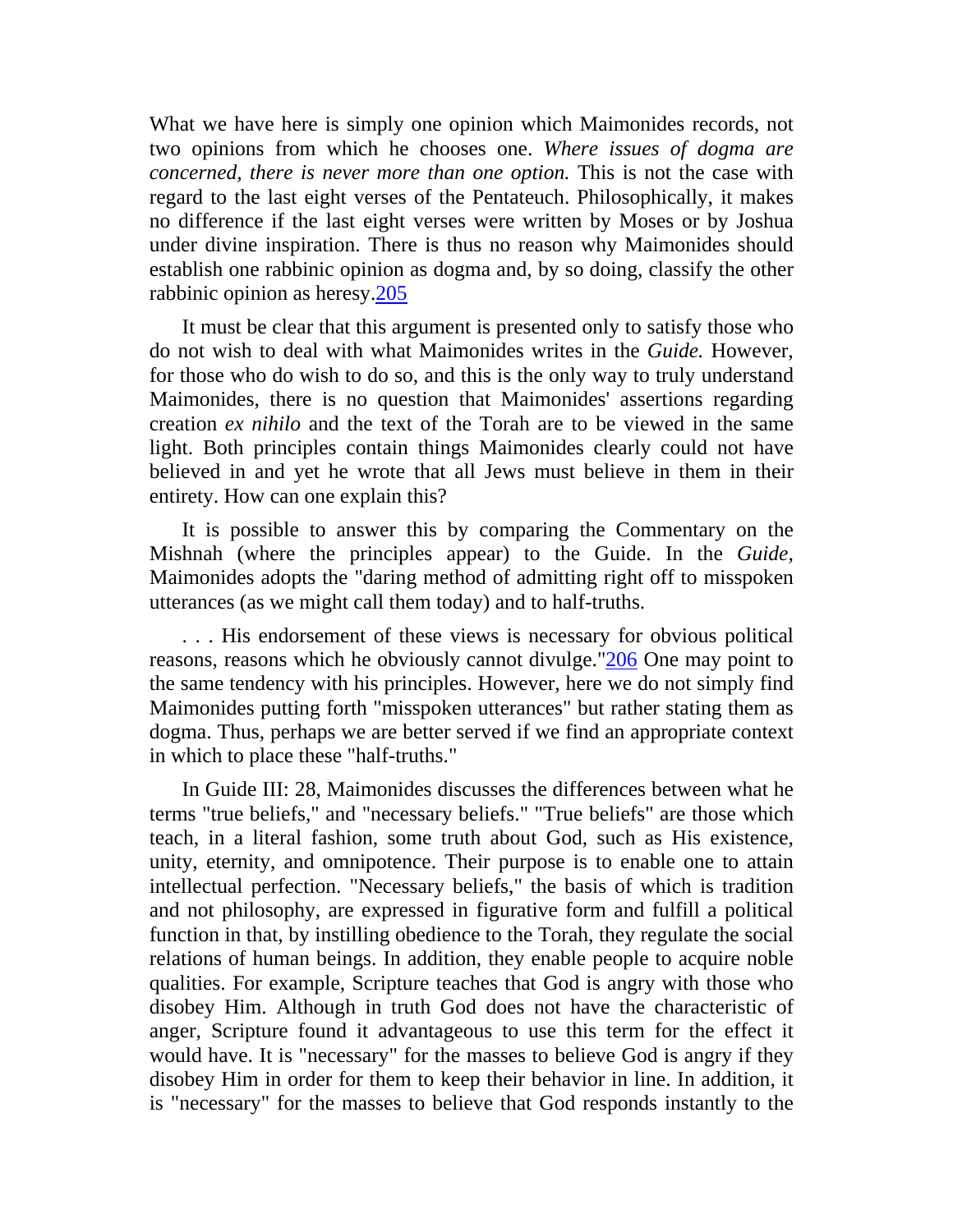prayer of someone wronged or deceived. For them to believe otherwise, would damage their faith in prayer.

Arthur Hyman has pointed out that Maimonides' understanding of "necessary beliefs" is dialectical rather then sophistic, i.e. they are "propositions which are true in some respect though not in another."207 Although Hyman uses this distinction to make a different point, it would appear that it also has relevance to the problem we are discussing. In formulating the eighth principle, Maimonides was aware that it is not entirely "true." It is true that the Torah is divine and was given to Moses. It is also true that the traditional interpretations are divine. However, certain other elements are not true, only "necessary." That is, it was necessary for the masses to believe that Moses had authored the entire Torah, from start to finish. It was also necessary for them to believe that the entire Torah in their hands was identical with the Torah of Moses. Being told that it is heresy to doubt this is the equivalent of telling one that God gets angry or that he responds immediately to prayer. All these have in common the fact that, through them, people are kept from straying from the proper path. 208 Needless to say, this same insight will also explain the other problem we noted, namely, why Maimonides lists creation *ex nihilo* as a dogma when he clearly did not view it as such.

Why Maimonides believed it important to insert these "necessary beliefs" into the eighth principle is clear. During his time, Muslims were strongly challenging the Jews, claiming that they had altered the text of the Torah. This accusation began with Muhammed who, as quoted in the Koran, had charged the Rabbis of falsifying and tampering with the original Torah. He proclaimed: "Do you then hope that they would believe in you; a party from among them indeed used to hear the word of God, then altered it after they had understood it, and they know [this]. . . . Woe then to those who write the Book with their hands and then say this is from God" (2: 75, 79). This charge was carried forward by later Islamic scholars, with the theologian Ibn Hazm (994-1064) taking a lead in publicizing the doctrine of Jewish falsification of Scripture *(tahrif).*209

With such an assault, it is obvious why Maimonides felt it was important for the masses to believe that their text was the exact equivalent of Moses' text. The masses could not be expected to understand the problems relating to the biblical text. Exposing them to some of this knowledge could have undermined their unquestioned faith, especially in the face of Islamic polemics. It was thus necessary for the masses to affirm what, in reality, was not true, namely, that the text of the Torah in their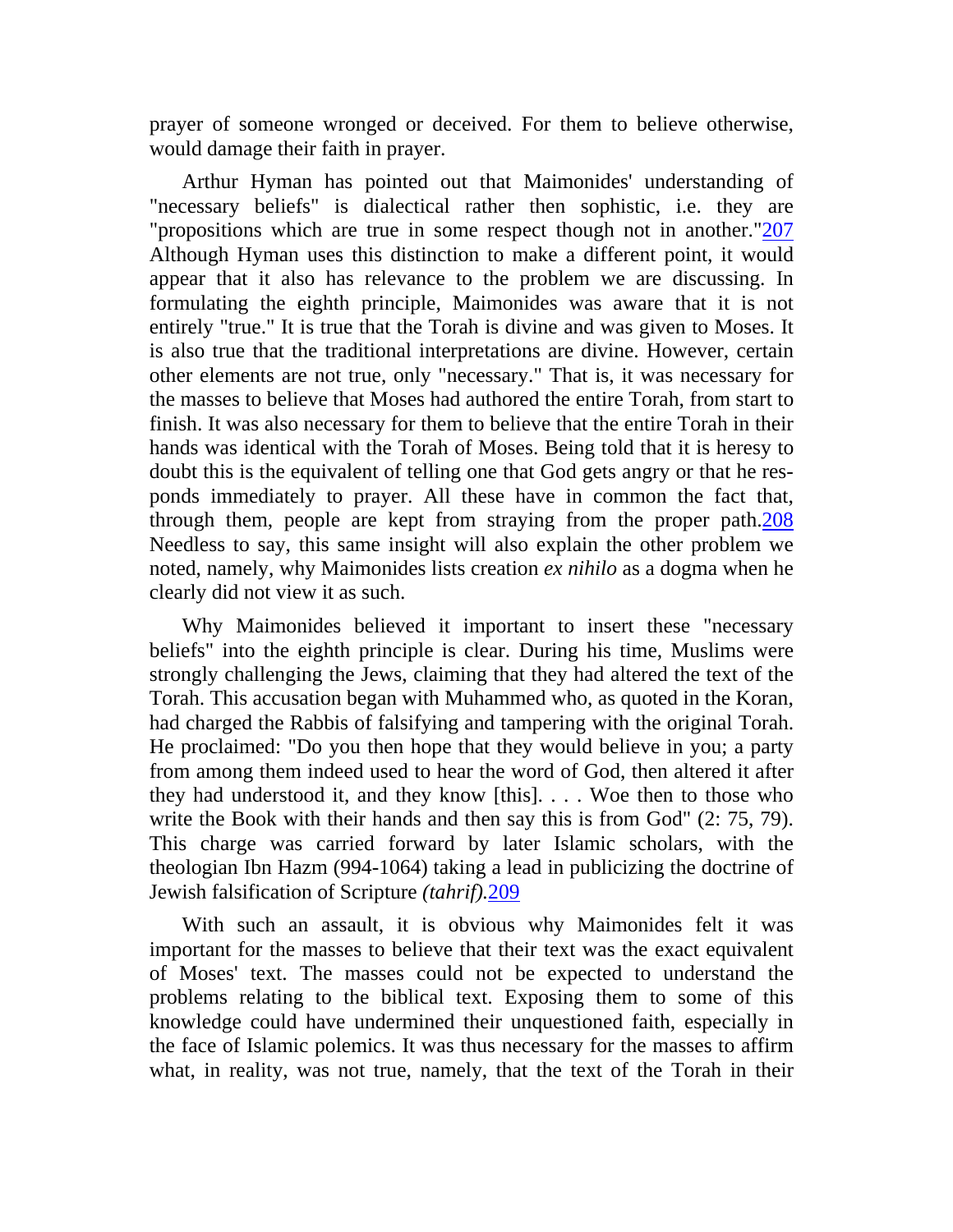hands was entirely free from any textual corruptions, even unto the last detail.

That this interpretation of Maimonides is correct is further illustrated by a passage in his "Letter to Yemen." Referring to the Muslim accusation that the Jews had altered the text of the Torah, Maimonides responds by saying that in both East and West *"*there exist no differences at all in the text, not even in the vocalization." $\frac{210}{210}$  Maimonides is not simply saying that the Torah in his possession is identical to that of Moses' Torah, thus making it the only correct version. Rather, he is denying a fact which was obvious to anyone with even a perfunctory knowledge of the Pentateuch, namely, that there were differences in texts. As for denying differences in vocalization, this is the equivalent of denying that the Masoretes ever existed. An Islamic opponent would be excused had he charged Maimonides with a bald-faced lie. However, Maimonides' comments were not directed against such a person. They were directed towards the masses of Jews of simple faith who had never heard of Ben Naftali and may not have been able to deal with the fact that there were differences in biblical vocalization.211

In closing this section, it should be noted that this fear of Maimonides finds expression in later authorities. One of the reasons Bonfils gives for not making Ibn Ezra's hints known to the masses is the ammunition it will provide for the Muslims.212 R. Hayyim ben Attar strongly assails the view that the end of the Torah was written by Joshua, because, as he clearly states, many Jews were confused by this assertion and were thus led to heresy. In addition, the very notion that Moses did not write the entire Torah gives support to the Islamic view that the Jews falsified the Torah after Moses' time.213 R. David ibn Zimra also points to this reason in two responsa. In one he discusses *keri u-khetiv* as well as other Masoretic matters and in the other he mentions this reason in refusing to sanction the correction of Torah scrolls according to the Pentateuchal text found in the Zohar. 214

9. The ninth principle teaches that the Torah will never be abrogated, in whole or part, and that God will never give another Torah. Assuming that Maimonides does not not include Messianic days in this principle, 215 there is hardly any dispute as to its validity. I say hardly because R. Joseph Albo did disagree with Maimonides.216 Although he considers his position only theoretical, he admits that were a new prophet to arise whose mission could be verified in the same way Moses' mission was verified, it would be possible for the commandments of the Torah to be abolished. This is with the exception of the Ten Commandments which are of different status, having been proclaimed to the Israelites directly by God. According to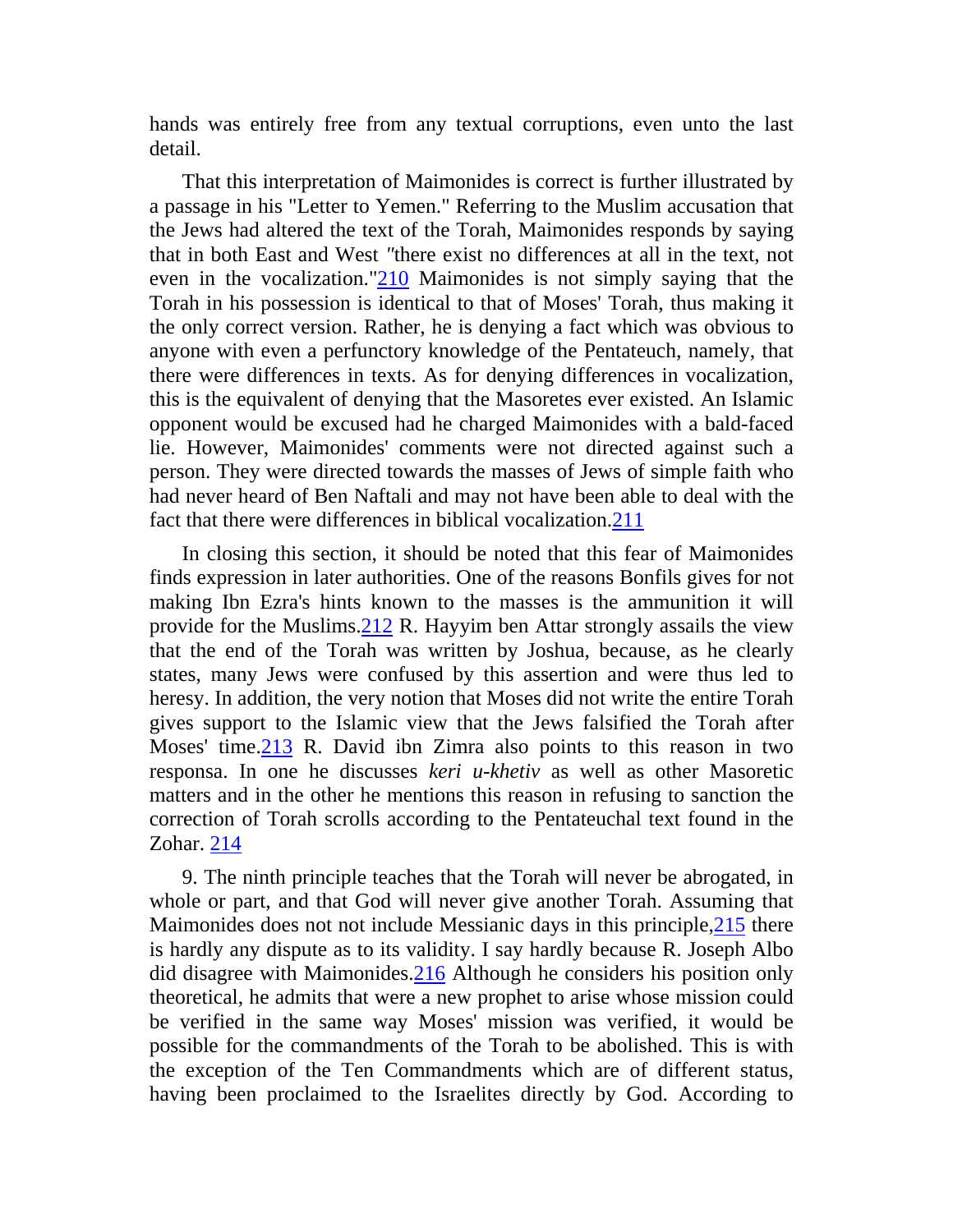Albo, the view that the commandments can, in fact, be abolished "belongs neither to the category of the necessary nor to that of the impossible."

10. The tenth principle is that God knows the actions of men. This would appear to be obvious for any religious person and Isaac Husik has correctly described any view which limits God's knowledge as "surely very bold as theology, we might almost say it is a theological monstrosity."217 Yet, theological monstrosity or not, such a view is not lacking among Jewish philosophers. It is important to point out that Maimonides does not seem to be referring to God's knowledge of the contingent. He certainly did believe that God had complete foreknowledge but it does not appear to be included here as dogma.218

Among those that limit God's knowledge, Ibn Ezra should be mentioned, although his view is not entirely clear. In his comment to Genesis 18: 21, he writes: "The Whole [God] knows the individual in a general manner rather than in a detailed manner." Ibn Ezra adds that this view contains a "great secret." This appears to be a clear acceptance of the Islamic Aristotelian view that God only knows the particular in a general way, but not the particular as such, since the latter is constantly changing. This is how Ibn Ezra is understood by Nahmanides who refers to him pejoratively as "pleasing himself with foreign offspring [i. e. philosophy]."219 Ibn Ezra is also understood in this manner by Gersonides,220 Caspi,221 Abravanel,222 R. Shem Tov Falaquera,223 R. Eleazar Ashkenazi ben Nathan ha-Bavli,224 R. Aviad Sar Shalom Basilea, 225 and by later scholars such as L. Orschansky, 226 D. Rosin, 227 L. Husik,228 J. Guttmann,229 L. G. Livy,230 C. Sirat,231 and J. Cohen.232

Although this may indeed be Ibn Ezra's view,233 it must be noted that another reading is also possible. The implication of his comment, when taken together with the verse, appears to be that God can, if He wishes, attain knowledge of the particular. If this is so, we are not talking of a God who is constrained by forces beyond His will, but father of a God who *chooses* not to be aware of particulars.234 This would then be similar to R. Hayyim b. Attar's point that there are times when God chooses not to have knowledge of human actions.235 Nevertheless, both Ibn Ezra, according to this understanding, and R. Hayyim ben Attar are probably contradicting Maimonides' principle.

 It is Gersonides who develops the distinction between God's knowledge of the universal and the particular in Book 3 of his *Milhamot ha-Shem.* According to him, particulars, which are infinite and subject to change, fall outside of God's knowledge and He can do nothing to change this.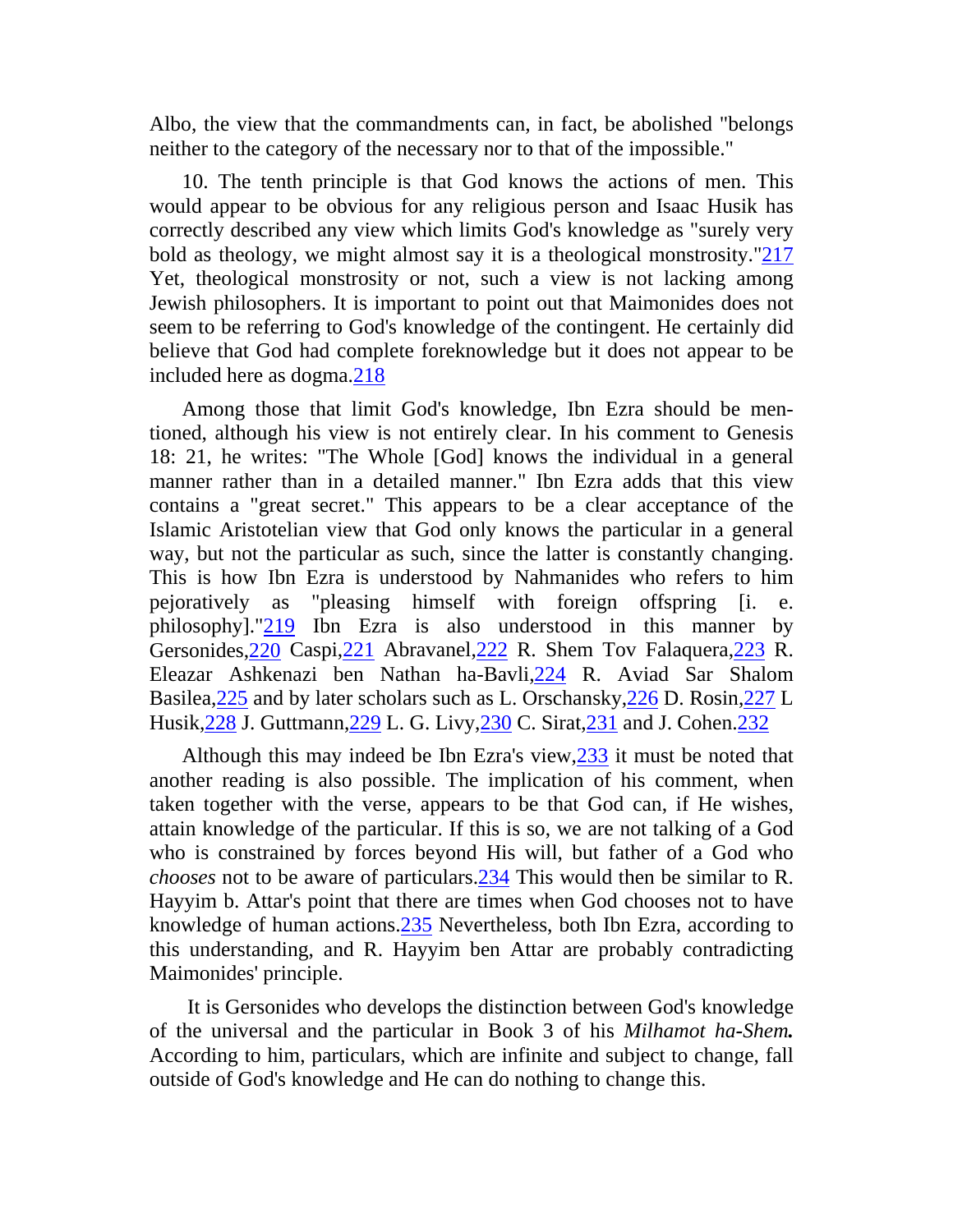11. The eleventh principle is that of reward and punishment. Although there are great differences over the nature of this doctrine, with some thinkers, including Maimonides, adopting a naturalistic stance, there are none who deny it outright. One wonders whether any of the Orthodox spokesmen who have advocated acceptance of the Thirteen Principles are really aware of Maimonides' view of reward and punishment which goes against mainstream rabbinic tradition. Without going into any detail, let it simply be stated that according to Maimonides *there is no heavenly reward for the performance of mizvot. As* Maimonides makes clear in Guide III: 27, and as his opponents were well aware,236 immortality is entirely consequent upon intellectual attainment.237 This radical view of Maimonides was also held by R. Abraham Ibn Ezra,238 R. Samuel Ibn Tibbon,239 Gersonides,240 and apparently R. Netanel b. Isaiah.241

12. The twelfth principle is that of the Messiah. Maimonides also adds: "included in this fundamental principle is that there will be no king of Israel except from David and from the seed of Solomon exclusively. Whosoever disputes the sovereignty of this dynasty denies God and the words of His prophets." Although a number of the prophets and a few *midrashim* seem to disregard any notion of a personal Messiah, to my knowledge it is not disputed by any later Jewish thinkers who are also able to reinterpret any questionable texts.242

There is, however, one opinion in the Talmud which does not accept the messianic idea. The *Amora* R. Hillel is quoted as saying: "There shall be no Messiah for Israel, because they have already enjoyed him in the days of Hezekiah."243 Upon hearing this heretical statement, R. Joseph responded, "May God forgive him [for saying so]." It is concerning this view of R. Hillel that Rabbi J. David Bleich makes a number of significant points. After pointing out that matters of belief are "inherently matters of *Halakhah,* "he continues:

The concept of the Messiah is one example of a fundamental principle of belief concerning which, at one point in Jewish history, there existed a legitimate divergence of opinion, since resolved normatively. . . . Rav Hillel certainly denied that reestablishment of the monarchy and restoration of the Davidic dynasty are essential components of the process of redemption. Rabbi Moses Sorer quite cogently points out that were such views to be held by a contemporary Jew he would be branded a heretic. 244 Yet, the advancement of this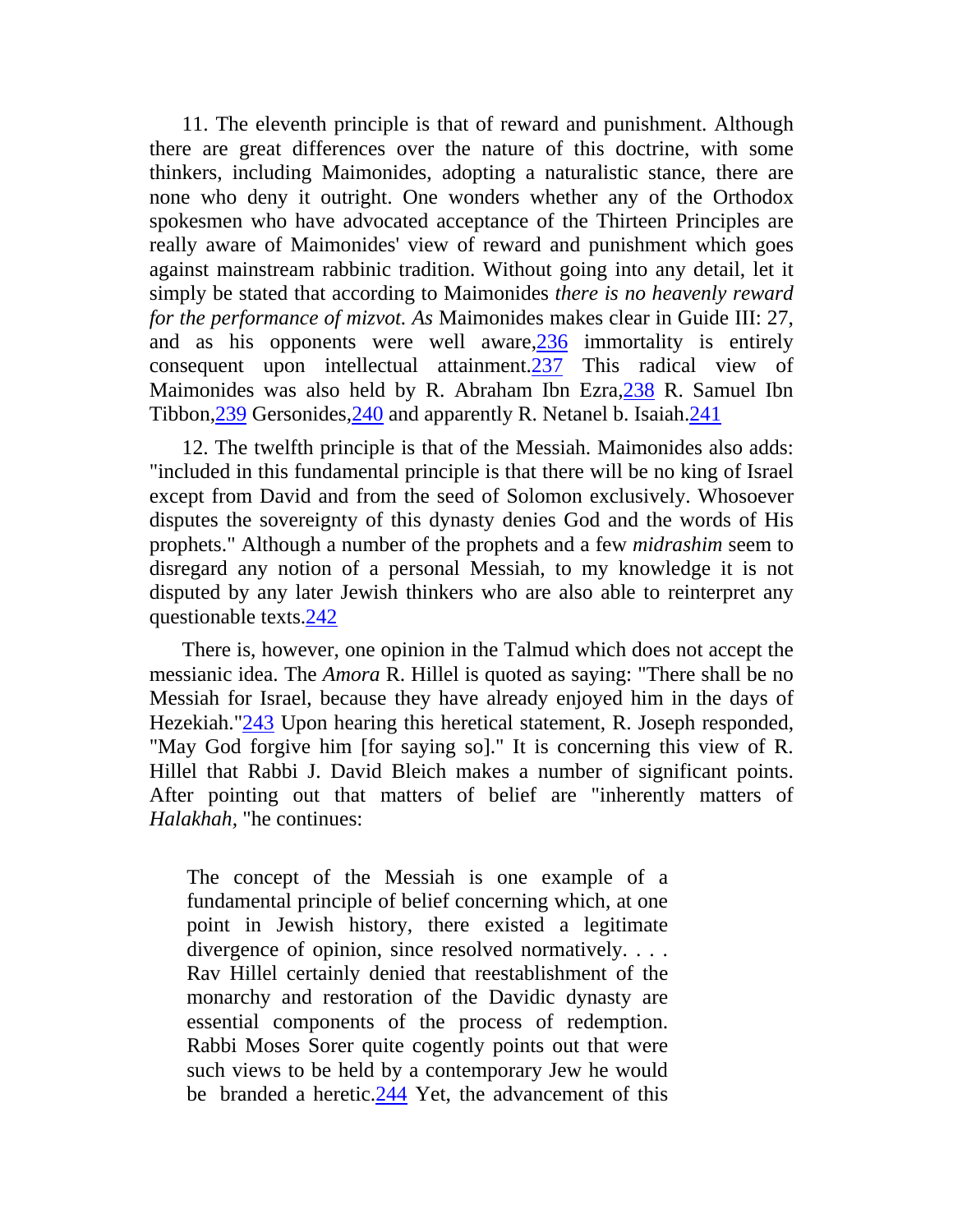opinion by one of the sages of the Talmud carried with it no theological odium. The explanation is quite simple. Before the authoritative formulation of the *Halakhah* with regard to this belief, Rav Hillel's opinion could be entertained. Following the resolution of the conflict in a manner which negates this theory, normative *Halakhah* demands acceptance of the belief that the redemption will be effected through the agency of a mortal messiah.245

This passage is difficult for a number of reasons. To begin with, we have already seen that Maimonides is explicit that general matters of belief are not matters of halakhah which can be decided in the method described by R. Bleich. True principles of faith, on the other hand, are not, and have never been, subject to debate, and any one who even expresses a doubt about a principle, not to mention outright denial, is a heretic with no share in the World to Come. In fact, I am unaware of any *Rishonim* who hold the view Bleich describes.246 1 do not believe there are any *Rishonim,* and certainly not Maimonides, who believed that R. Hillel's opinion could ever be entertained. It was always regarded as being a mistaken, if not heretical, opinion and for that reason was rejected by R. Joseph. When Maimonides' lists as a principle the coming of the Messiah, he is not deciding between two contradictory opinions. He is merely giving the *only* opinion on the subject. A mistaken and heretical utterance by one of the *Amoraim* does not suffice to create a valid opinion which he must then consider in rendering his decision. If this were the case, the doctrine of the Messiah would probably not have been listed as a dogma (unless it was to be understood as a "necessary belief').

Since R. Bleich has put the principle in a halakhic context, I will use a halakhic example from his own writings to illustrate my point. 247 It is an unequivocal halakhah, perhaps even of biblical authority, that Jewishness is determined by the mother and, of course, this is how Maimonides records the law. Now, the fact that there is one opinion in the Talmud248 that disagrees with this law does not mean that Maimonides, or the Talmud for that matter, ever "ruled" on the issue. Rather, the law was always clear and unambiguous. The errant statement by one who lived in Talmudic times did not change matters. *This was not a valid opinion which needed to be considered.* Indeed, it was not an opinion at all, as far as Jewish law is concerned. Rather, as the Talmud says, the originator of it was to be flogged. When Maimonides recorded the halakhah, he was simply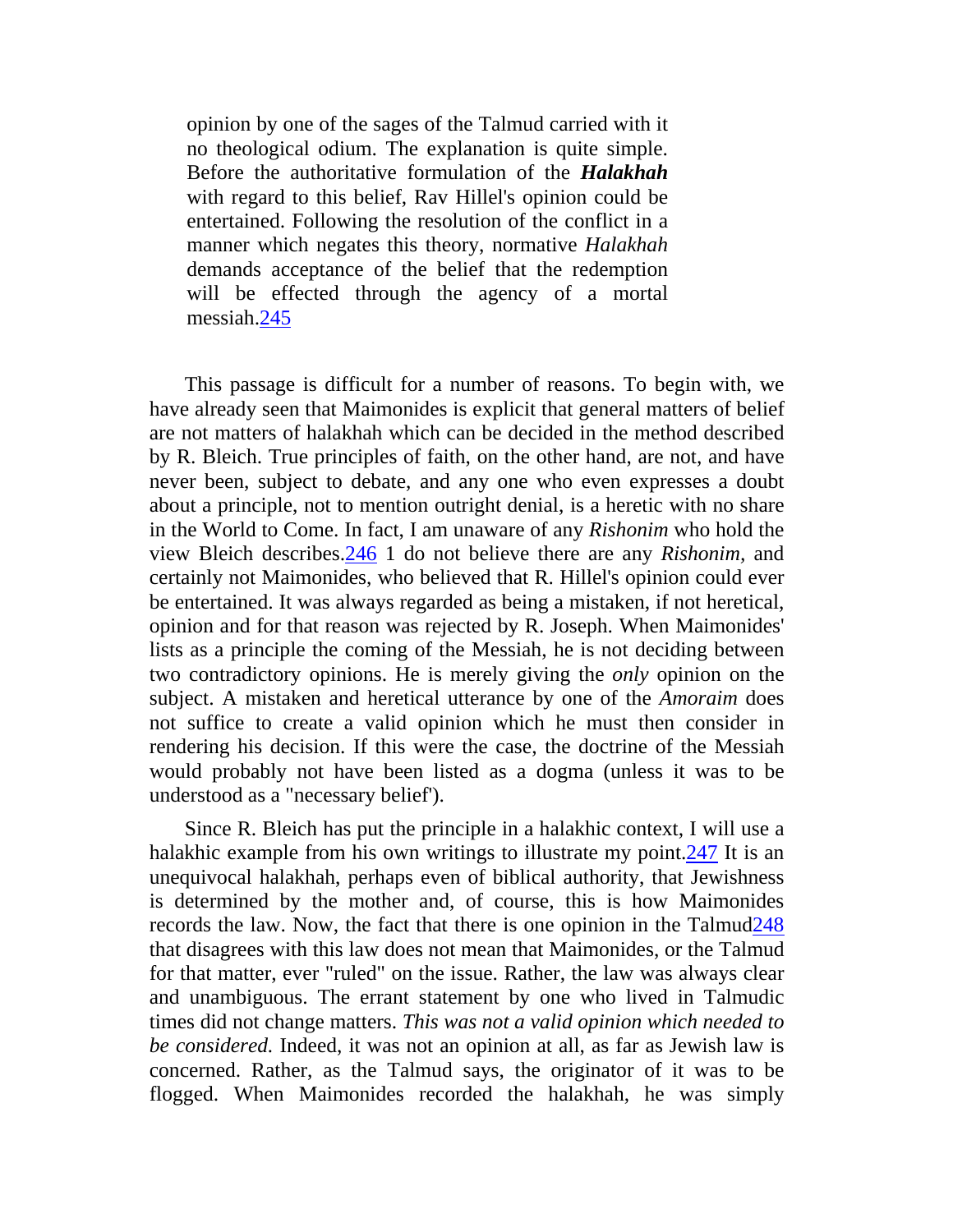recording the one, and only, opinion which had the stamp of truth. Similarly, the Talmud, and Maimonides, never *decided* that a personal Messiah was dogma. They simply expressed what they believed to be the indisputable view of the Torah.

 As for R. Bleich's contention that It. Hillel's view carried no theological odium, this is certainly most difficult to fathom. R. Joseph's reply "May God forgive him," certainly shows that Bleich is mistaken. As R. Abraham Bibago puts it, "They prayed to God so that he would forgive him for his heresy" (והכפירה המינות (*<sup>249</sup>* If R. Hillel did not retract his view he is certainly to be regarded as a heretic according to Maimonides. R Joseph Albo250 makes this perfectly clear and says nothing about any "legitimate divergence of opinion, since resolved normatively." Indeed, it should be noted that if this was a legitimate *divergence of* opinion, why would R. Hillel need God's forgiveness? As with Maimonides, Albo believes that there was only one opinion which was ever valid and R. Billets opinion is heretical. However, according to Albo, one who errs *unintentionally* regarding a basic principle is not be be regarded as a heretic, although he has sinned. In other words, R. Hillel's view was heretical, but this did not mean he was a heretic. Alternatively, Albo suggests that, although R. Hillel sinned by this belief, denial of the Messiah is not the equivalent of denying the entire Torah, and therefore he is not regarded as a heretic.251

 Professor David Weiss Halivni has recently commented on the passage in *Sanhedrin* 99a and his words, exactly the opposite of R. Bleich's, also deserve to be quoted at length:

Issues of doctrine . . . cannot be definitively settled merely through the consensus suggested by a vote of the majority nor by the judgment rendered by the passage of history. . . . Quantitative superiority can play no role in the qualitative realm of speculation. Although matters of science, logic, and theology---of objective reality---can be debated, they cannot ultimately be settled in the chambers of the Sanhedrin. Additionally, a theological doctrine that was once considered legitimate cannot simply be branded heretical through the mere passing of time, for historical, and thus contingent, factors have no role to play in the resolution of purely intellectual matters. If an authoritative figure in the Jewish past maintained a certain speculative standpoint, the truth or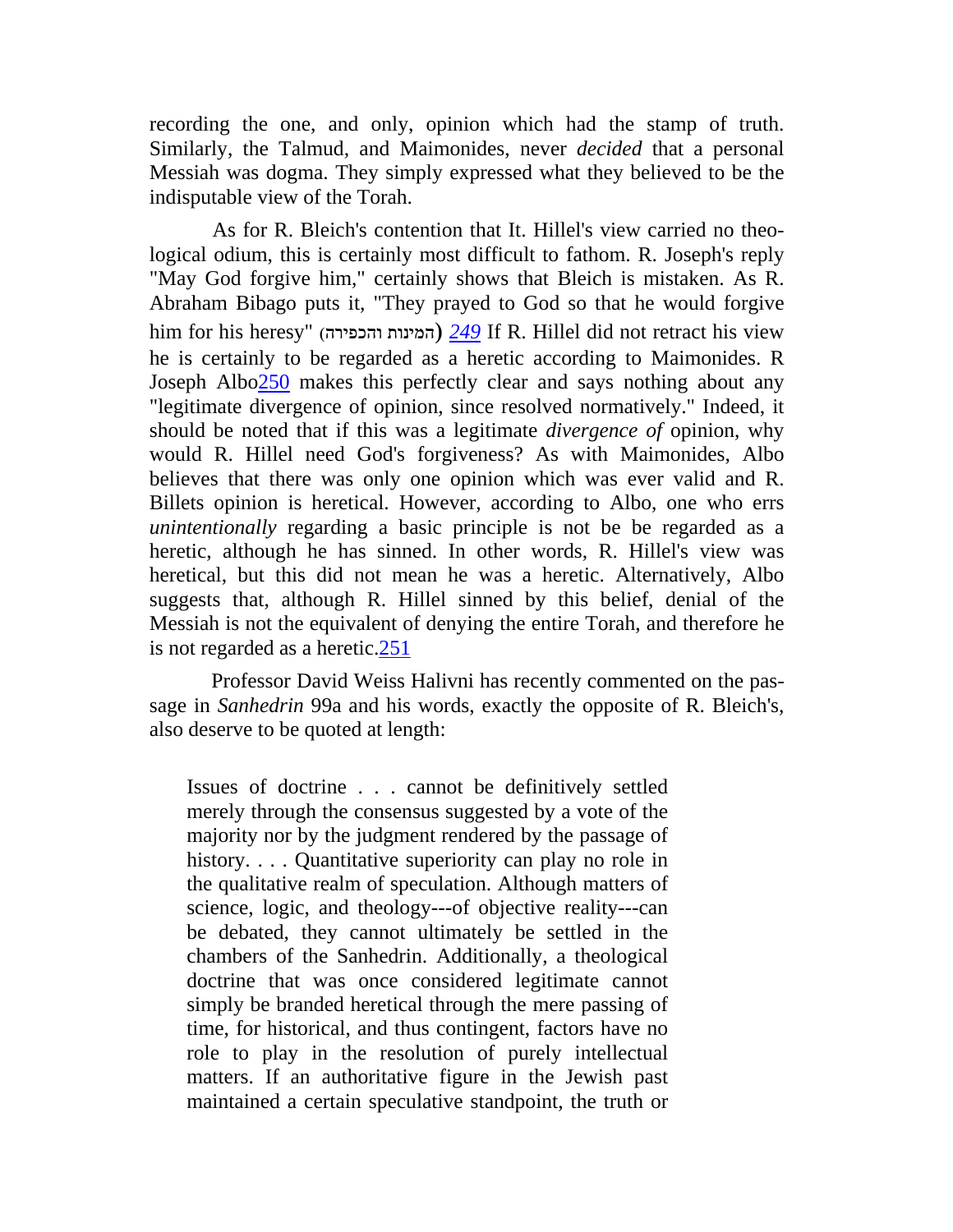falsity of such cannot be determined by tradition or consensus, and thus its legitimacy cannot be judged by the systemic principles which govern the halakhic process. Avenues of intellectual speculation once considered theologically sound cannot be thwarted merely because they are no longer popular.

With this I can have no dispute, and I believe the cogency of Weiss Halivni's words should be apparent to all. However, Weiss Halivni continues:

 The famous passage in *b. Sanh.* 99a that discusses the dating of the messianic era illustrates the continued viability, despite unpopularity, of minority theological positions. . . . The fact that R. Hillel's opinion was recorded and transmitted in the Talmud despite its obvious unpopularity exhibits the multifariousness and license of rabbinic theology, and preserves this speculative viewpoint as a viable one within the spectrum of traditional Jewish thought.252 One would have expected, not unreasonably, that such a controversial theological claim would be purposefully excluded from the purview of rabbinic literature 253

The problem with Weiss Halivni's point is his assumption that because the Talmud records the view of R. Hillel, this makes it a "viable" option in traditional Jewish thought. By the same token one could say that the view of Jacob of Naburaya was a viable halakhic alternative if it had not been overriden by the majority. We have already shown the untenability of this view. Were R. Hillel's view recorded in the name of a significant figure then I would agree with Weiss Halivni. However, as R. Abraham Bibago points out, R. Hillel does not classify as such for he was only a minor scholar. 254 For the same reason that I have refrained from quoting the views of Albalag, Narboni and Leibowitz, one should not quote R. Hillel when seeking to define traditional Jewish thought.

Professor Weiss Halivni anticipated this objection by claiming that the Talmud would not have recorded this passage if it did not see it as being viable. However, the same point could be made regarding passages in which the Talmud quotes the views of sectarians. Are we to say the opinions of sectarians are viable? As Weiss Halivni well knows, these passages are quoted in order to be refuted and R. Moses Sofer makes the very same point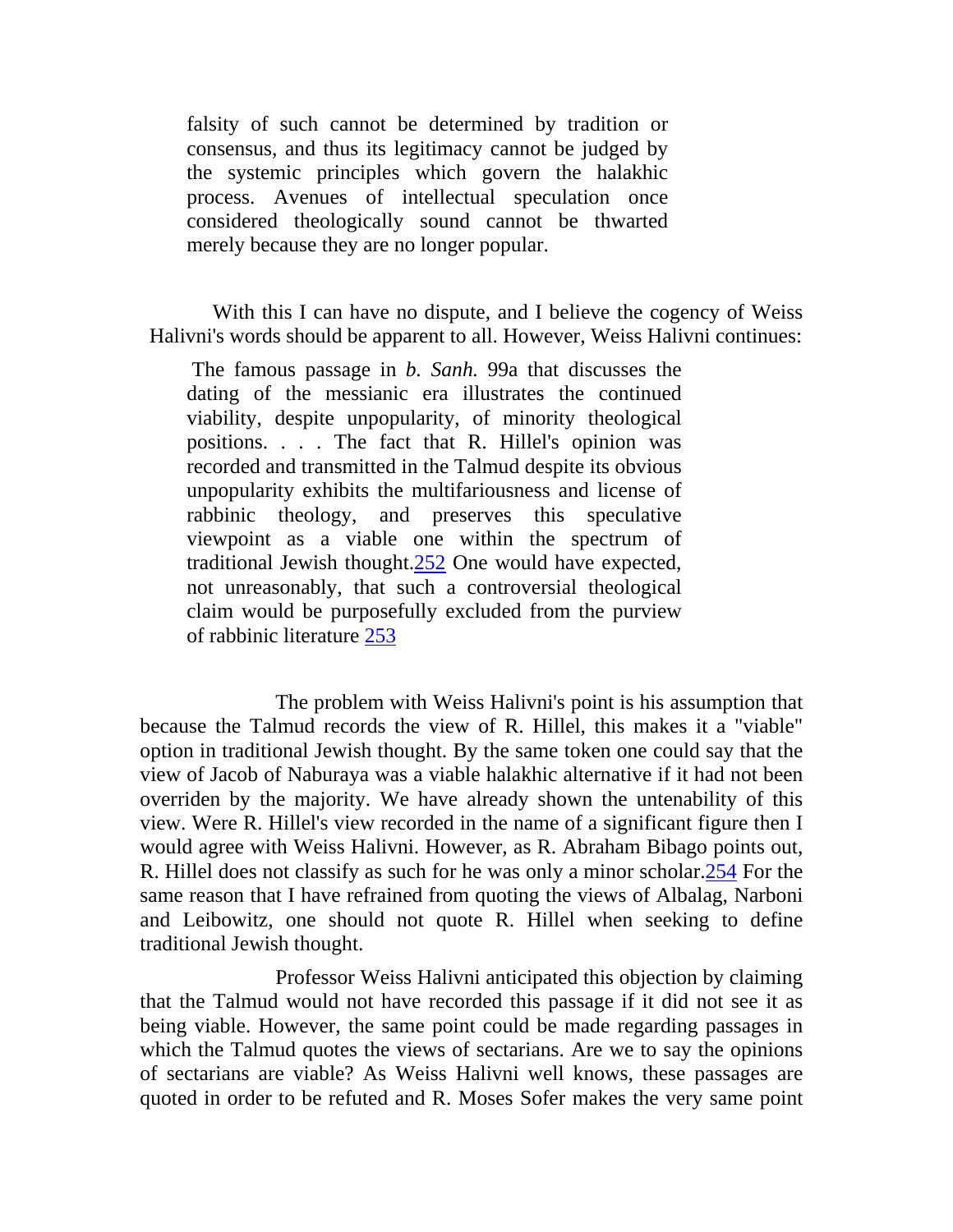with regard to R. Hillel's view, i.e. it was only recorded in order to show its untenability.255 Even if this were not the case with regard to R. Hillel's view, and Albo does specifically reject this approach,256 I know of no traditional Jewish sources which agree that *every* rabbinic view mentioned in the Talmud or Midrash has validity and must be taken seriously.257 Certainly no Jewish teacher has ever granted R. Hillel's view validity.

The other point worthy of notice is that Maimonides says that the Messiah is to be descended from Solomon. Apparently R. Kafih does not consider this section as part of the dogma, denial of which equals heresy. I say this because in his note to the passage, he explains this addition as being inserted in opposition to the Christians who trace Jesus' lineage to Nathan, another son of David.258 Since R. Kafih explains this as being due to polemical considerations, he implies that, lacking these considerations, it would not be included in the principle. Still, R. Kafih's point is only speculative, and the fact remains that Maimonides *does* include the Solomonic descent as part of the principle, denial of which is equated with heresy. Understood as such, one must conclude that even if there had never been a Christian religion, it would still be obligatory upon all to believe that the Messiah is of Solomonic descent.

Before examining the sources that dispute Maimonides, it is necessary to call attention to the comments of R. Meir Don Plozki. Plozki is aware that Maimonides also mentions Solomonic descent in the *Sefer ha-Mizvot*,259 yet he points out that this does not appear in the *Mishneh Torah.* Based on this, Plozki claims that Maimonides changed his mind, and his final view on the subject excludes Solomonic descent from the Messianic doctrine.260 It should, however, be noted that Plozki was unaware that Maimonides also mentions the necessity of Solomonic descent in his Letter to Yemen.261

In any event, later scholars did not feel bound by Maimonides' words. R. 'Azariah de Rossi,262 R. Gedaliah Ibn Yally263 and R. Jehiel Heilprin264 all quote without objection the view, falsely attributed to Philo,265 that all of Solomon's descendants were wiped out and only Nathan's line survived. This opinion is also supported by the Zoharic statement that the Messiah is descended from Nathan's wife.266 Although this passage does not explicitly say that the Messiah is also descended from Nathan, there is no doubt as to its implication, and a recent Zoharic commentator has elaborated on the Kabbalistic reasons behind the choice of Nathan, rather than Solomon, as the Messiah's forebear.267

13. The thirteenth principle is Resurrection.268 Pines has written that many of the thirteen principles "run counter to philosophic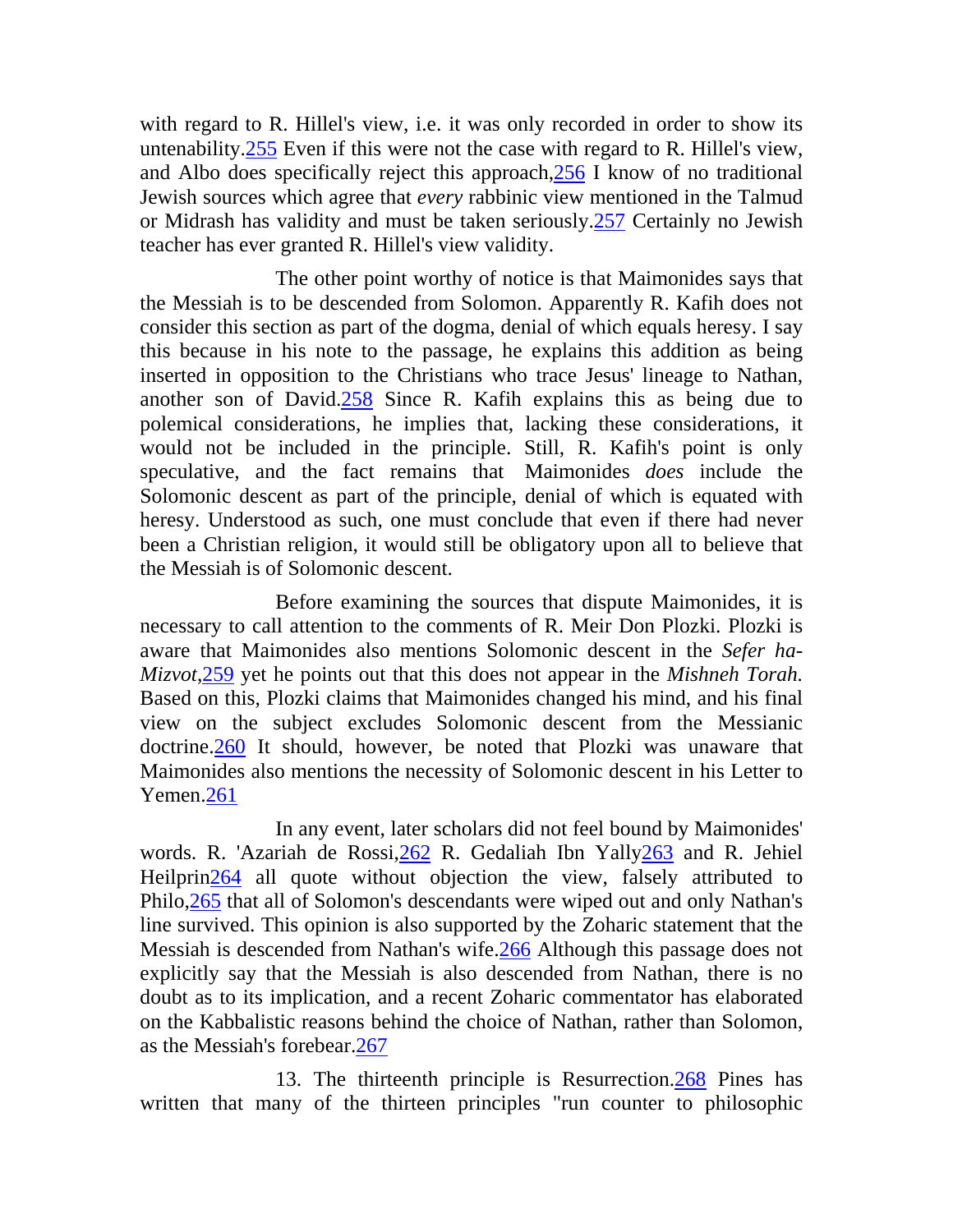truth."269 This is nowhere more apparent than with the dogma of resurrection. Nevertheless, unless one wishes to posit a secret Maimonides, a path this essay has eschewed, there is no doubt that Maimonides did accept physical resurrection. Almost without exception,270 no traditional Jewish thinkers have denied this dogma.271

## **Conclusion**

This goal of this essay was to examine the claim that Maimonides' principles were the last word in Jewish theology. Simply by looking at traditional Jewish sources, and many more could have been quoted, it has been shown clearly that both before Maimonides' time and after, many of his views were not been regarded as authoritative. The fact that Maimonides placed the stamp of apostasy $\frac{272}{2}$  on anyone who disagreed with his principles 273 did not frighten numerous *Rishonim* and *Aharonim* away from their search for truth. The lesson for moderns is clear.

I would like to thank Professor Menachem Kellner and Dr\_ Jacob J. Schacter for their helpful comments.

### NOTES

1. "Torah u-Madda and Freedom of Inquiry," See Torah U-Madda Journal 1 (1989):  $\overline{65}$ -71.

2. Mordechai Blumenfeld in his Introduction to R. Ya'akov Weinberg, Fundamentals and Faith (Southfield, Michigan, 1991), 18.

3. Menachem Genack, "Ambiguity as Theology." Tradition 25:1 (Fall 1989): 73.

4. Major Trends in Jewish Mysticism (New York, 1974), 130.

5. Since R. Zevi Hirsch Chajes was well aware of this, one must regard his claim that all Jews are united around Maimonides' thirteen principles as merely a polemical assertion, not reflecting reality. Indeed, this claim appears in his Minhat Kena'ot which was directed against the Reform movement. In this sort of work it is of no surprise that historical accuracy takes second place to the higher goal of preserving the purity of religious commitment. See Kol Kitvei Maharaz Hayyot (Jerusalem, 1958), II: 979-80. (There are other examples of such disingenuousness in Chajes' writings. See, e.g., my "Islam and the Halakhah," Judaism [forthcoming], n. 35.)

It is significant that many of the early Maskilim and Reformers placed great emphasis upon the thirteen principles, reinterpreted, of course, in accordance with the prevailing Zeitgeist. See Mordechai Eliav, ha-Hinnukh ha-Yehudi be-Germanyah Bimei ha-Haskalah ve-ha-Emanzipazyah (Jerusalem], 1960), 73, 74, 244, 262; Jacob J.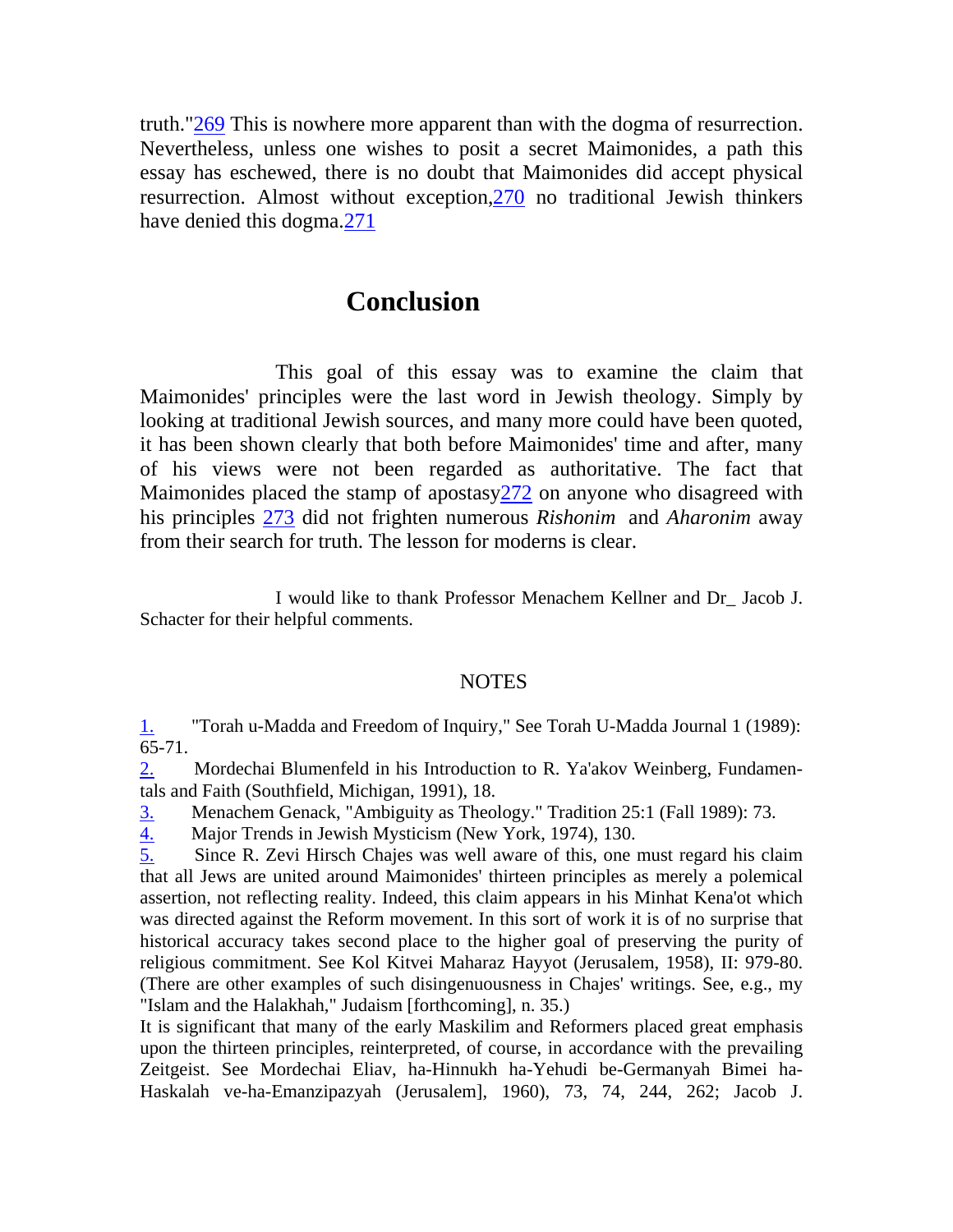Petuchowski, "Manuals and Catechism of the Jewish Religion in the Early Period of Emancipation," in Alexander Altmann, ed., Studies in Nineteenth-Century Jewish Intellectual History (Cambridge, 1964), 56ff.

6. R. Joseph Kafih, ed., Mishnah 'im Perush Rabbenu Moshe ben Maimon Jerusalem, 1965), Nezikin, 145 (all future references will be to this edition. See also Mishneh Torah, Hil. Rozeah 13: 14. R. Joseph Albo, Sefer ha-Ikkarim I: 1, understands Maimonides to be saying that one who does not consider his principles to be just that, namely basic principles of the faith, is also a heretic. In Sefer ha-'Ikkarim I: 1-2, Albo proceeds to refute this position, although nevertheless concluding that such a person is still a sinner. (In truth, Maimonides says nothing of the kind attributed to him by Albo. What is important for Maimonides is whether or not one accepts his principles. In his view, one who accepts them but nevertheless says that they are not basic to Judaism is not to be regarded as either a heretic or a sinner.) As for unintentional heresy, see Menachem Kellner, Dogma in Medieval Jewish Thought (Oxford, 1986); idem, "What is Heresy? Studies in Jewish Philosophy 3 (1983): 55-70; idem, "Kefirah be-Shogeg be-Hagut Yehudit Bimei ha-Benayim: Ha-Rambam ve-Abravanel mul Rashbez ve-Rahak," Jerusalem Studies in Jewish thought 3 (1984): 393-403; idem, "Heresy and the Nature of Faith in Medieval Jewish Philosophy," Jewish Quarterly Review 77 (1987): 299318. Without going too far afield, let me further note that it is possible that Maimonides would require a ger toshav to accept his principles; see R. Hayyim David Regensburg, Mishmeret Hayyim (Jerusalem, 1966), 155.

7 . "Fundamentalism and Judaism," L'Eylah 25 (April, 1988): 9.

8. See e. g. Alfred Jospe, ed. and trans., "Jerusalem" and other Jewisb Writings (New York, 1960), 154, where Mendelssohn writes that Judaism has three principles: God, providence, and legislation. See also ibid.. 131-38, and Eva Jospe ed. and

 trans., Moses Mendelssohn: Selections front his Writings (New York, 1975), 121, for his letter to Elkan Herz where he clarifies his opinion: "We have no dogmas that go beyond or against reason" (emphasis mine). One hundred years ago, Solomon Schechter called attention to this common distortion of Mendelssohn's views. See his essay "The Dogmas in Judaism," Jewish Quarterly Review Old Series 1 (1889): 48-49. See also Michael Friedlaender, The Jewish Religion (London, 1891), 16-18, and Alexander Altmann's note in his and Allan Arkush's edition of Jerusalem (Hanover, New Hampshire, 1983), 217.

9. Concepts of Judaism, ed. Jacob S. Levinger (Jerusalem, 1974), 3-4, and Mordechai Breuer, "Temurot ba-'Emdat ha-Yahadut ha-Ortodoksit be-Germanyah Kelapei ha-Tenu'ah ha-Le'umit Bimei Milhemet ha-'Olam ha-Rishonah," in Proceedings of the Seventh World Congress of Jewish Studies: History of the Jews in Europe (Jerusalem, 1981), 174, n. 38. Yerahmiel Yisrael Yizhak Domb, in his recently published critique of the entire ethos of German Orthodoxy, refers specifically to this view of Breuer's; see his Ha'atakot (Jerusalem, 1990), 275.

10. See the numerous refutations of Leibowitz' various positions in H. Ben Yeruham and H. A. Kolitz, eds., Shelilah li-Shemah (Jerusalem], 1983).

11. Zvi Kurzweil, The Modern Impulse of Traditional Judaism (Hoboken, N. J., 1985), 51. See most recently Leibowitz' Judaism, Human Values and the Jewish State (Cambridge, 1992), index, s. v. holiness.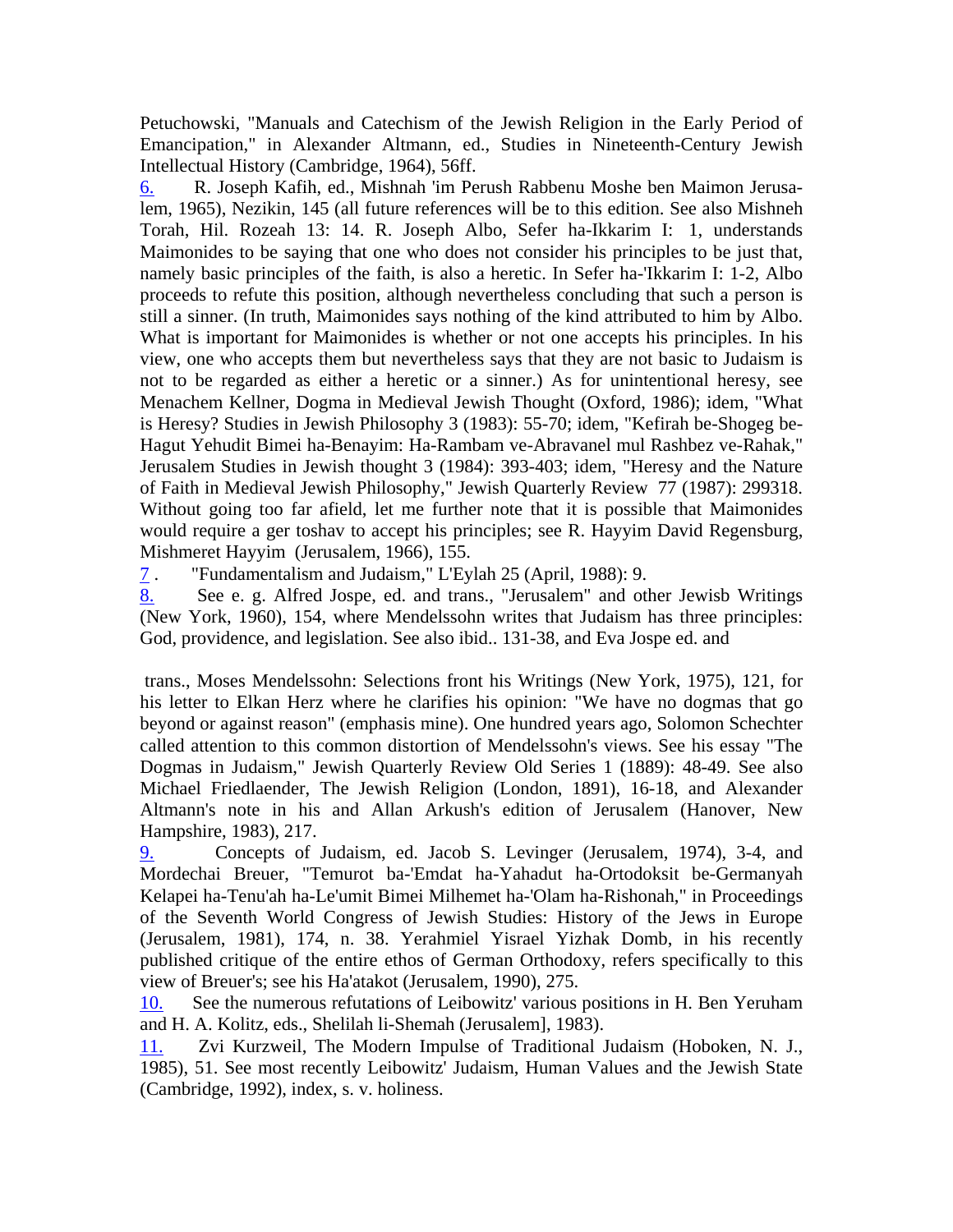12. Salis Daiches, "Dogma in Judaism," The Jewish Library, ed. Leo Jung (New York, 1930), 249.

13. See M. Kellner, Dogma in Medieval Jewish Thought 184ff. for an important analysis of Abravanel's position.

14. Sbe'elot u-Teshuvot ba-Radbaz (New York, no date), # 344.

15. See Mordechai Breuer, Judische Orthodoxie im Destschen Reich 1871-1918 (Frankfurt, 1986), 65-66.

16. Menachem Kellner, trans., Principles of Faith (Rutherford, N. J., 1982), 195-96.

17. I have seen a number of writers who misrepresent Albo' position, despite that fact that, throughout Book 1 of his Sefer ba-'Ikkarim, Albo leaves no room for doubt. For example, Heinrich Graetz, The Structure of Jewish History, trans. by Ismar Schorsch (New York, 1975), 167, A. Taenzer, Die Religionssphilosophie Joseph Albo's (Frankfurt, 1896), 36, and Isidore Epstein, The Faith of Judaism (London, 1980), 321, n. 13, commit this blunder. Moses Mendelssohn also seems to err in this regard; see A. Altmann and A. Arkush's edition of Jmssalens Jerusalem, 102.

18. Isaac Husik, A History of Mediaeval Jewish Philosophy (New York, 1969), 416.

19 . See S. Schechter, op. cit., 120; Louis Jacobs, Principles of the Jewish Faith (New York, 1964), 392-93; and n. 252 of this article. Incidentally, I should just note that the formulating of new Jewish dogmas has not disappeared. The most recent attempt is by Pinchas H. Peli, "An Attempt at Formulating Contemporary Principles of Faith," in Abraham J. Karp, et. al., eds., Threescore and Ten (Hoboken, N. J., 1991), 235-45. However, Peli does not reject any of the Maimonidean dogmas; he only wishes to add some more. Nevertheless, some recent formulations are very problematic. For example, R. Abraham Isaiah Kareliz, Kovez Iggerot Hazon Ish (Bnei Brak, 1990), I, 42-43, regards as dogma the belief that all aggadot in the Talmud have their origin in the sages' prophetic power. As with every dogma, one who denies this is a heretic. However, numerous Geonim and Rishonim do not share R. Karelitz' embrace of all aggadot. See Marc Saperstein, Decoding the Rabbis (Cambridge, 1980), chapter 1.

20. See M. Kellner, Dogma in Medieval Jewish Thought 53ff. Arthur Hyman, "Maimonides' 'Thirteen Principles,'" in Alexander Altmann, ed., Jewish Medieval and Renaissance Studies (Cambridge, 1967), 139, writes: "Even more striking is Maimonides' omission of the World to Come from the 'thirteen principles.'" A. Hyman, ibid., n. 105, contrast this to Hil. Teshuvah where "the World to Come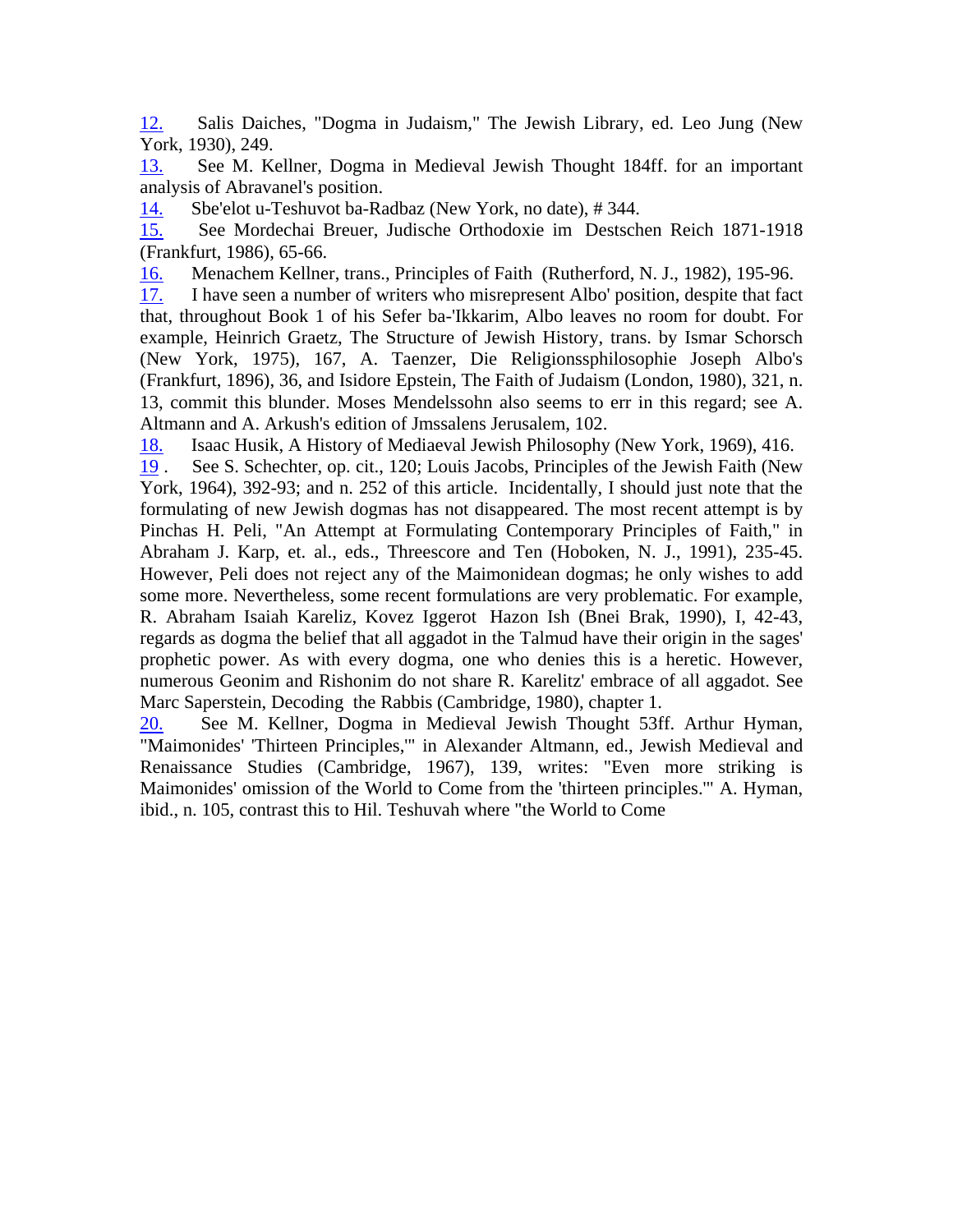forrns a part of the discussion of reward and punishment." I do not understand Hyman's point, for Maimonides does include the World to Come as part of the eleventh principle. Hyman's assertion that Maimonides does not mention creation of the world in the principles has, with the publication of the Kafih edition, also been shown to be inaccurate. For an attempt to explain the omission of free will, see S. Goldman, "The Halachic Foundation of Maimonides' Thirteen Principles," in H. J. Zimmels, et al, eds., Essays Presented to Chief Rabbi Israel Brodie on the Occasion of his Seventieth Birthday (London, 1967), 117-18. Goldman concludes that "free-will was not for him a decisive dogma to be compared with Revelation or Resurrection." However, in Hil. Teshuvah 5: 3, Maimonides writes that free will "is a fundamental concept and a pillar [on which rests the totality] of the Torah and mizvot. " In Guide III: 11, Maimonides terms free will "a fundamental principle of the Law of Moses our Master." It is true that Shlomo Pines and Alexander Altmann have identified Maimonides as a determinist and regard this view as his esoteric doctrine. In fact, their point was even anticipated by Abner of Burgos. See Shoshanna Gershenson, "The View of Maimonides as a Determinist in Sefer Minhat Qenaot by Abner of Burgos," Proceedings of the Ninth World Congress of Jewish Studies (Jerusalem, 1986), III, 93-100; S. Pines, "Studies in Abul-Barakat al-Baghdadi's Poetics and Metaphysics," Scripta Hierosolymitana 6 (1960): 195-98; A. Altmann, Essays in Jewish Intellectual History (Hanover, New Hampshire, 1981), 41-59. Still, even if correct, this would have nothing to do with the omission of free will in the principles since there is no question that the thirteen principles represent the exoteric teachings of Maimonides. Thus, A. Altmann, op. cit., 54, writes: "There can be no doubt that in the Mishna Commentary and kindred texts of a theological character Maimonides subscribes to the theory that, no matter how strong the impact of circumstances and motivations, man is able to overrule them by his free choice." (Cf. the short comment of Warren Zev Harvey, "Perush ha-Rambam li-Bereshit 3: 22," Da'at 12 [1984]: 18, which does not make any distinction between the Guide and the more popular texts.)

21. M. Kellner, Principles of Faith, 84.

22. See A. Hyman, op. cit., 131, n. 73, 138-39. See also the recent comments of Charles Raffel, "Maimonides' Fundamental Principles Redivivus, " in Jacob Neusner, et. al., eds., From Ancient Israel to Modern Judaism (Atlanta, 1989), III, 77-88. R. Simeon ben Zemah Duran, Ohev Mishpat (Venice, 1590), 13b, quotes a view that regards Maimonides' choice of thirteen as parallel to God's thirteen attributes. This forced him to omit principles which, by all rights, should have been included. R. Isaiah Horowitz, Sheni Luhot ha-Berit (Jerusalem, 1960), I, 96a, also relates the thirteen principles to God's attributes. Although any connection between the two is dubious, the point, noted by Duran, about other principles being equally valid, further reinforces Hyman's assertion. Thus M. Kellner, "Heresy and the Nature of Faith," 309, is not correct when he says that Maimonides would not regard as a heretic one "who inadvertently denies some teaching not included in the principles." It obviously depends upon which teaching he is denying. As for the number thirteen, J. David Bleich writes: "The notion that the creedal principles of faith are thirteen in number may well be an ancient tradition. R. Avraham ha-Levi [sic] Horowitz . . . cites a certain prayer ascribed to Rav Tavyomi, one of the Talmudic sages, which contains a reference to thirteen principles." See his With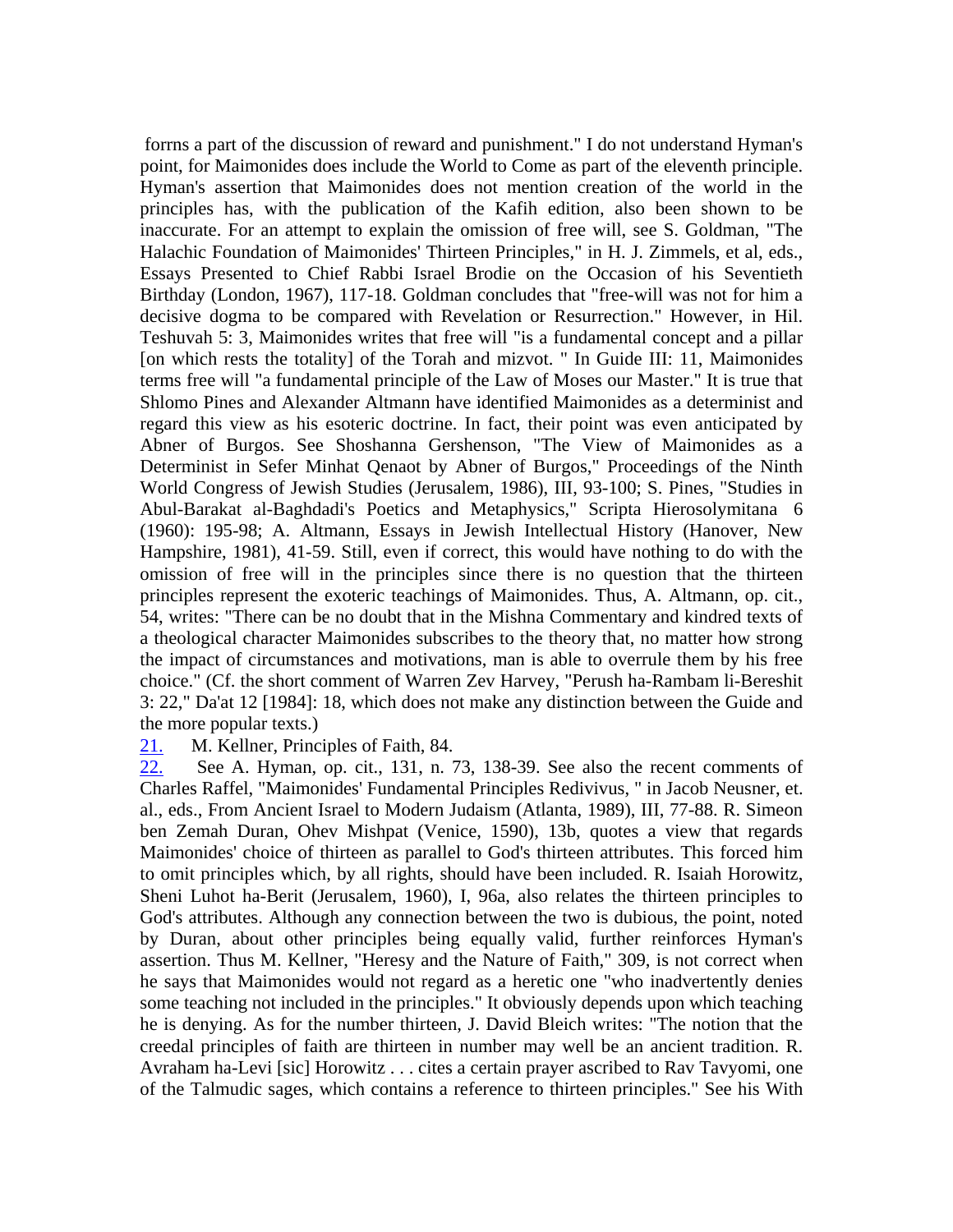Perfect Faith (New York, 1983), 13, n. 2. Actually R. Bleich's point was earlier made by R. Moses Sofer, Sbe'elot u-Teshuvot Hatam Sofer (Jerusalem, 1991), Yoreh De'ah, #356. However, both are mistaken. R. Isaiah Horowitz, op. cit., 97a, never refers to Rav Tavyomi. He simply mentions a prayer composed by a certain Tavyomi, and there is no reason to assume the prayer is not medieval. Tavyomi is simply another way of writing the name Yom Tov. See Kerem Hemed 9 (1856): 78. In an earlier responsum, She'elot u-Teshuvot Hatam Sofer, Even ha-Ezer IL #148, Sofer himself realizes that Tavyomi's prayer

 has nothing to do with Maimonides' thirteen principles. Why he changed his mind remains a mystery.

23. Since I am essentially concerned with the opposition to Maimonides' principles rather than their origin and nature, I will generally refrain from citations to the large scholarly literature relevant to these issues. The interested reader should turn to M. Kellner's works which contain the relevant bibliography. I will also not concern myself with the Ani ma'amin or yigdal formulations of the principles of faith. Each of them differs in a number of ways from what Maimonides actually says. See the discussions in R. Hayyim Hirschenson, Malki ba-Kodesh (Hoboken, 1921), IL 238-42; R. Eleazar Muir Preil, Ha-Ma'or (Jerusalem, 1929), 13-15; Meyer Waxman, "Maimonides as Dogmatist," CCAR Yearbook 45 (1935): 402-03; Shlomo Pines, Toledot ha-Filosofyh ha-Yehudit me-ha-Rambam 'ad Spinoza (Jerusalem, 1964), 16-20; idem, "The Philosophic Purport of Maimonides' Halachic Works and the Purport of the Guide of the Perplexed" in S. Pines and Yirmiyahu Yovel, eds., Maimonides and Philosophy (Dordrecht, 1986), 3; R. Shlomo Goren, Torat ha-Shabbat ve-ha-Moed (Jerusalem, 1982), 572; R. David Yizhaki's comment in Zefunot 5 (Tishrei, 5750): 107; Itamar Warhaftig, "He'arot be-Yod Gimmel Yesodot ha-Emunah shel ha-Rambam," Ha-Ma'ayan 30 (Tishrei, 5750): 18; Yoel Katan, "Ani Ma'amin be-Emunah Shelemah," ibid. (Tevet, 5750): 41-44; Admiel Cosman, "Yod Gimmel ha-'Ikkarim la-Rambam be- 'Ferush ha-Mishnah,' be'Yigdal,' u-ve-'Ani Ma'amin,'" in Itamar Warhaftig, ed., Minhag le-Isb (Jerusalem, 1991), 337-48. It should be noted that in addition to the ani ma'amin and yigdal, there were numerous other such dogma-type compositions. See Alexander Marx, "A List of Poems on the Articles of the Creed," Jewish Quarterly Review 9 (1919): 305-36. In fact, strictly speaking, one cannot speak of the ani ma'amin, for in addition to the Ashkenazic version there are at least two Sephardic versions. Regarding one of the latter, see M. D. Gaon, "Keri'at Yod Gimmel ha-'Ikkarim," Yeda 'Am 3 (1955): 39-41.

24. I should call attention to a significant philosophical and halakhic point which appears to have gone unnoticed. The Vilna Gaon apparently believes that the first and second principles are the only two principles in Judaism. According to him, anyone who believes in God's unity, despite his other sins, is regarded as a Jew in good standing and he is thus able to be included in a minyan. None of the numerous discussions regarding whether a Sabbath violator may be included in a minyan seem to have taken note of the Gaon's comment which is found in his commentary to Tikkunei Zohar (Vilna, 1867), 42a.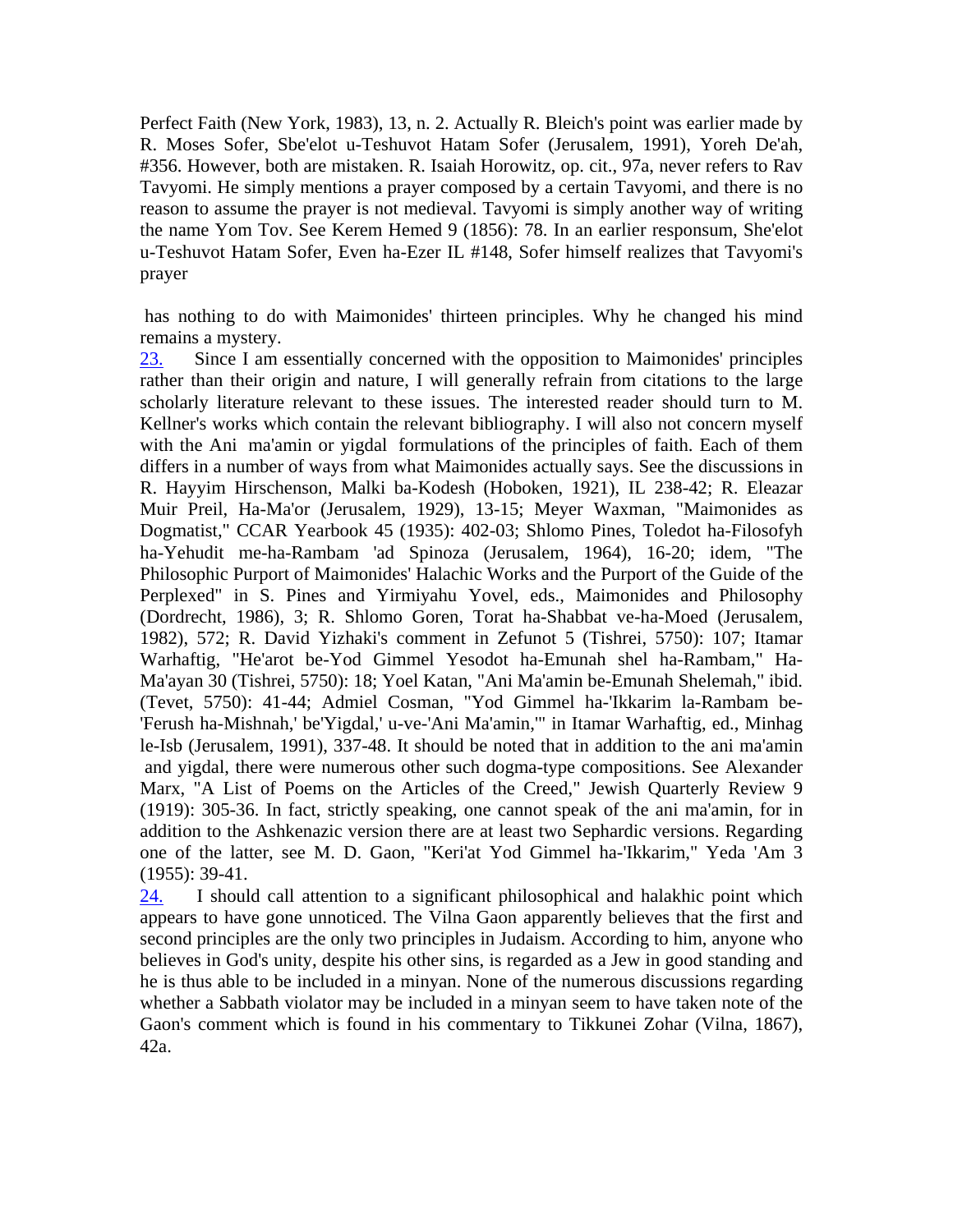25. In Hil. Yesodi ha-Torah 1: 7 and Guide I: 35, Maimonides points out that the perfection of God (first principle) and the unity of God (second principle) are only applicable with an incorporeal God.

26. Guide I: 36.

27. "Maimonides' Thirteen Principles," 137-38, 141.

28. See L. Berman, "Ibn Bajjah ve-ha-Rambam" (unpublished doctoral dissertation: Hebrew University, 1959), 137-38. Berman suggests three separate reasons underlying Maimonides stratagem. See also S. Pines, Toledot ha-Filosofyah ha-Yehudit me-ha-Rambam 'ad Spinoza, 14, who agrees with Berman and is satisfied with merely saying that correct opinions among the masses make for a better society. He does not explain how stability is negatively affected if the masses hold to anthropomorphic views.

29. See Julius Guttmann, Philosophies of Judaism (New York, 1966), 201-03; A. Hyman, loc. cit.

30. See M. Kellner, Dogma In Medieval Jewish Thought, 37ff. Kellner also offers two other reasons, but this appears to be his main point.

31. See e.g. the formulation in Daniel Jeremy Silver, Maimonidean Criticisn and the Maimonidean Controversy (Leiden, 1965), 162. Silver, however does not exclude the presence of other motivations.

32. See Abraham Nuriel, "Remarks on Maimonides' Epistemology," in Pines and

Yovel, op. cit., 49-50.

33. Hil Teshuvah 3: 1. This is the correct version of the gloss; see David Kaufmann, geschichte der Attributenlehre In der Judischen Religionsphilosophie des Mittelalters (Gotha, 1877), 481-88. See also Isadore Twersky, Rabad of Posquieres (Cambridge, 1962), 282ff.; Jerome Gellman, "The Philosophical Hassagot of Rabad on Maimonides' Mishneh Torah," The New Scholasticism 58 (1984): 153ff.; Warren Zev Harvey, "She'elat i-Gashmi'ut ha-El Ezel ha-Rambam, ha-Ra'avad, u-Spinoza," in Sara 0. Heller Wilensky and Moshe Idel, eds., Mehkarim be-Hagut Yehudit (Jerusalem, 1989), 69-14. I do not grasp Gellman's distinction when he writes (p. 155): "Rabad probably wanted to support the permissibility of the belief in corporeality and not just its not being culpable in certain cases." Rabad is certainly not defending one who knowingly advocates a mistaken belief. What then is the difference between permissibility and non-culpability? 34. I have purposely chosen not to discuss Shiur Komah, due to the uncertainty surrounding this work. See, most recently, Byron L. Sherwin, "The Human Body and the Image of God," in Dan Cohn-Shertok, ed., A Traditional Quest (Sheffield, 1991), 78, n. 2. On the basis of his comment to Genesis 48: 8, Martin I. Lockshin claims that R. Samuel ben Meir believed in a corporeal God; a very important point if Lockshin is correct. See his Rabbi Samuel Ben Meir's Commentary on Genesis (Lewiston, N. Y., 1989), ad loc.; idem, "Tradition or Context: Two Exegetes Struggle with Peshat," in From Ancient Israel to Modern Judaism (Atlanta, 1989), IL 181. However, Rashbam's comment to Genesis 1: 27 would appear to create some difficulties for Lockshin's interpretation.

35. It was published by Raphael Kirchheim in Ozar Nehmad 3 (1860): 54-99. There were those who referred to it as כתב טמא; see Kiryat Sefer 4 (1928): 338. Before Kirchheim published Ketav Tamim, R. David Sinzheim saw the manuscript and discussed it in a letter; see his Minhat Ani (Jerusalem, 1974), I, 110 (the editor's note is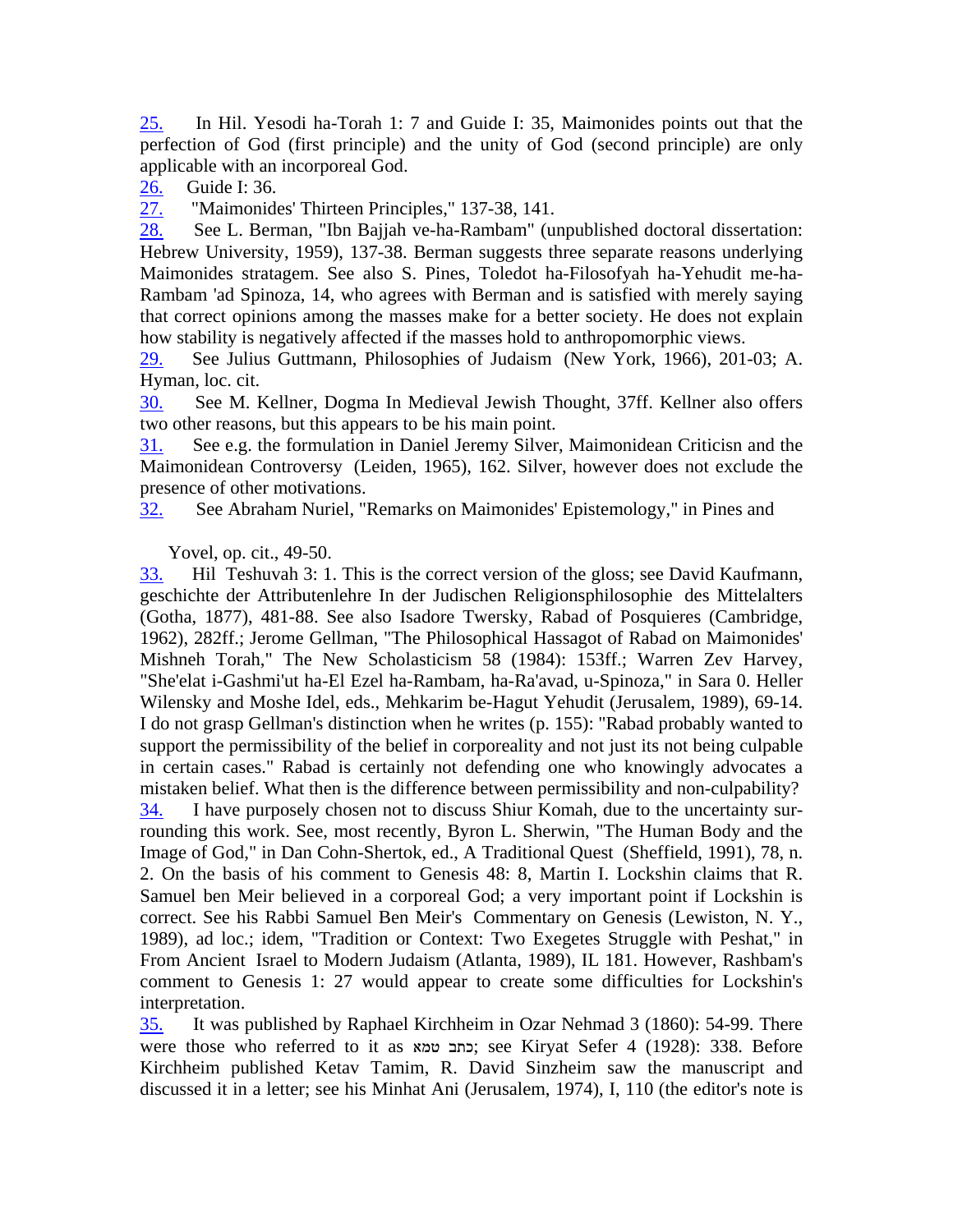incorrect). Regarding Taku, see Ephraim E. Urbach, Arugat ha-Bosem (Jerusalem, 1963), IV, 78ff; idem, Ba'alei ha-Tosafot (Jerusalem, 1980), 425ff; Joseph Dan, ed., Ketav Tamim (Jerusalem, 1984), 7-27.

36. See Haim Hillel Ben-Sasson's review of the first edition of E. Urbach's Ba'alei ba-Tosafot in Behinot 9 (1956): 51-52; E. Urbach, Ba'alei ba-Tosafot, 423, n. \*74; Joseph Maurice Davis, "R. Yom Tov Lipman Heller, Joseph b. Isaac ha-Levi, and Rationalisrn and Ashkenazic Jewish Culture 1550-1650," (unpublished doctoral dissertation; Harvard University, 1990), 51, n. 49.

37. The Philosophy of the Kalam (Cambridge, 1976), 100ff.

38. "Ziyyuf Sifruti: Ma'amar Tehiyyat ha-Metim," Melilah 1 (1944): 85.

39. See e. g. Leon Nemoy, "AI-Kirkisani's Account of the Jewish Sects and Christianity," Hebrew Union College Annual 7 (1930): 331.

40. Bernard Septimus, Hispano Jewish Culture in Transition (Cambridge, 1982), 79 writes: ". . . it seems likely that the views of Moses b. Hasdai do approximate a significant body of Franco-German opinion." See also D. Kaufmann, op. cit., 484ff; Isaiah Sonne, "A Scrutiny of the Charges of Forgery against Maimonides' 'Letter on Resurrection,'" Proceedings of the American Academy for Jewish Research 21 (1952): 110-16.

41. Ha-Emunah ba-Ramah (Frankfurt, 1853), 47, 91.

42. Guide I: 1; A. Lichtenberg, Kovez Teshuvot ha-Rambam ve-Iggerotav (Leipzig, 1859), II, 8a, 8c; Yizhak Shailat, Iggerot ha-Rambam (Ma'aleh Adumim, 1987), I, 320, 322 (Arabic), 341, 346 (Hebrew).

43 . Sbe'elot u-Teshuvot ha-Rashba (Lvov, 1811), "418 (p. 47b). Cf. R. Yom Tov Ishbili, Sefer ha-Zikkaron, ed. Kalman Kahana (Jerusalem, 1959), 59. See also R. Elijah Delmedigo, Behinat ha-Dat (Vienna, 1833), 25, who, entirely ignoring R. Sa'adah Gaon, gives Maimonides all the credit for discrediting the anthropomorphists.

44. Abudarham ha-Shalem, ed. S. A. Wertheimer (Jerusalem, 1957), 362.

45. (Vienna, 1816), 14a.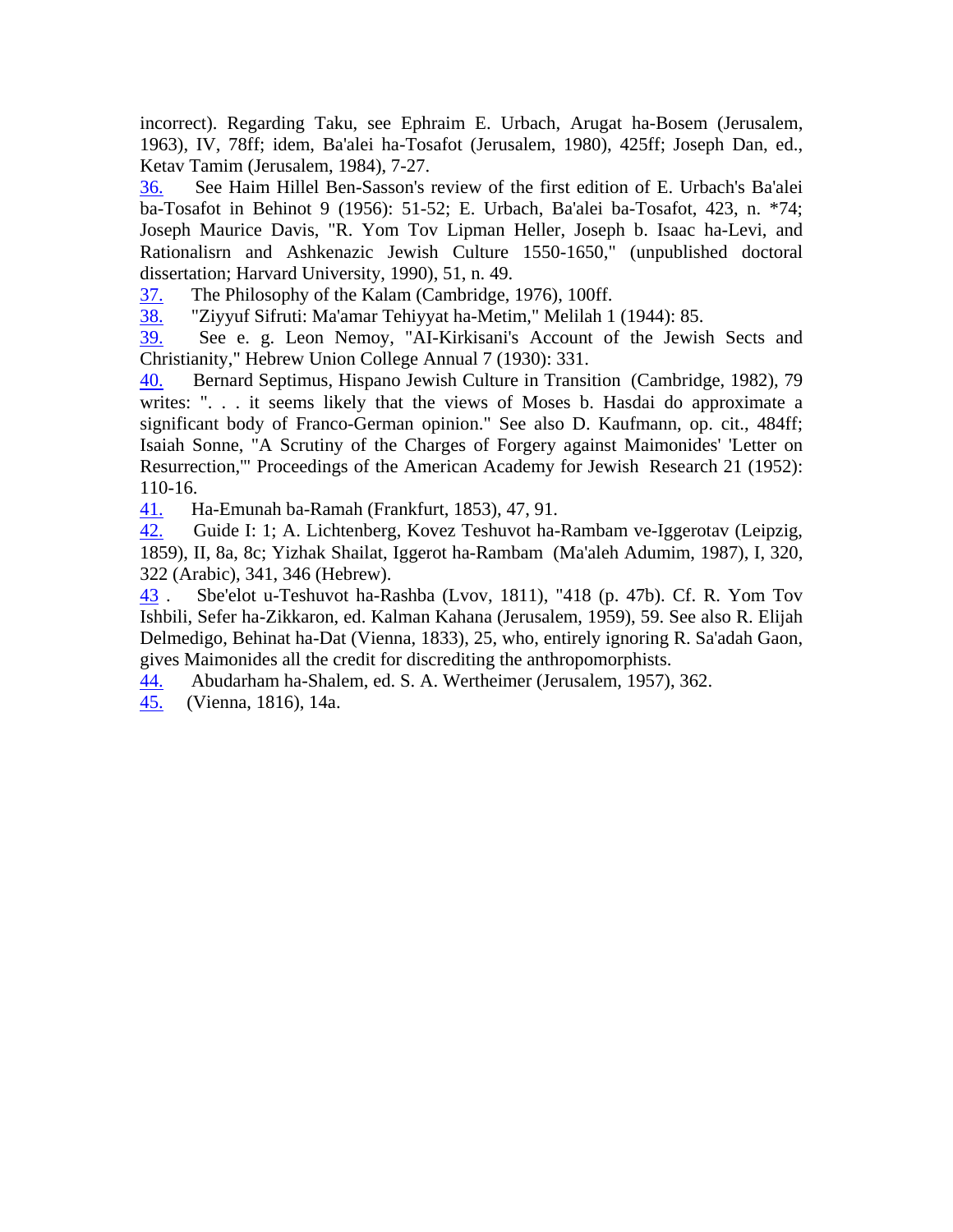46. See M. Saperstein, op. cit., 185-86. R. Isaac refers to "faithless 'Sadducees' who say that God is [composed of] a matter which is finer, purer, and more transparent than the matter of any shining star."

47. See J. L. Teicher, op. cit., 84-85.

48. See his commentary to Maimonides' Introduction to the Guide (p. 10a in the standard edition.)

49 . A. Lichtenberg, op. oil., III, 9d; Kitvei Ramban, ed. Chavel (Jerusalem, 1963), I, 345.

50. Lichtenberg, ibid., III, 3c.

51. Ibid., 16ff.

52. See the poems published by Hayyim Brody, Yedi'ot ha-Makhon le-Heker ha-Shirah ha-'Ivrit 4 (1938): 102:

האומרים כבוד והחשבים דמות / דעות חלוקים הם ולא אל תנאף באומרים גשמות ואם /לא-ל תמונת האנוש צירו העובדים צורם ופיו לא מרו / כפרו/ כמה חכמים אמרו שעור והם

Ibid., 34:

.אך האמן / ואמור אמן כי יש מנהיג יושב חביון / ובסוד גשמות / אם הוא בדמות / לדעת זאת אין לך רישיון

See also Ibid., 91, for another defense of the anthropomorphists and Ozar Nehmad 2 (1851): 85.

53 . See Kerem Hemed 5 (1841): 12. He is apparently the author of this letter directed to the French rabbis, in which he writes: ככם מגשימים הגויים בהבלי היש. See also Sapurto's letter published in Ginze Nistarot 4 (1818): 44ff. (Halberstamm, who edited this letter, does not believe that the letter published in Kerem Hemed was authored by Sapurto; see ibid., 37.)

54. See his letter in A. Lichtenberg, op. cit. III 23ff (lIt also is found in R. Abba Mari Astruc, Minhat Kena'ot [Pressburg, 1838L 183ff.) The letter is anonymous but there is reason to assume that Falaquera is the author; see Heinrich Graetz, Geschichte der Juden (Leipzig, 1863), VII 474. In reference to Rabad's assertion that there were people "greater and superior" to Maimonides who believed in God's corporeality, Falaquera responds sarcastically: וואהדולים ממנו בקומתם וטובי מראה ובריאי בשר (23 ויתכן שהיו $\rm{b)}$ .

55. See He-Haluz 7 (1865): 91-92.

56 . She'elot u-Teshuvot Maharam Alashkar (Jerusalem, 1988), #117 (p. 312). Alashkar singles out the French sages. In his words, they were guilty of מגשימים בפרהסיא, a phrase which actually appears in Bedershi's apology. Alashkar further notes that it was due to Maimonides' works that this widespread anthropomorphism was uprooted.

57. I have deliberately avoided mention of evidence that appears in non-Jewish sources. As is well known, Jewish anthropomorphism was also a common accusation of Muslim polemicists.

58 . See Monford Harris, "The Theologico-Historical Thinking of Samuel David Luzzatto," Jewish Quarterly Review 52 (1962): 317ff.

59. Peninei Sbadal (Przenlysl, 1888), 274. See also R. Judah Aryeh Modena, Magen ve-Herev, ed. Shlomo Simonsohn (Jerusalem, 1960), 40.

60. Iggerot ShadaI (Cracow, 1891), 1195-97.

. הרמב"ם וחלילה לנו להסכים עם 19: 1, II, 19. הרמב"ם וחלילה לנו להסכים עם 15.  $\,$ II, 19

62. The Maggid of Koznitz is quoted as saying that after Maimonides proclaimed anthropomorphists heretics, the souls of many pious Jews who held to this view were chased out of Heaven. Only after Rabad defended them were they allowed to return. The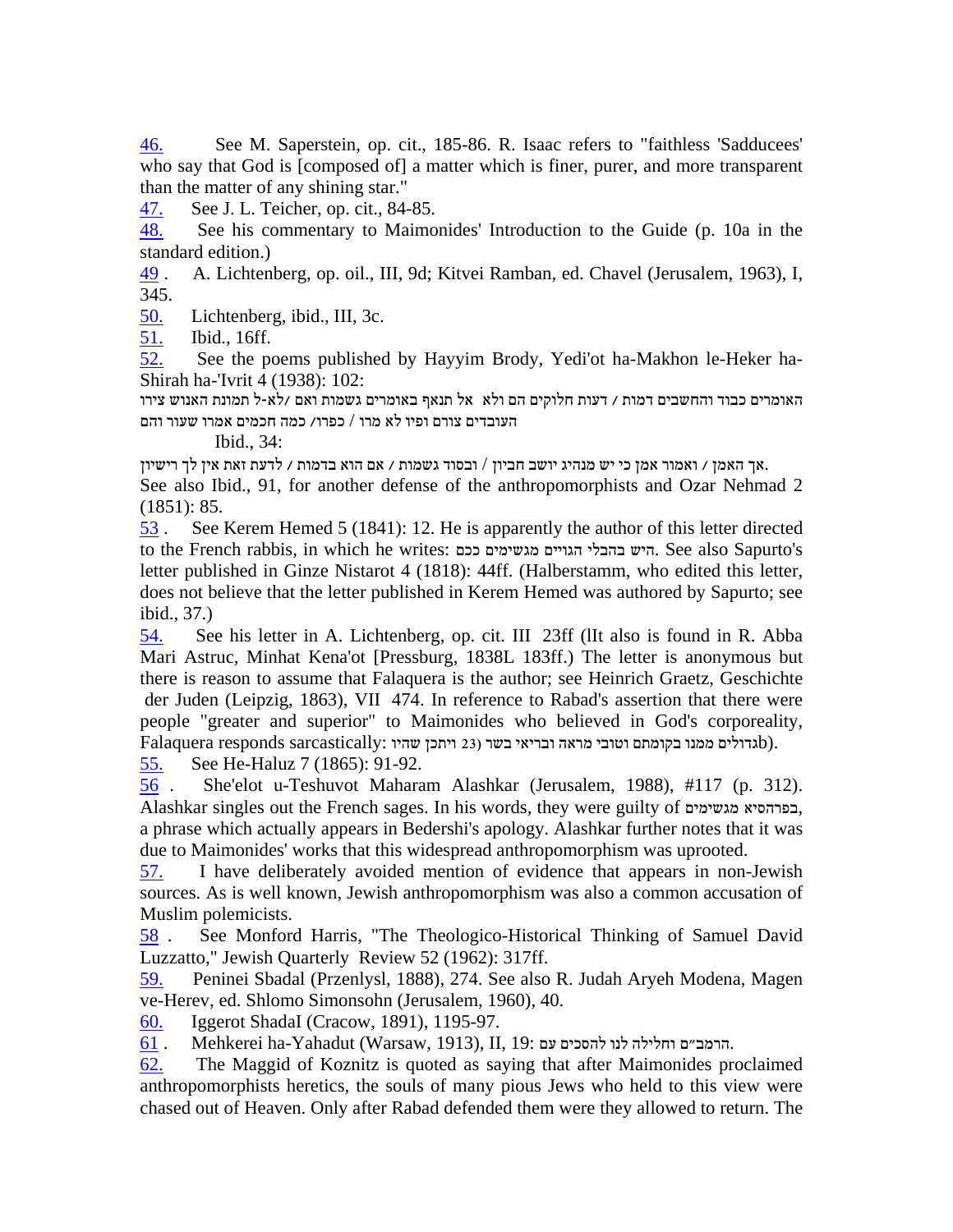Maggid continues by pointing out that it was only Maimonides' ignorance of Kabbalah that led him to this view. He thus did not know that השי״ת מתלבש בתוך העולמות והעולמות ה ot'Nifla ,Komarovka of Moses Jehiel .R See.כדמותנו שיעור דמות קומה כמ"ש נעשה אדם בצלמנו Hadashot (Petrokov, 1897), 49d.

 D. Sinzheim, op. cu., Ill, quotes R. Moshe Cordovero in his Pardes Rimonim as saying that although anthropomorphism for medieval Jews was not considered heresy, since in later generations all Jews rejected this belief, it then became heretical to assert it. Sinzheim does not say where in Pardes Rimonim he is quoting from but there is no doubt that he has in mind Sha'ar 1, chapter 9. Still, Sinzheim's summary is not exact for whereas Cordovero does elaborate on the justification of Rabad's defence of the anthropomorphists, he never quite says that later generations cannot also be defended on the basis of Rabad's formulation. This would only be so if it could be shown that there were no people who truly accepted God's corporeality as the Torah's view. According to Cordovero, the only ones to be regarded as heretics are those who, knowing the teaching of the Torah, nevertheless continue to accept the anthropomorphic position. Cordovero sees this as parallel to his view that denial of the sefirot is only counted as heresy if one knows that the doctrine is part and parcel of the Torah and nevertheless refuses to accept it.

 R. Zevi Elimelekh of Dinov finds Maimonides' opinion so difficult to accept that he claims that Maimonides agrees with Rabad! According to him, Maimonides' comment is only directed against one who obstinately insists on his heresy, but not one who arrives at it accidentally. See his commentary Ma'ayan ha-Ganim in R. Joseph Jabez, Or ha-Hayyim (Lublin, 1912), end of chapter 5. The same opinion is independently put forth by R. David ben Barukh Shiriro, Mishneh Kesef (Salonika, 1811), to Hil Teshuvah 3: 7. Obviously they never saw Gufde I: 36. Nor for that matter did R. Abraham Kareliz, Hazon Ish: Yoreh De'ah (Bnei Brak, 1962), 96a, who also suggests, somewhat tentatively, R. Zevi Elimelekh's explanation.

In general, I find it surprising that defenders of the anthropomorphists did not generally cite Bahya's justification in Hovot ha-Levavot I: 10: "For man is accountable for his thoughts and deed only according to his powers of apprehension and comprehension, physical strength and material means. Only if a man is able to acquire wisdom and foolishly neglects to do so, will he be called to account and punished for his failure to learn."

63 . Harry Wolfson has argued that Maimonides only regarded the anthropomorphist as a heretic if he said God had a body. However, merely believing in God's corporeality is not enough to condemn one. See his "Maimonides on the Unity and Incorporeality of God," Jewish Quarterly Review 56 (1965): 122ff. Presumably, if Wolfson is correct, there should be no difference between this principle and the rest. Indeed, Wolfson claims that one who merely believes in the existence of other gods, without verbally acknowledging them, is not a heretic.

However, it would appear to me that Wolfson is entirely in error. To begin with, his view is directly contradicted by Maimonides' words at the end of *Guide I:* 36: "1 do not consider as an infidel one who cannot demonstrate that the corporeality of God should be negated. But I do consider as an infidel on who does not believe in its negation." Furthermore, Wolfson's entire argument is based on the confusion of two separate issues. True, as far as an earthly court is concerned, one is not considered a heretic, and thus subject to all the penalties that go along with it, unless one's heresy is evident. It is only with regard to this that Wolfson's argument is relevant. However, there is no question that one who believes in a corporeal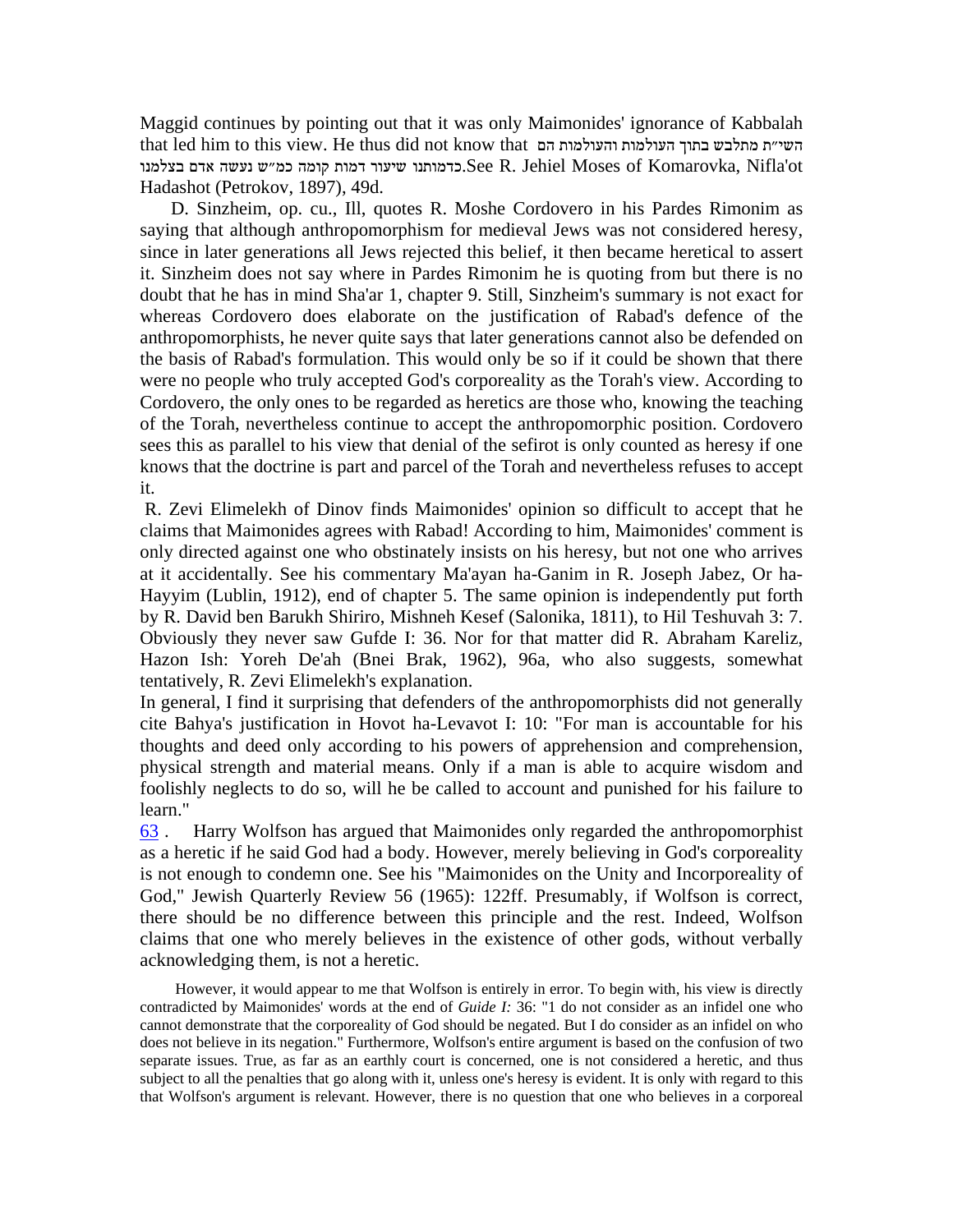God, even without saying so, is a heretic as far as God is *concerned. Such a one* does not face any penalties in this life but he is certainly denied a share in the World to Come. We must not forget that Maimonides is explicit *(Sefer ha-Mizvot, shoresh* 9), that the commandments of the Torah concern both thought and speech; thought is an independent category.

To continue with Wolfson's point, I think it is obvious according to Maimonides that one who says God has a body but does not truly believe this, although he has sinned, is not denied thereby a share in the World to Come. See *Guide I:* 50: "Belief is not the notion that is uttered, but the notion that is represented in the soul when it has been averred of it that it is in fact just as it has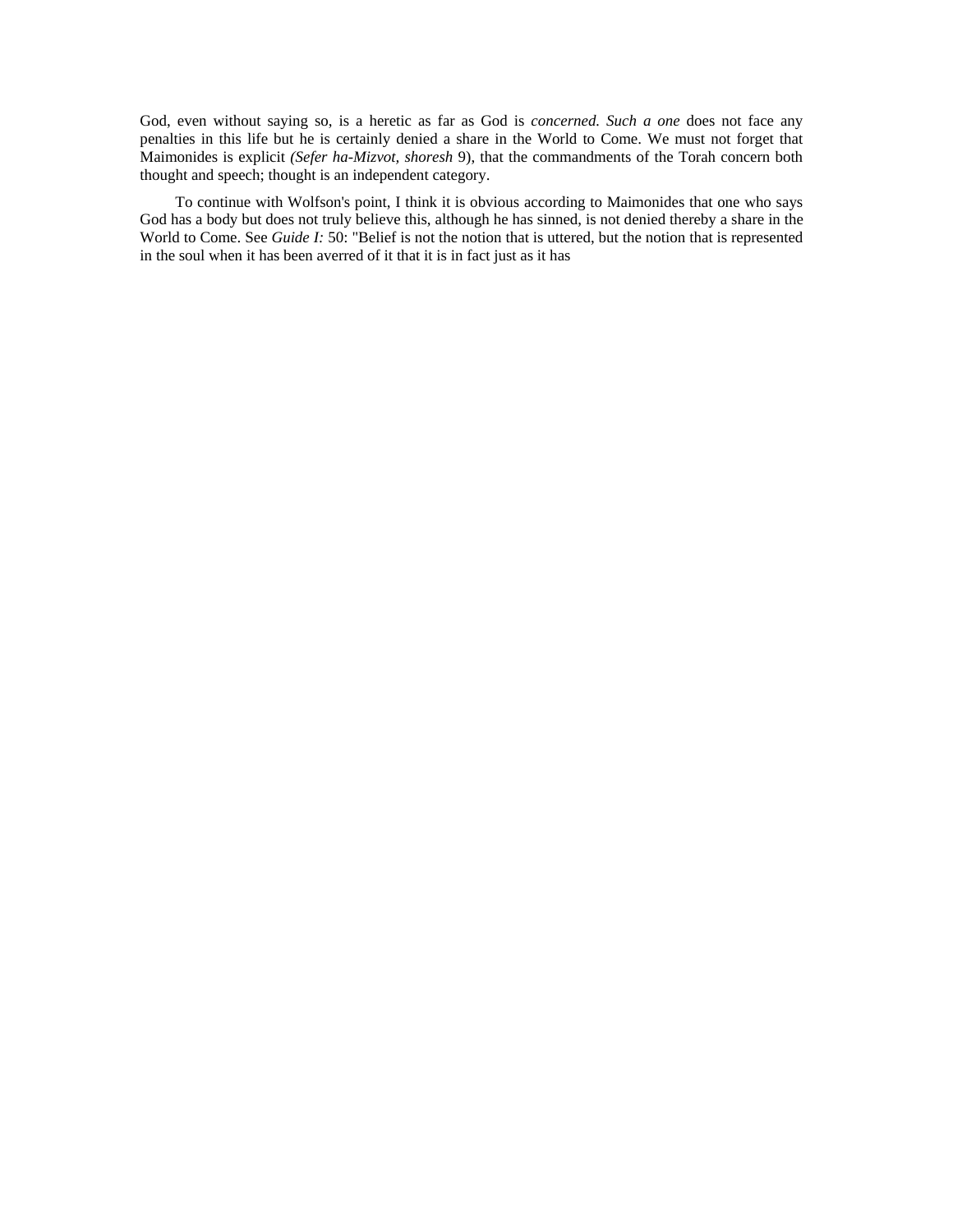been represented." See the cornmentaries of Narboni, Efodi, and Abravanel *ad. loc.* See *also* H. A. Wolfson, "The Aristotelian Predicables and Maimonides' Division of Attributes," in Israel Davidson, ed., *Essays and Studies in Memory of Linda R. Miller* (New York, 1938), 203-04.

64. *Guide I:* 35.

- 65. Guide I; 36. It is interesting that Maimonides feels the need to justify the punishment of the anthropomorphist who did not know any better or who was led to his belief from what he saw in Scripture. "There is no excuse for one who does not accept the authority of men who inquire into the truth and are engaged in speculation if he himself is incapable of engaging in such speculation . . . and this particularly in view of the existence of the interpretations of Onkelos and of Jonathan ben Uziel, may peace be on both of them, who cause their readers to keep away as far as possible from the belief in the corporeality of God." There is no question that this justification is directed at those who do not grasp Maimonides' true beliefs. The philosophers are aware that the attaining of immortality is not related to any questions of fairness and God does not need to be justified for withholding this "reward." As we have seen, for Maimonides, the attainment of immortality, by means of intellectual perfection, is a natural process and not a reward. *Thus, there is no difference between the case given* by Maimonides and one who grows up on a desert island and therefore has no wise men to turn to for instruction in God's nature. Since neither of them have achieved the minimum measure of intellectual perfection, their intellect cannot live on.
- 66 . See Guide I: 46: ". . . that He is an existent who is living, possessed of knowledge and of power, active, and having all the other characteristics that ought to be believed in with reference to His existence."
- 67. Guide I: 26, 46. Cf. also *Hil Yesodei ha-Torah 1:* 9; Bahya, *Hovot ba-Levavot I:* 10, and Simon Rawidowicz, *'Iyyunim be-Mahshevet Yisrael* (Jerusalem, 1969), I, 182-83. Since the prophets use corporeal expressions, it apparently was a lengthy process. It is only when there is general acceptance of the nature of God's existence that children, women, etc. are also to be instructed in His incorporeality. Thus, there is no contradiction between *Guide I:* 26, 46 and I; 35-36.

In his commentary to *Guide I:* 26, Caspi puts forth a similar interpretation but includes a number of points which are totally at odds with Maimonides' opinion. Thus, he writes that the method described in must one that assertions' Maimonides whereas ,ידבר מה שצריך לנהוג עם כל ההמון תמיד 46: 26, *:I Guide* ידבר מה שצריך לנהוג עם קצת ההמון וקצת עיתים ומעט **:**anthropomorphism of nation the cleanse entirely ראשון ראשון מעט. Thus, Caspi believes that, with some exceptions, the massses are never to be initiated into the secret of God's incorporeality. However, Caspi's understanding is directly contradicted, not merely by what Maimonides writes in his Commentary to the Mishnah and the *Mishneh Torah,* but also by his words in *Guide I:* 35-36. In these chapters Maimonides is adamant that the time has come when the masses must be told of God's incorporeality and even in *Guide I: 46* he is clear that already by the time of the Sages there was no excuse for anyone to hold anthropomophic opinions.

- 68. "Intellectual Perfection and the Role of the Law in the Philosophy of Maimonides," *From Ancient Israel to Modern Judaism, III,* 34. See also Leo Strauss' Introductory Essay to S. Pines' translation of the *See Guide of the Perplexed* (Chicago, 1963), "How to Begin to Study the Guide of the Perplexed," xlii. When Maimonides writes that the the Torah and Prophets "explicitly" set forth that God is not a body *(Hil Yesodei ba-Torah* 1: 8), he means only that the meaning is explicit to the philosophers and wise men.
- 69. Similarly, Maimonides explains (Gufde I; 59) that both the Torah and the Sages use positive attributes with reference to God since the masses are unable to achieve a representation of Him otherwise. Now, although "the Torah speaks in the language of men," the fact remains that one who continues to regard God as having positive attributes "has abolished his belief in the existence of the deity

without being aware of it." *(Guide I: 60; see also his harsh words in Guide I: 50)*. The far reaching nature of this is understood when one remembers that, according to Maimonides, not only is one not supposed to instruct the masses regarding God's attributes *(Guide I:* 35), but the Torah even regards it as necessary for the masses to believe in positive attributes, such as the notion that God beomes angry (Guide III: 28). Thus, although the Torah intends for the masses to hold these beliefs in order to create a stable society, the result is that they, in effect, deny the existence of God. Of course, the Torah is not responsible for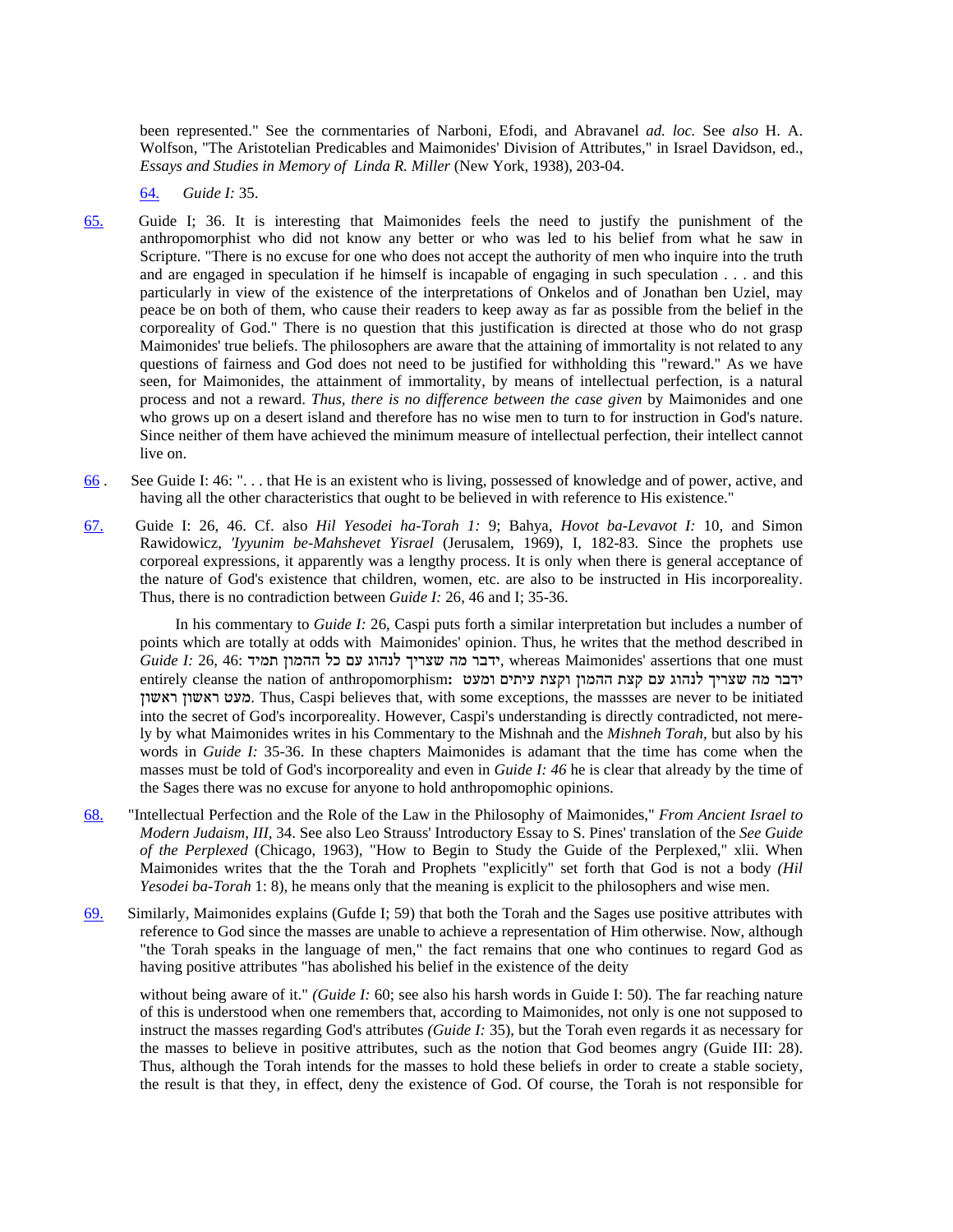these people losing their share in the World to Come. Anyone who *will believe* in positive attributes is, in any event, unable to achieve the intellectual perfection required for immortality.

70 . It must also be reiterated out that for this Israelite to believe in God's corporeality is actually an *improvement* over his earlier state.

- 71. That God is eternal is found in the first principle. This was recognized by R. Nissim of Marseilles; see Barry Mesch, "Nissim of Marseilles' Approach to the 'Iqqarim,'" *Proceedings of the Ninth World Conresss of Jewish Studies,* 86.
- 72. This is explicit in the later addition Maimonides made and is only found in the b Kafih edition, p. 142. In Maimonides' letter to the scholars of Marseilles, he also expresses this opinion; see A. Lichtenberg, *op. cit., II,* 25c, and Y. Shailat, *op. cit.,* IL 483. The overwhelming majority of scholars believe creation *ex nihilo to* have been implicit in Maimonides' first formulation. See M. Kellner, *Dogma in Medieval Jewish Thought, 57.* Kellner, *ibid., 55-56,* attempts to refute this position and argues that the original formulation only places God ontologically, but not temporally, prior to the universe. In other words, "without God the universe could not exist; but God and the world may have coexisted eternally" (p. 241, n. 218). However, the notion that the world is dependent upon God for its existence was already stated explicitly in the first principle. Nevertheless, it is still possible to see the original version as not having taught creation *ex nihilo* and interpreting God's priority in a different sense. See M. Waxman, *op. cit., 407-09.*
	- 73. Commentary to Genesis 1: 1.
	- 74. *Zafnat Pane'ah,* ed. David Herzog (Heidelberg, 1911), 28-30, 41.
- 75. *Perush 'al ba-Rambam* (Amsterdam, 1706), 9a. R. Judah Moscato, *Kol Yehudah* to *Kuzari 1: 67,* is suspicious of Ibn Ezra but does not come to any definitive conclusion.
- 76. See David Rosin, "Die Religionsphilosophie Abraham Ibn Esra's," *Monatsschrift fur Geschichte und Wissenschaft des Judentums* 42 (1898): God; L. Orschansky, *Abraham ibn Esra als Pbilosoph* (Breslau, 1900), 12ff.; David Neumark, *Toledot ha-Filosofyah be-Yisrael* (Philadelphia, 1929), II, 280ff.; L. G. Levy, "La Philosophic d'Abraham ibn Ezra," *Revue des etudes juives* 89 (1930): 172; I. Husik, *op. cit.,* 190; J. Guttmann, *op. cit.,* 135-36; Hermann Greive, *Studien* zum *judischen Neuplatonismus: Dle Religionsphilosophie des Abraham Ibn Ezra* (Berlin, 1973), 57; Colette Sirat, *A History of Jewish Philosophy in the Middle Ages* (Cambridge, 1985), 106; Joseph Cohen, "Mishnato ha-Filosofit-Datit shel R. Avraham Ibn Ezra" (unpublished doctoral dissertation; Bar Ilan University, 1983), 88ff. A strong case can certainly be made that Ibn Ezra is entirely excluding the elements and the spheres from creation, *ex nihilo* or otherwise. Still, there are differences between the authors, such as whether Ibn Ezra's doctrine is weighted in the direction of eternal emanation, the endowment of eternal matter with form, or simply the creation of appropriate conditions for the emergence of the vegetable and animal kingdoms. In any event, we are not dealing with creation ax *nihilo,* which Maimonides requires.

Of course, having said this, I do not mean to imply that all scholars read Ibn Ezra in this way. For example, R. Nahman Krochmal's interpretation of Ibn Ezra does not seem to be in opposition to Maimonides' principle. See *Moreh Nevukhei ha-Zeman, ed.* Simeon Rawidowicz (Berlin, 1923), 306, and the discussion in Jay Harris, *Nachman Krochmal: Guiding the Perplexed of the Modern Age* (New York,

1991), 67-68. Some scholars also understood Ibn Ezra as affirming unequivocally creation *ex nihilo. See* Abraham Lipshitz, *Pirkei 'Iyyun be-Mishnat Rabbi Avraham Ibn Ez*ra (Jerusalem, 1982), 151ff. See also most recently Leo Prijs, *Avraham Ibn Ezra li-Bereshit 1-3* (London, 1989), 40-41, 80.

77. See Georges Vajda, "An Analysis of the *Ma'amar yiqqawu ha-M*ayim by Samuel b. Judah Ibn Tibbon," *Journal of Jewish Studies* 10 (1959): 147-49; Ephraim Rivlin, "Shmuel Ibn Tibbon" (unpublished master's dissertation; Tel Aviv University, 1969), 43ff.; Michael Zevi Nehorai, "R. Shlomo ben Rav Yudah ha-Nasi u-Ferusho le-Moreh Nevukhim" (unpublished doctoral dissertation; Hebrew University, 1978), 133ff.; Aviezer Ravitzky, "Samuel Ibn Tibbon and the Esoteric Character of the Guide of the Perplexed," *AJS Review 6* (1981): 119; C. Sirat, *op. cit.,* 219-20. As Ravitzky has noted, R. Abraham Maimonides quotes his father as saying that Ibn Tibbon completely understood the secrets of the *Guide (A.* Lichtenberg, *op. oil.,* IL 15c). See A. Ravitzky, *op. cit.,* 91, and his more recent study, "The Secrets of the Guide to the Perplexed: Between the Thirteenth and the Twentieth Centuries," in Isadore Twersky, ed., *Studies in Maimonides* (Cambridge, 1990), 205-06.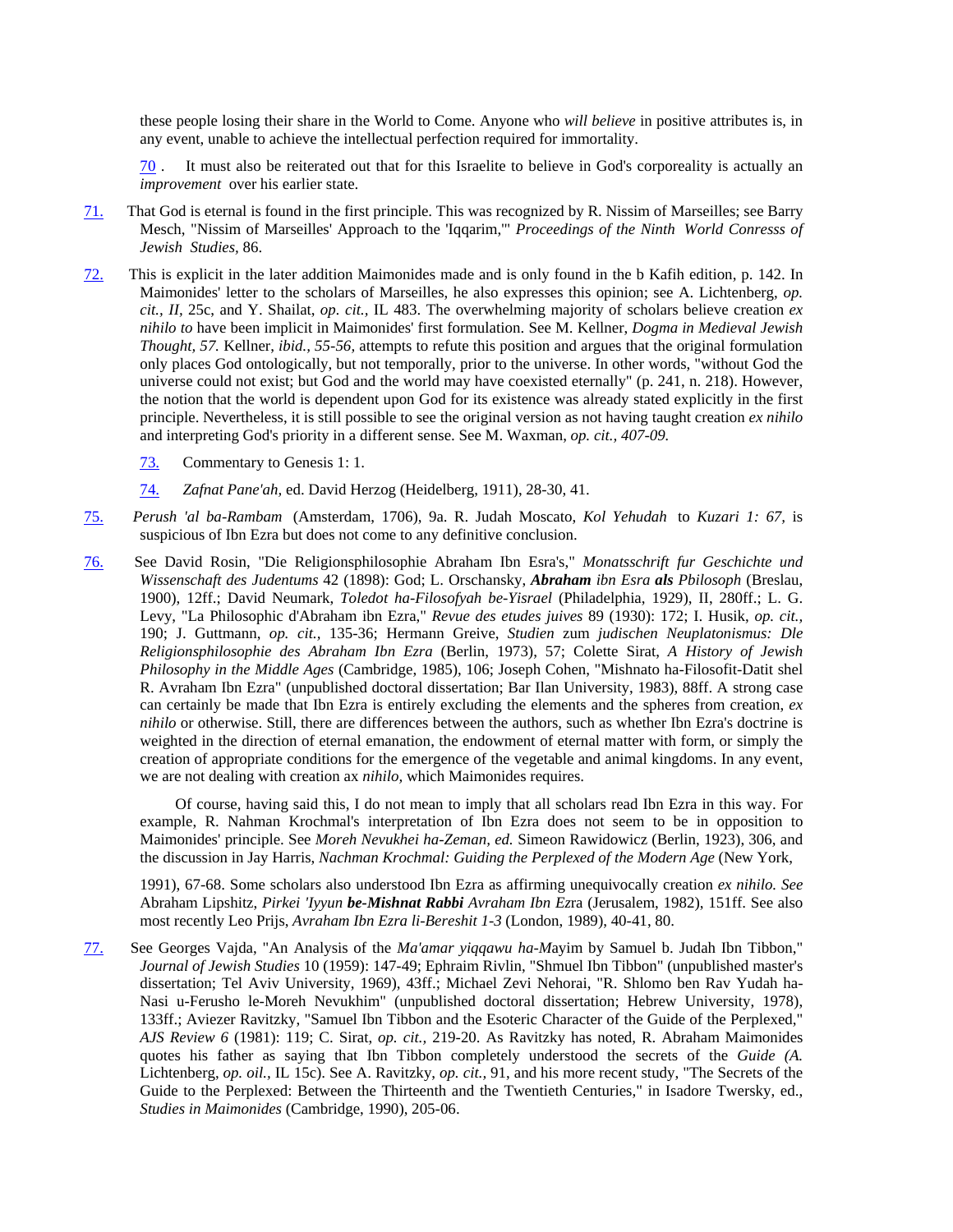- 78. See Warren Zev Harvey, "A Third Approach to Maimonides' Cosmogony-Prophetology Puzzle," *Harvard Theological Review 74* (1981): 293-94.
- 79. Being that the purpose of this paper is to show how scholars generally "accepted" in the Orthodox world differed with Maimonides' principles, I have deliberately refrained from mentioning the views of Narboni, Caspi, Albalag *et. al.* This was done in order to forestall the objection that these authors were anyway never regarded as representing traditional Jewish thought. (It is quite remarkable that Caspi has been given an entry in Artscroll's *The Rishonim* [Brooklyn, 1986] 178-79.)
- 80. Guide II: 26. See also *ibid., II:* 30 for a passage which implies to the eternity of time; S. Duran, *Ohev Mishpat,* 14b-15a; Albo, *Sefer ba-'Ikkarim 1:* 2.
- 81. Guide II: 25. This would also seem to be the view of Judah Halevi, *Kuzari I: 67,* who writes (according to the Hirschfeld translation: "If a believer in the Torah finds himself obliged to acknowledge and admit preexistent matter and the existence of many worlds prior to this one, this would not impair his belief that this world was created at some particular time." It should be noted, however, there there is some dispute about the proper translation and interpretation of this passage. See Kaufmann, *op. cit.* 138, n. 56; *idem,* "Jehuda Halewi und die Lehre von der Ewigkeit der Welt," *Monatsschrift fur Geschichte und Wissenschaft des Judentums* 33 (1884): 20514 (and Hartwig Hirschfeld's comments ibid., 374-78); Neumark, *op. cit., 304".;* M. Waxman, *Ketavim Nivharim* (New York, 1943), I, 77, n. 36.
	- 82. *Interpreting Maimonides* (Chicago, 1990), 291, 295.
	- 83. *Ibid.,* 291.
- 84. The apparent contradiction between Guide II: 13 and *Guide II:* 25 has been dealt with by a number of authors. See most recently M. Fox, ibid., 290-96. Although a number of studies have appeared since Herbert Davidson wrote his "Maimonides Secret Position on Creation," in Isadore Twersky, ed., *Studies in Medieval Jewish History and Literature* (Cambridge, 1979), 16-40, it still remains one of the finest discussions of the topic. Davidson makes it very clear that if one takes Maimonides at his word that all contradictions in the *Guide* are deliberate, one is led to the conclusion that Maimonides accepted the Platonic view. However, Davidson's position has been questioned by a number of authors, perhaps the most interesting being William Dunphy, "Maimonides' Not-So-Secret Postion on Creation," in Eric L. Ormsby, ed., *Moses Maimonides and His Time* (Washington, 1989), 151-72. Dunphy puts forth the striking argument that there are no contradictions, or even ambivalence, in Maimonides' views with regard to creation. Since Maimonides makes a point of defining the heretic as one who even doubts one of the thirteen principles, it is worthwhile to note that Sara Klein-Braslavy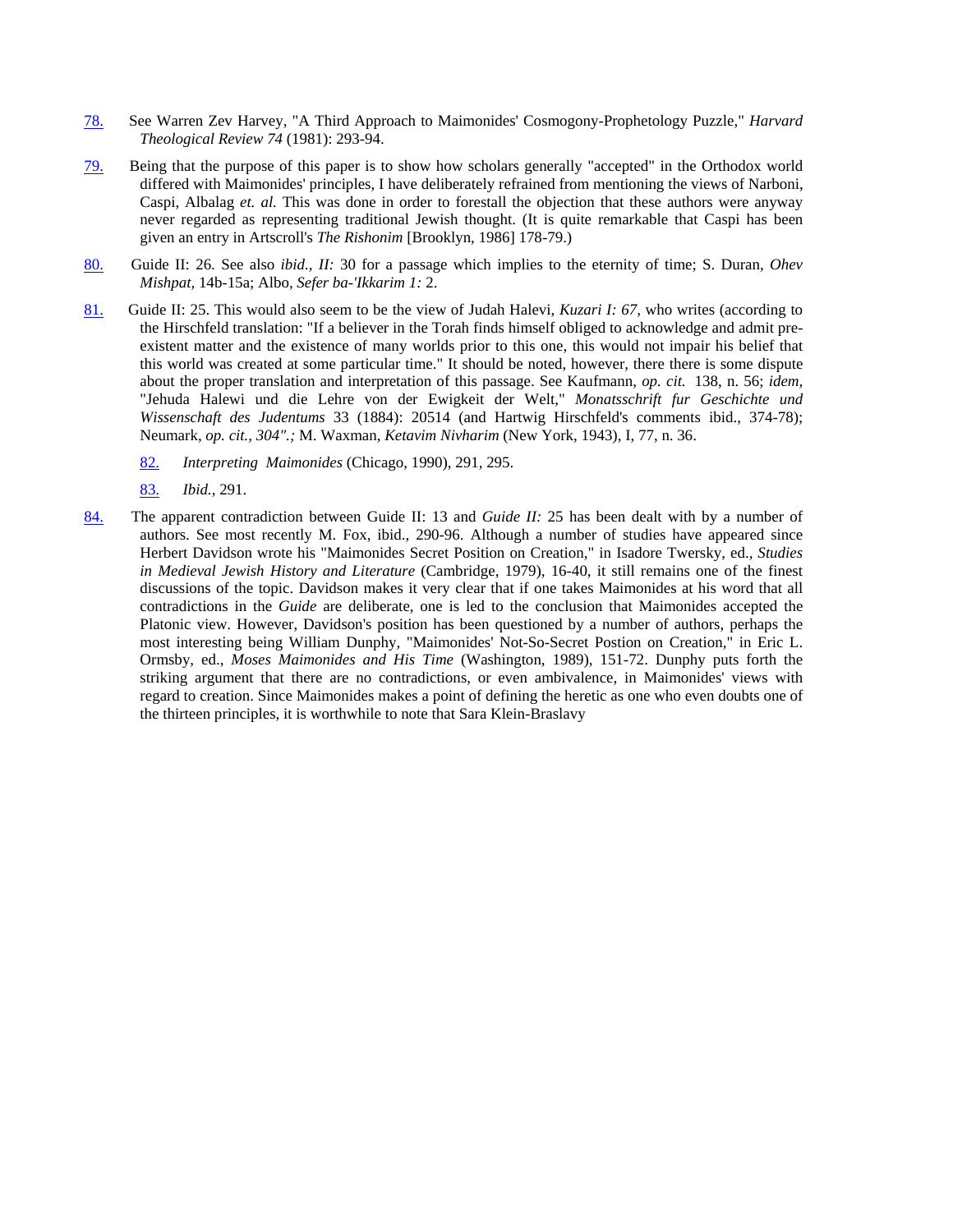has devoted great efforts to showing that Maimonides himself was unsure as to the truth of *creation, ex nihilo or otherwise. See,* most recently, her article, "The Creation of the World and Maimonides' Interpretation of Gen. I-V," in S. Pines and Y. Yovel *op. cit., 65-18. It is* worth noting that some have pointed to the *Mishneh Torah as* actually teaching eternity of the world. This is in contradiction to Maimonides' exoteric view *(Guide I:* 91), that his method of demonstration, based on eternity, does not represent his true view. See Isaac Albalag, *Ttkkun ba-De'ot,* ed. G. Vajda (Jerusalem, 1973), 50-51; S. Pines, "The Philosophic Purport of Maimonides' Halachic Works and the Purport of the *Guide of the Perplexed, "5.. W.* Harvey, "A Third Approach to Maimonides' Cosmogony-Prophetology puzzle," 295, writes: "An examination of Maimonides' statements in his great Code, the *Mishne Tora,* reveals that the Aristotelian premise of eternity is indeed required for the fulfillment of the divine *commandments to* know God and to know that he is one, and that Abraham our father had in fact come to know God on the basis of the Aristotelian premise of eternity." However, Harvey understands eternity to mean eternal creation, that is "the continuous ontic dependance of creation on Creator, or if you will, the continuous information of matter by the Form of the world." See *ibid.,* 296 See also Harvey, "She'elat i-Gashmi'ut ha-EI Ezel ha-Rambam, ha-Ra'avad, u-Spinoza," 63-69

- 85. See *Guide II:* ?, where this point is clarified.
- 86 . Aside from the philosophical reasons for this prohibition, Maimonides would also have been able to point to *Jer. Berakhot* 9:  $\sim$ . No doubt, Maimonides also includes in this category asking the dead to intercede, despite the fact that such a view is apparently found in a few rabbinic sources; see R. Hayyim Eleazar Shapira, *Minhat Eleazar* (Brooklyn, 1991), L '68, who also quotes Kabbalistic sources (this edition contains a number of additional notes). See also the sources cited in *Engyklopedia Talmudit (J*erusalem, 1956), VII, 241-48, and R. Yehiel Mikhel Tukatzinsky, *Gesher ha-Hayyim* (Jerusalem, 1960), II, chapter 26. Such prayers are doubly forbidden at a cemetery, for, as R. Joseph Kafih has pointed out, Maimonides *(Hil. Avel* 13: 9; see also *Avel 4:* 4) forbids reciting any prayers or Psalms at a cemetery; see J. Kafih, *Ketavim (Jer*usalem, 1989), IL 624-25. R. Kafih further notes that the comment of *Kesef Mishneh, ad loc.,* is merely a justification for the prevailing practice rather than an explanation of Maimonides' view.

Whether Maimonides' attitude was in any way influenced by Karaite polemics also needs to be investigated. See Salo Wittmayer Baron, *A Social and Religious History of the Jews* (New York, 1957), V, 258. Of course, the general practice is not to follow Maimonides in this regard.

- 87. *Sbabbat* 12b, *Sotah* 33a. Not willing to countenance any intermediaries between God and man, Maimonides' omitted this from the *Mishneh Torah.* However, it is regarded as halakhah by numerous other authorities including *Shulhan 'Arukh, Orah Hayyim* 101: 4.
- 88. See, e. g., *Sanhedrin* 42b and Rashi s. v. *Ie-'olam* and *Rashash, ad loc.* See also *Berakhot* 60b for a prayer directed towards the angels. *Tanhuma Va'ethanan,* no. 6, has Moses asking the stars, mountains, sea and angels to intercede with God on his behalf. Numerous similar sources are found in the writings of those that permit the practice. See especially R. Hayyim Hezekiah Medini, *Sedei Hemed (1964),* IX, 26d-27c *(ma'arekhet Rosh ha-Shanah* 1: 2). See also Leopold Zunz, *Die synagogale Poesie des Mittelalters*  (Hildesheim, 1967), 148-51.
	- 89. B. M. Lewin, *Ozar ha-Geonim* (Haifa, 1930), *Sbabbat 4-6.*
- *90. See* Leo Jung, *Fallen Angels in Jewish Christian and Mohammedan Literature* (Philadelphia, 1926); A. Altmann, *Essays in Jewish Intellects History,* chapter 1.
- 91. Maimonides is explicit that the angels are not able to make independent decisions in the same way humans do (see also Guide II: 7)\_ Nevertheless, there is one place where Maimonides seems to contradict this. In his Letter on Martrydom he speaks of God punishing the ministering angels after they had criticized the Jewish people. See A. Lichtenberg, *op. cit.,* IL 12c; Y. Shailat, *op cit. ., L* 36. Of

 course, since angels do not act on their own, they cannot truly be punished. However, in this text, Maimonides was more concerned with getting his point across, rather than writing a philosophically rigorous treatise. All this lends further support to Haym Soloveitchik's assertion that the letter on Martyrdom is a work of rhetoric. See his "Maimonides' *Iggeret Ha-Shemad:* Law and Rhetoric," in Leo Sandman, ed., *Rabbi Joseph H. Lookstein Memorial* Volume (New York, 1980), 306: "[The letter on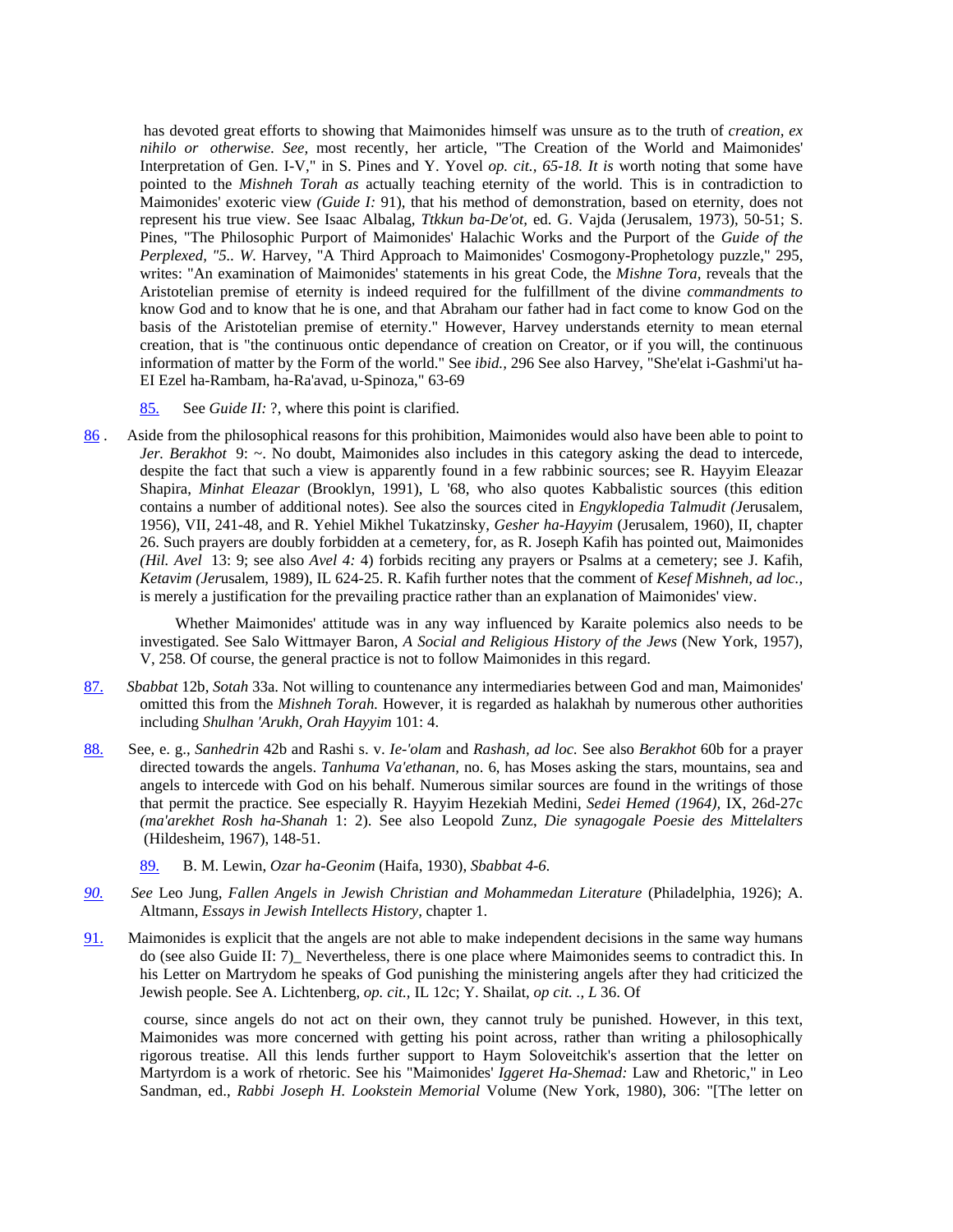Martyrdom] as a pamphlet aimed not at truth but at suasion, at moving people by all means at hand toward a given course of action."

- 92. He would do the same for all the examples assembled by V. Aptowitzer in his "The Rewarding and Punishing of Animals and Inanimate Objects," *Hebrew Union College Annual 3* (1926): 117-55.
	- 93. *Shibbolei ha-Leket* (Vilna, 1887), #282.
	- 94. *Shemesh Zedakah* (Venice, 1743), *Orah Hayyim, #23-24.*
- 95. *She'elot u-Teshuvot Mahari. Bruna* (Jerusalem, 1960), #275. Bruna objects to the term "intermediary" but, in essence, his position is no different than that of Morpurgo.
	- 96 . See his commentary to R. Joseph Albo's *Sefer ha-'Ikkarim II:* 28.
	- 97. *Mor u-Kezi'ah* (New York, 1953), #3.
	- 98 . *Yehudah Ya'aleh (Lemberg,* 1873), *O/ah Hayyim, \*21.*
	- *99.* Jeffrey Korbman called this last point to my attention.
- 100. See R. Isaac Lampronte, *Pahad Yizhak* (Lyck, 1874), VII 37b and 53b (so. v. *zera-kha*v). The discussion of this issue in *Pahad Yizhak* extends to fifty pages.

101. *Derashot ha-Ran, ed. Leon A.* Feldman (Jerusalem, 1973), 57-58.

- 102. *Sanhedrim* 60b. See Maimonides, *Hil. Avodah Zarah* 2: 1, 3; 3. According to Maimonides, one is guilty simply by bowing one's face to the ground, even without spreading one's hands and feet. See ibid., 6: 8.
- 103. *Perush 'al ha-Torah (*Jerusalem, 1961), to Exodus 20: 3. See also the similar justification of R. Abraham ben Eliezer Halevi, *Kerem Hemed 9* (1856): 144, and the discussion in Ira Robinson, "Abraham bun Eliezer Halevi: Kabbalist and Messianic Visionary of the Early Sixteenth Century," (unpublished doctoral dissertation; Harvard University, 1980), 208".
- 104. *Sefer ha-'Ikkarim II:* 28. R. Abraham ben Eliezer Halevi, *op. cit.,* 148, also suggests this but does not accept it for, if correct, one should then be able to offer sacrifices, libations, or incense to angels under the same pretext, which is certainly an absurd proposition. (Sacrifices, incense, libations, and prostration are the four methods of worship which are forbidden, even if certain deities are not normally worshipped in this way.) Worthy of note is the prayer which appeared in *Kefar Habad* (Rosh Hashanah, 5748), 15. Using words which are directed towards God in the Torah (Deuteronomy 26: 15), this prayer is directed to one רבי הרש"ב השקיפה ממעון קדשך מן השמים וברך את חילי ישיבתך ;!rebbes previous the of

I have purposely not discussed Kabbalistic beliefs *vis-a-vis* the *Sefirot.* Professor Moshe Idel has pointed out to me that, although Maimonides would almost certainly have regarded them as heretical, the Kabbalists themselves did not believe they were using intermediaries in their prayers. Since they would not have viewed themselves as violating Maimonides' principle, they do not fall within the framework of this paper.

Before leaving this principle I should call attention to a difficult passage in the *Mishneh Torah* which appears to stand in contradiction to the fifth *principle Berakhot* 60b states:

On entering a privy, one should say: "Be honored, holy honorable ones, servants of the Most High. Give honor to the God of Israel. Wait for me until I enter and do my needs, and return to you." Abaye said: "A man should not speak thus, lest they should leave him and go. What he should say is 'Guard me, guard me, help me, help me, support me, support me, wait for me, wait for are, until I enter and come out, as this is the way of humans.'"

As Rashi points out, and there appears to be no other way to understand the Talmud, this law is directed to the angels which are said to accompany man. Their protection was needed at this point since the bathroom was regarded as a place inhabited by demons, although it is not proper for the angels to actually accompany one inside (see Maharsha, *ad toe.* and *Perishah, Orah Hayyim #3).* One would have expected Maimonides, as is usually the case, to either omit this law or record it in a vastly different form (I discuss this in my forthcoming article on Maimonides and superstition). But this is not what Maimonides does. He writes *(Hil. Tefillah 7:* 5):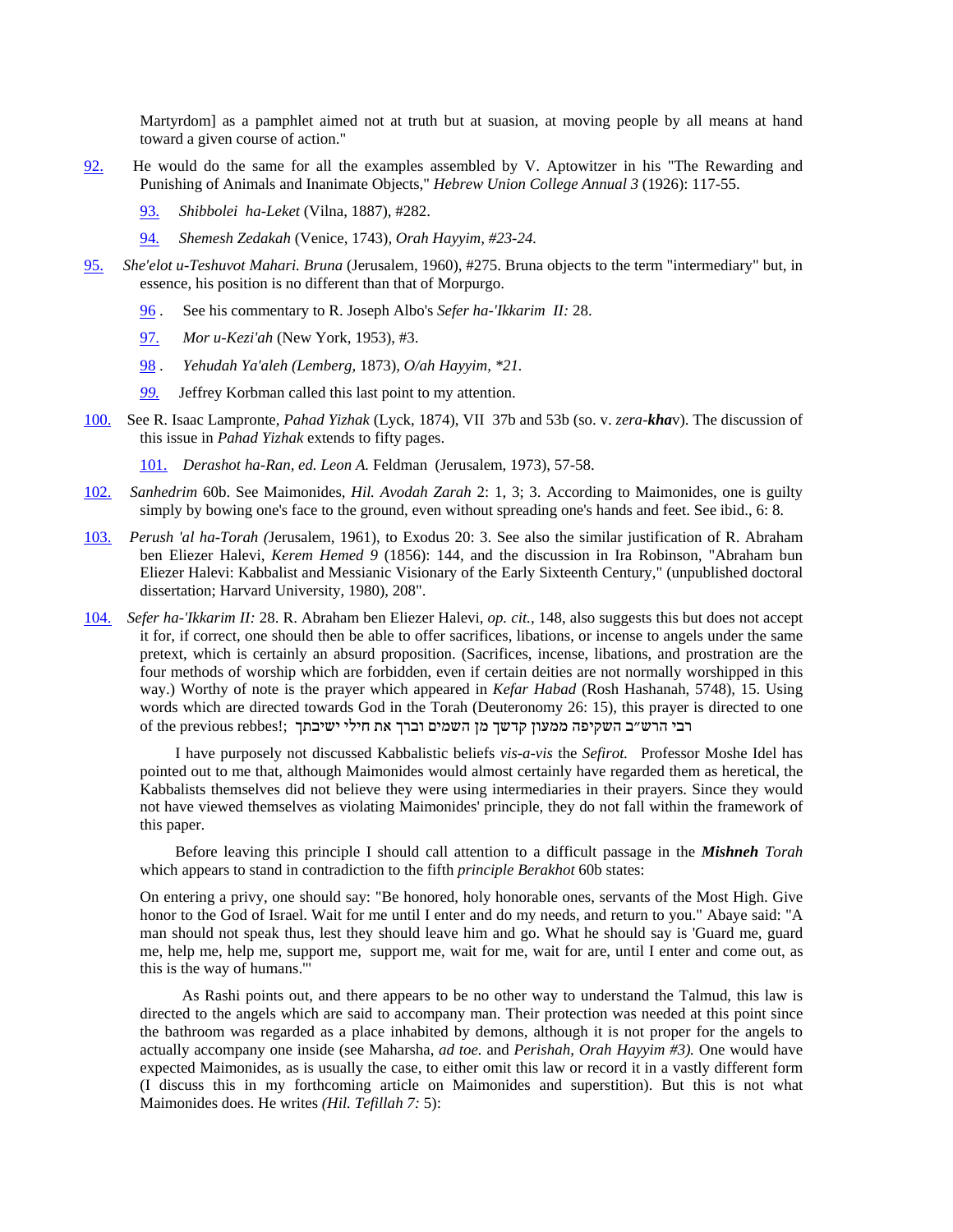Whenever one enters the privy, before entering, he says; "Be honored, holy honored ones, servants of the Most High. Help Me, help are, guard are, guard me. Wait for me until I enter and come out, as this is the way of humans."

In this halakhah, Maimonides has lent his support to the notion that angels accompany man in his daily routine. It is not clear to me why Maimonides would choose to include this law in the Code. For one, since he denies the existence of demons, why does one need the angels to protect him. Furthermore, in *Guide III:* 22, he interprets the idea of two angels accompanying every man to refer to the good and evil inclinations. Finally, I don't know how Maimonides can quote a passage which directs people to ask the angels for assistance. Even if one interprets the passage to mean that one is only telling the angels to fulfill their set task, rather than asking for any favors, this does not solve our problem, for in this principle Maimonides writes that "our thoughts should be directed towards Him, may He be exalted, and we should leave aside everything else."

105. *Hil Teshuvah* 9: 2.

- 106. *Bamidbar Rabbah* 14: 34. This Midrash and its various versions are discussed by Abraham Joshua Heschel, *Torah* min ha*-Shamayim be Aspaklaryah sbel ha-Dorot* (London, 1965), II, 328-32. See also Ephraim E. Urbach, *Me-'Olamam shel Hakhamim (*Jerusalem, 1988), 537-55.
- 107. See Louis Ginzberg, *See Legends of the Jews* (Philadelphia, 1946), VI, 228-29. See also Bernard Septimus, "Piety and Power in Thirteenth-Century Catalonia," *Studies in Medieval Jewish History and Literature, 199, 209-10.*

108. See Moshe Idol, *Studies in Ecstatic Kabbalah* (Albany, 1988), 50. See also R. Hasdai Crescas, *Or ha-Sbe*m (Vienna, 1859), 81a.

- 109. See *Kitvei Ramban, I,* 322-23. After discussing the relationship between God and Abraham, Moses, and the כולם אינם קרובים בידיעת השי״ת כמשיח :heavenly angels, Nahmanides writes
- 110. See the thorough discussion in Menachem Kellner, "Gersonides on Miracles, the Messiah and Resurrection," *Da'at 4* (1980): 9ff (English section.)
	- 111. *Or ha-Hayyim* to Leviticus 19: 2.
	- 112. *Likkutei Amarim* (Brooklyn, 1989), *Iggeret ha-Kodesh,, #19,* 127-28.
- 113. See his *M*ahashavot Haruz (Bnei *Brak, 1967),* 71c and Resisei Laylah (Brak, 1967), 79d: ל"המאריז וכידוע שהגיד דברים בעולמות עליונים שכפי דעת עצמו הוא למעלה מהשגת כל הנביאים ואפי' השגת משרע"ה

114. *With Perfect Faith,* 365.

- 115. The standard version of Maimonides' commentary on the Mishnah does not contain the words "this entire Torah which is found in our hands today." It does appear in the accurate Kafih edition as well as in the *ani ma'amin.* Not having the correct text of Maimonides' eighth principle, Hirschenson, *op. oft.,* 234-35, was able to argue that Maimonides' could not have put forth the accuracy of the Masoretic text as dogma.
- 116. In discussing the problem, Herbert Loewe has termed the principle "mechanical." In other words: "It stands or falls by an absolutely uniform text. If the manuscripts of the *textus receptus* differ in one single iota, the doctrine is irreparably shattered. Which, in that case, was the reading revealed to Moses and recorded by him?" See H. Loewe and C. G. Montefiore, eds., *A Rabbinic Anthology* (London, 1938), lxii.

I have deliberately refrained from commenting on the *differences between* the script in contemporary Torah scrolls *(ketav ashuri* and ancient Hebrew script. Although Maimonides insists that current Torahs are exactly the same as the original one in Moses' day, it is difficult to believe that the issue of script is included in this principle, nor, for that matter, would the issue of the enlarged or reduced letters or other textual peculiarities be included, regarding which there is no uniformity in biblical manuscripts and Masoretic lists. (See *Shemot Kodesh ve-Hol, ed.* Ratsaby [Bnei Brak, 1977] 25-26, that the unusual letters are of rabbinic origin. However, it is doubtful whether Maimonides is truly the author of this work.) Elsewhere, Maimonides himself admits that in his day there was no uniformity with regard to the *tagim* even though they are of Mosaic origin. See *Teshuvot ha-Rambam,* ed. Blau (Jerusalem, 1989), #154. (Maimonides did believe that Moses' Torah was written in *ketav ashur*i [see his commentary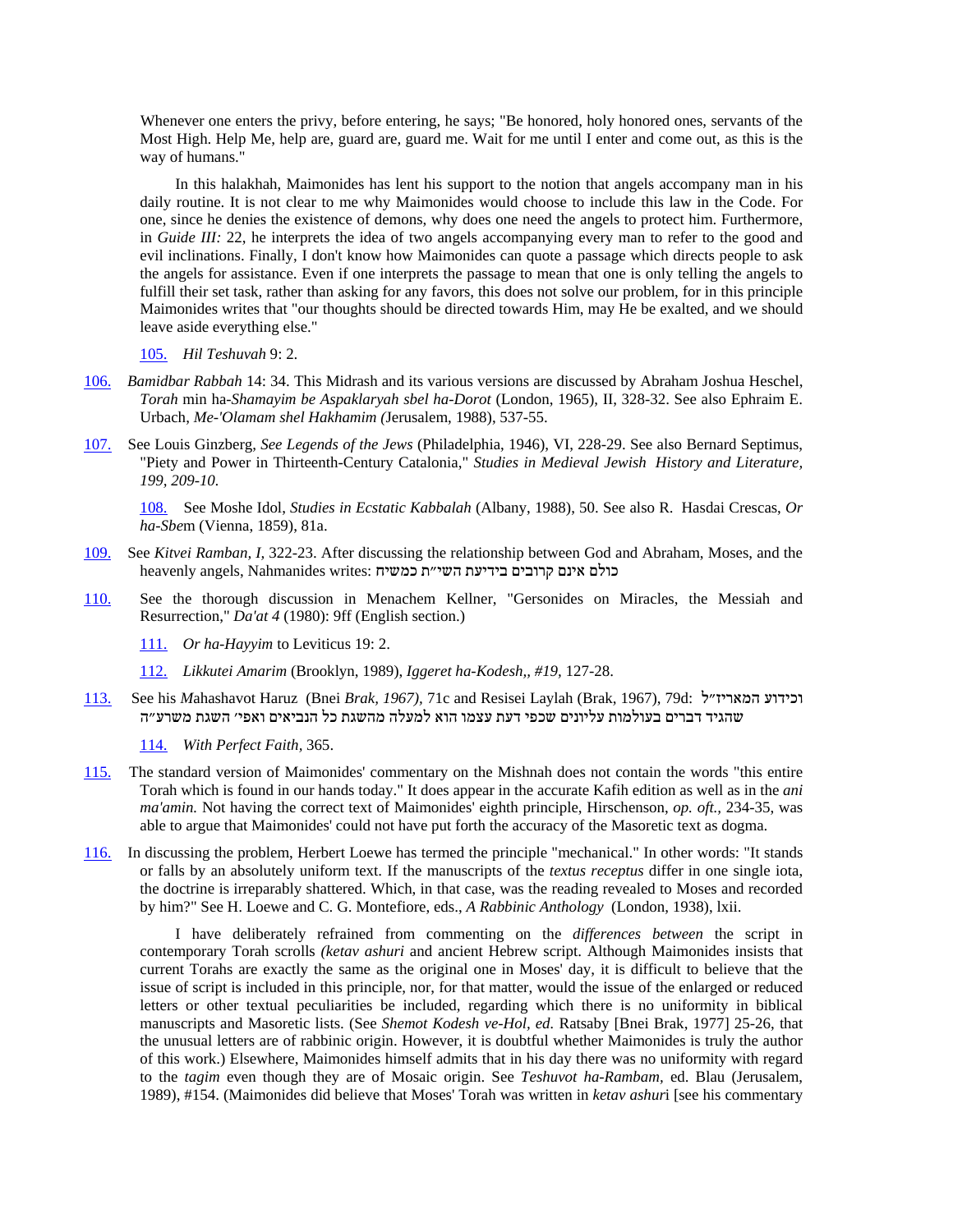to *Yadayim 4:51.* However, this does not mean that he included this as part of the eighth principle). Similarly, I do not believe that Maimonides can be referring to questions of open and closed sections, although this is less certain since here more significant halakhic considerations enter the equation; see e. g. *Hil. Sefer Torah 7:* 11, 8: 3, and the important comments of Moshe Goshen-Gottstein, "Keter Aram Zovah ve-Hilkhot Sefer Torah le-ha-Rambam," in R. Shaul Yisraeli, *et. al.,* eds., *Sefer Yovel li-Khvod Morenu ha-Gaon Rabbi Yosef Dov ha-Levi Soloveitchik* (Jerusalem, 1984), II, 880ff. (Regarding the contradiction in Maimonides with regard to open and closed sections, see Jordan S. Penkower, "Maimonides and the Aleppo Codex" *Textus 9* [19811: 39fF.). 1 understand him to mean that the *words*  that appear now in the Torah are identical with those that appeared in Moses' Torah.

- 117. I use the words "strictly speaking" advisedly, for there is no question that it is not improper, at least for purposes of simplicity, to continue to refer to "the Masoretic text." The minor variations simply reinforce the fact that there is an overwhelming measure of agreement. As Moshe Goshen-Gottstein has noted, "the *receptus* tradition emerges clearly from the vast majority of the codices." See his ""the Rise of the Tiberian Bible Text," in Alexander Altmann, ed., *Biblical and Other Studies* (Cambridge, MA., 1963), 117, n. 122. See also his Introduction to the Jerusalem, 1972 reprint of the *Biblia Rabbinica,* paragraph 19 (hereafter "Introduction"); Menahem Cohen, "Mahu 'Nosah ha-Masorah,' u-Mah Hekef Ahizato be-Toledot ha-Mesirah shel Yemei ha-Benayim," in Uriel Simon, ed. *'Iyyune Mikra u-Farsbanut* (Ramat Gan, 1986), IL 229-56, and the recent formulation by James Barr in his 1986 Schweich Lectures, *The Variable Spellings of the Hebrew Bible* (Oxford, 1989), 5-6. Mordechai Breuer's more extreme conclusions in his *Keter Aram Zovah ve-ha-Nosah ba-Mekubal sbel ha-Mikra* (Jerusalem, 1976) are based on a serious methodological error as has been shown by Yizhak [Jordan] S. Penkower, "Ya'akov ben Hayyim u-Zemihat Mahadurat ha-Mikraot ha-Gedolot" (unpublished doctoral dissertation; Hebrew University, 1982), 437-38 (hereafter " Ya'akov ben Hayyim "), and Menahem Cohen, ed. *Mikraot Gedolot ha-Keter: Yehoshua-Shofetim* (Ramat Gan, 1992), Appendix, 54-55. My thanks to Dr. Penkower for a lengthy and detailed letter in which he clarified a number of points relevant to this discussion.
	- 118. *Bet ha-Behirah,* ed. Abraham Sefer (Jerusalem, 1963), *Kiddushin* 30a.
	- 119. See Goshen-Gottstein, "Introduction," paragraphs 13, 17.
- 120. *Ibid.,* par. 21; idem, "Editions of the Hebrew Bible-Past and Future," in Michael Fishbane and Emanuel Tov, eds., *Sha'arei Talmon* (Winona Lake, Indiana, 1992), 226, 227. Of course, this does not mean that Jacob ben Hayyim created a new text. Rather, he viewed his job as merely correcting any errors, and his role is limited to choosing between one of the given variants, making his text very similar to earlier ones. Having said this, one should view Jacob ben Hayyim's activities as merely a continuation of the work of earlier Masoretes. However, it must be pointed out that his method was eclectic, and does not appear to be based on any system. See J. Penkower, "Ya'akov ben Hayyim," 51-52, 134. It is therefore *impossible,*  even with regard to the consonantal text, to regard his edition as the final word in establishing "the" Masoretic text, although, as noted, use of this term is not improper. To give a few examples: in Genesis 19: 13, the text he gives us is המקום את although the Spanish manuscript which he normally used read אל המקום**.** In Exodus 19: 4, his text is למצרים. This, despite the fact that he noted that there was another reading**,** במצרים, and he did not have any Masoretic notes to guide him. He decided on his own which version should be recorded. In Genesis 16: 12, he gives us פני ועל even though he tells us that according to the Masorah it should be פני על. for these examples see J. Penkower, "Ya'akov ben Hayyim," 127, 135.

As for the apostasy of Jacob ben Hayyim, earlier scholars were often unaware of this and thus referred to him in glowing terms. See e. g. R. Aviad Sar Shalom Basilea, *Emunat Hakhamim* (Warsaw, 1885), chapter 22, p. 41b. See also J. Penkower, "Ya'akov ben Hayyim," 412-14. Communications not being what they are today, this is not so surprising. However today, when anyone can open an encyclopedia and learn this information, it is truly remarkable that an edition of the Masorah could be published, in Bnei Brak no less, which describes Jacob ben Hayyim as one of the great scholars of Israel. I refer to R. Moshe *Zuriel's Masoret Seyag la-Torah* (Bnei Brak, 1990), I, 9, 94".

#### 121. *Kiddushin 30a.*

122. Among *Rishonim* see e. g. *Tosafot* to *Shabbat* 55b s. v. *ma'avirim,* and *Niddah* 33a s. v. *ve-hi-naseh;* Meiri to *Kiddushin* 30a; *idem, Kiryat Sefer (J*erusalem], 1956), 57-58; R. Moses Halaveh, *Teshuvot Maharam Halaveh* (Jerusalem, 1987), 171; R. Nissim to *Nedarim* 37b s. v. *at;* R. Isaac bar Sheshet, *Sbe'elot u-*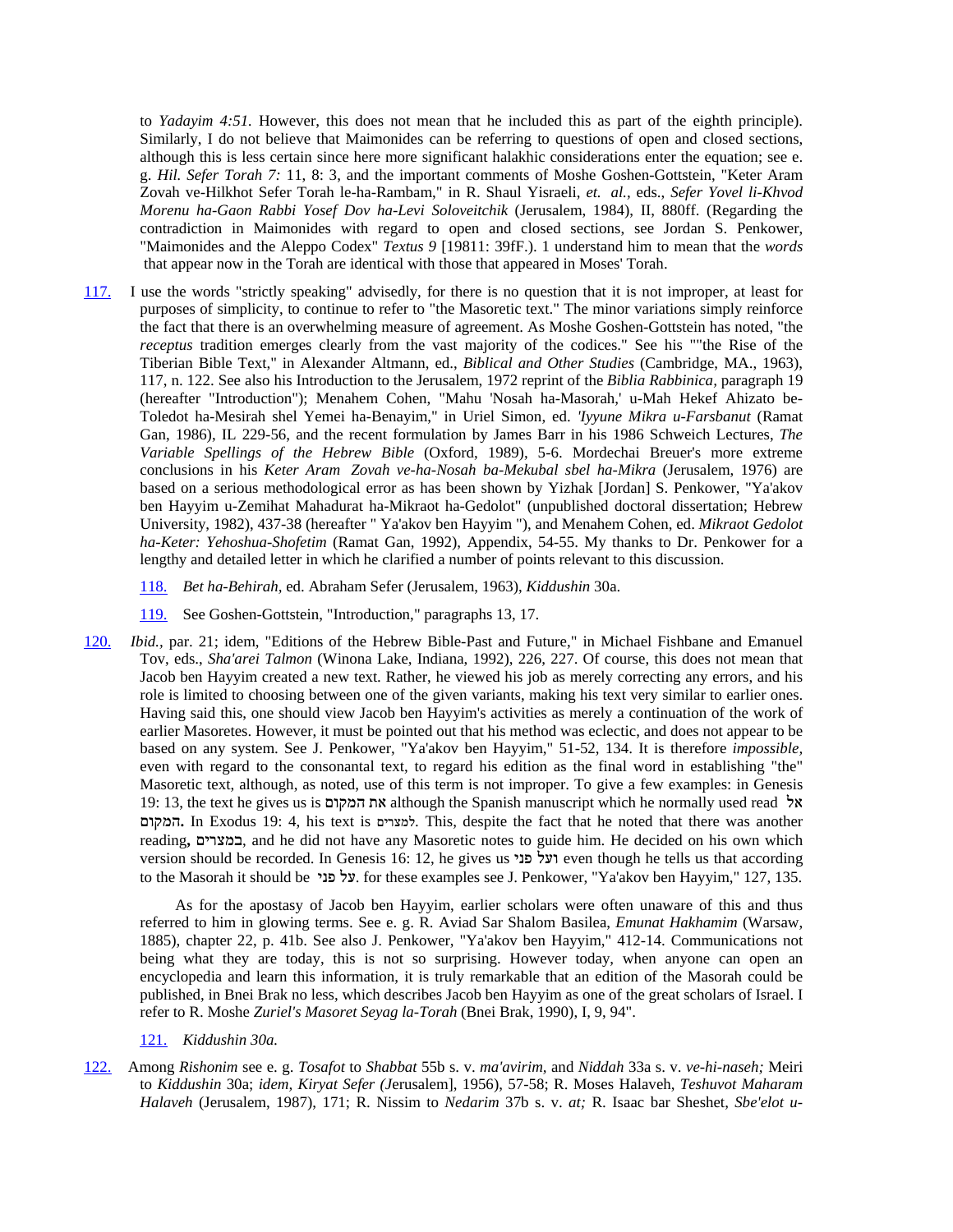*Teshuvot ha-Rivash* (Jerusalem, 1975), #284. In general see Victor Aptowitzer, *Das Schriftwort in der rabbinschen Literatur (New* York, 1970).

- 123 . *She'elot u-Teshuvot ha-Rashba ha-Meyuhasot le-Ramban (Warsaw,* 1883), #232. for comments on the textual aspects of this responsum, which appears here in a mutilated form, see J. Penkower, "Maimonides and the Aleppo Codex," 40, n. 3. Ibn Adret contended that when the Talmud derived halakhot from words, these words should then appear in our Torah scrolls as they do in the Talmud (see also Meiri to *Kiddushin 30a, Kiryat Sefer,* 57-58, and *Sbe'elot u-Teshuvot ha-Radbaz; #1020).* Nevertheless, this opinion has not been accepted. See H. Hirschenson, *Malkl ba-Kodesh, II,* 227.
- 124 . Once again it must be emphasized that most of these are very minor differences. for example, our texts read **ner" "u" hp p"** in Exodus 25: 22. However, Ibn Ezra and some versions of Rashi have **p"1**. Although much has been written on textual variations in talmudic literature, we still await a comprehensive study of this phenomenon with regard to the medieval writers, texts by whom are constantly being published. Aptowitzer's volume provides the initial spadework. The further research will have to be undertaken by biblical scholars who will be able to establish when we are confronting scribal errors and lapses of memory and when we are confronting a different textual tradition. A step in this direction has been taken by Shaul Esh in his "Variant Readings in Mediaeval Hebrew Commentaries: R. Samuel Ben Meir (Rashbam)," *Textus 5 (1966):* 84-92. See also the extremely important studies of Menahem Cohen, "Kavei Yesod li-Demuto ha-'Izurit shel ha-Text be-Kitvei Yad Mikra'im Mimei ha-Benayim," in Uriel Simon and Moshe Goshen-Gottstein, eds., *'Iyyunei Mikra u-Farshanut* (Ramat Gan, 1980), 123-82; "Li-Demutam ha-Konsanentit shel Defusei ha-Mikra ha-Rishonim," *Bar Ilan 18-19* (1981): 47-67.
	- 125 . *Peninei Shadal, 338.*
	- 126 . *Sba'agai Aryeh* (Brooklyn, 1989), #36.
	- 127. *Sbe'elot u-Teshuvot Hatam Sofer, Orah Hayyim,* #52.
- 128. An interesting phenomenon which has not been studied is the attitude of some in the Orthodox community who refuse to accept the notion that the Talmud,

Targum and other ancient writings had textual variations. (As far as I can tell, such a position is not found before the nineteenth century.) What makes this approach so interesting is that its adherents are not content with accepting a view which was supposed by numerous rabbinic authorities, and it is this curious trait which needs to be understood. (Cf. Noah H. Rosenbloom, *Ha-Malbim* Jerusalem, 19881, 104ff.) Leading this very conservative school of thought, and the only one of its members who has any knowledge of modern biblical scholarship, is R. Hayyim Heller (1878-1960). The basis of all his investigations is that the text accepted by Jews (the Masoretic text) is the original and authentic text of the Pentateuch. All variants found in ancient translations are, in actuality, elaborations of the translator. Any medieval manuscripts which contain variants are due to careless copyists. Heller does not explain why the accepted Masoretic text may not also contain errors, i.e. copyists' errors from the original text. For him, it is simply a matter of faith that the Masoretic text is the same text that Moses had, and that all variations have to be explained away in favor of the Masoretic text. In other words, the work of the Masoretes did not consist of *establishing a* proper text but, rather, in ensuring that the correct text was popularized. (Incidentally, it should be noted that there is a basic problem evident in Heller's works, although he didn't appear to notice it himself. As has just been said, throughout his works he attempts to show how all the translations which appear in ancient texts and translations and which appear to be at variance with the Masoretic text are in actuality due to the translators' desires to elaborate and explain. He writes that this is so because "the work of the translators on the whole is similar to that of the commentators and interpreters." See his *Samaritan" Pentateuch, an Adaptation of the Masoretic Text* [Berlin, 1923], viii. Yet, when confronted with variants in Hebrew Bible manuscripts, such as those collected by Kennicott and De Rossi, he claims that they are the result of copyists' errors. The obvious question is how can Heller discount the possibility that the ancient translators were using Hebrew manuscripts that too had been corrupted? Indeed, why should Heller even care to discount this possibility? Of course, everything Heller wrote was before the discovery of the Dead Sea Scrolls, and as far as I know, he never explained how his fantastic theory could deal with the existence of the Scrolls.)

The famous Orientalist, Paul Kahle, in his book, *The Cairo Geniza* (London, 1947), 181, devotes one footnote to R. Heller. Concerning R. Heller's publication of the Peshitta in Hebrew letters, Kahle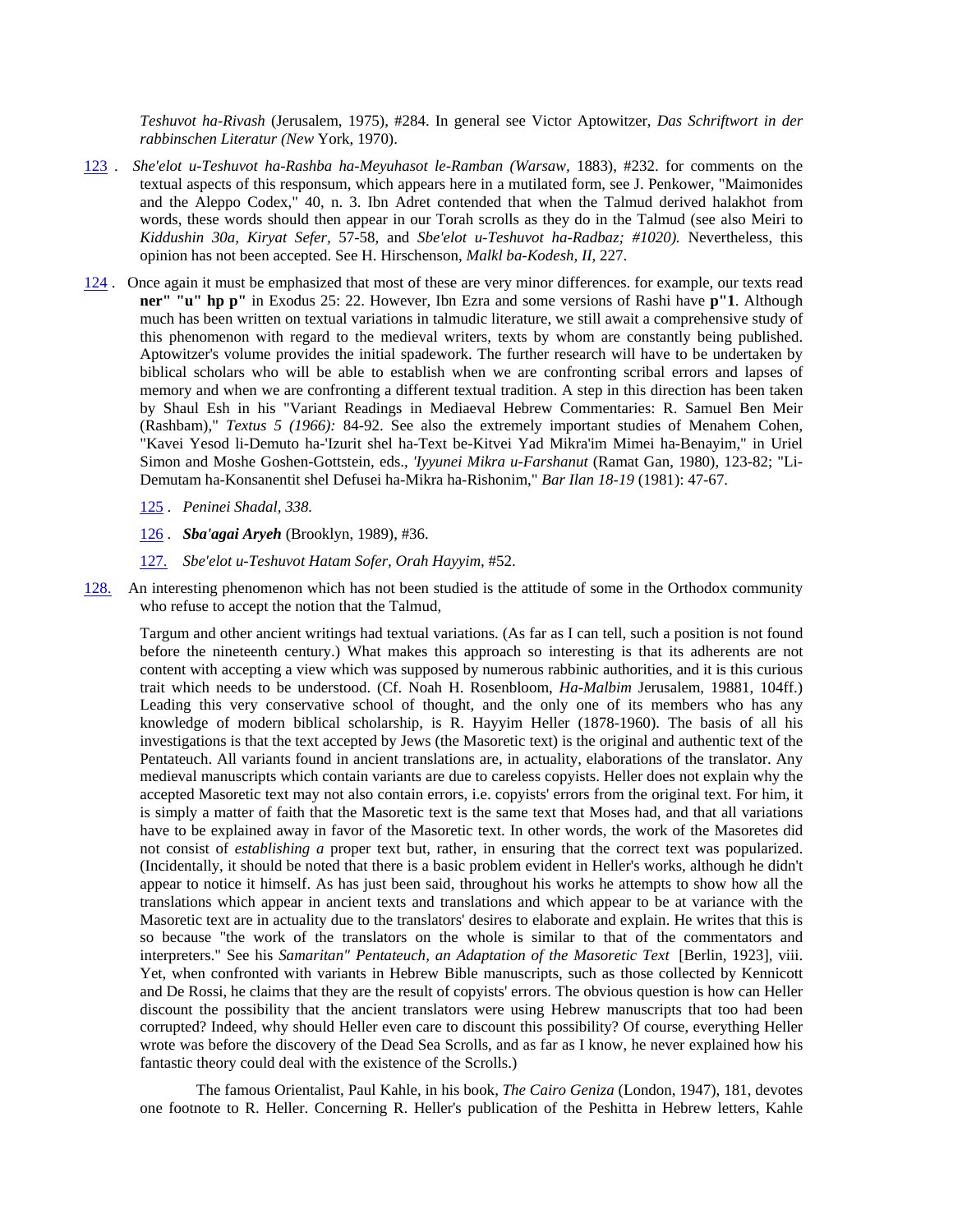writes that it "cannot be taken seriously. The author is not informed about the real problems; like the other books published by Heller this also is dictated by apologetical tendencies." In a letter to Kahle, R. Jehiel Jacob Weinberg wrote he had been too mild with this statement. It was not just that Heller's writing was apologetically tendentious, rather, it was simply "homiletic;" in other words, pseudo-scholarship. The relevant passage in R. Weinberg's letter reads as follows:

Sie haben ganz Recht, dass die Werke von Heller nicht Ernst zu nehmen sind. Ihr Ausdruck, dass sie apologetisch tendenzios sind, is eher zu milde. Ich hake sie vielmehr fuer homiletisch. . . . [ellipsis in original] Das es zur Zeit des Tempels auch andere von der Massora abweichende Texte gegeben hat, geht aus der Tatsache hervor, class-wie ich es in meinem Buche nachweise-zur Zeit des Tempels Korrektoren gegeben hat, die aus den Tempelgeldern bezahlt warden. Waren keine sogen. Volksbibeln im Umlauf gewesen, so waren die Korrektoren uberfldssig. Auch Rabbi Akiba in seinem Testament sprach die Warnung an seine Kinder aus, nicht unkorrektierte Bibeltexte zu verwenden.

I hope to soon publish the Weinberg-Kahle correspondence in which the complete letter will appear. (After finishing this paper I noticed that R. Hayyim Brecher, in his comments at the end of volume 1 of Yehoash's Yiddish translation of the Bible [New York, 19411, claims that according to R. Heller, Sa'adiah also read **J~tu** in Exodus 25: 22 [see above n. 124]. If true, this would be significant as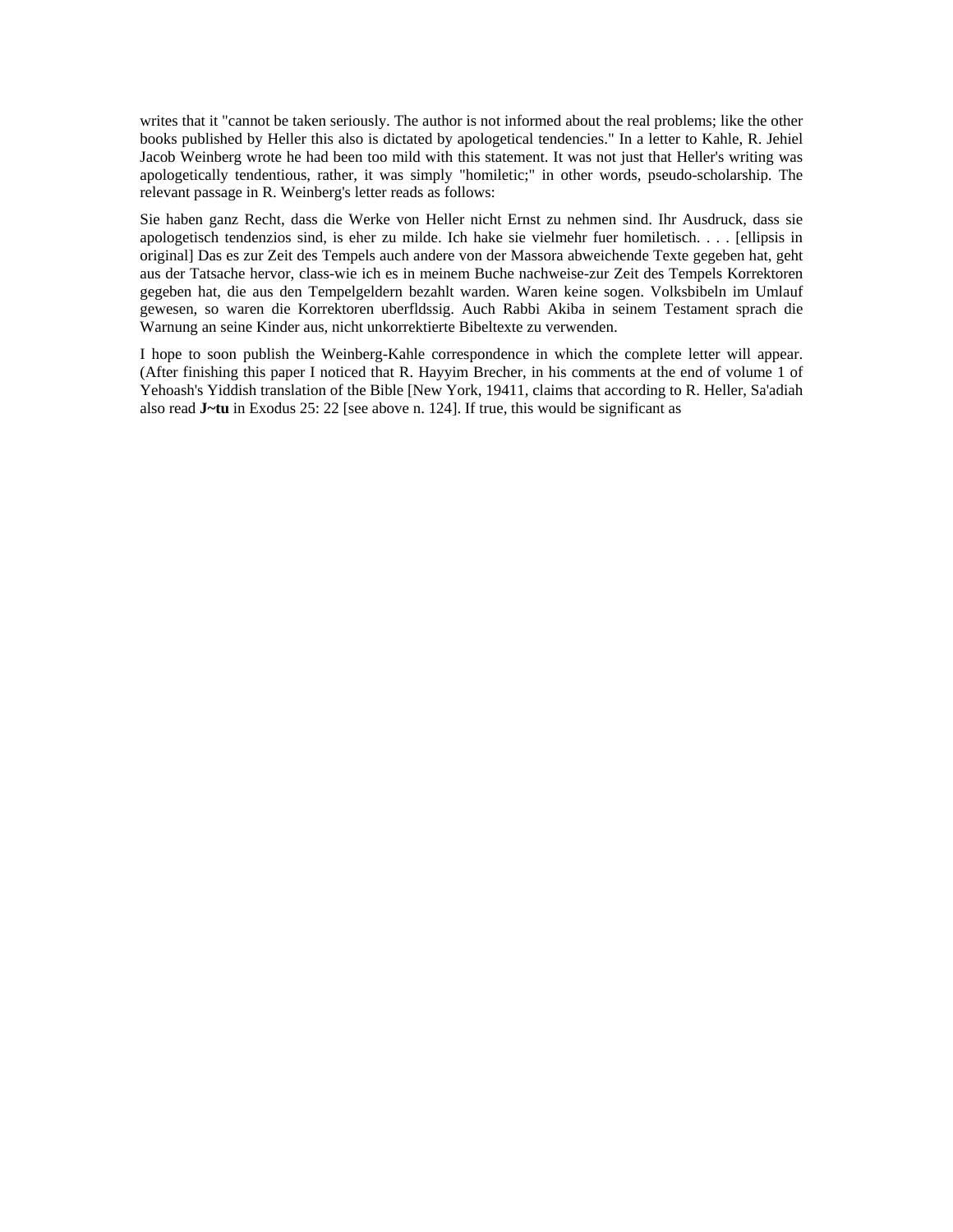it would undermine much of Heller's book, *Nusha'ot ba-Targumim la-Torah* [Berlin, 1924], *which is based* on Sa'adiah having a text identical with the Masoretic text. I thus have great doubts as to the accuracy of this Report.)

- 129. *Teshuvot Rabbenu Avraham ben ba-Rambam, eds. A.* H. Freimann and S. D. Goitein (Jerusalem, 1937), # 91. The responsum is concerned with where sections begin and end which I suggested (above n. 116), somewhat tentatively, was never actually included in Maimonides' principle. However, I do not see why questions of defective and plene would not also be included by R. Abraham.
- 130. E. g. in Numbers II: 21 the Tiberian Masoretes read להם while the Babylonians read לכם. See Christian D. Ginsburg, *Introduction to the Massoretico-Critical Edition of the Hebrew Bible* (New York, 1966), 189.
- 131. For the differences, see R. Amram Korah, *Se'arat Teman (*Jerusalem, 1954), 103-04. For the halakhic ramifications, see R. Ovadiah Yosef, *Yehaveh Da'at (Jerusalem*, 1984), V1, #56.
- 132. *Emet le-Ya'akov* (New York, 1991), 388. To support his view he cites information obtained from the critical apparatus of Christian D. Ginsburg's edition of the Pentateuch (London, 1908).
- 133. I have quoted R. Kaminetsky's view simply to show that a leader of the right-wing *yeshiva* world had no *difficulty rendering* the Masoretic aspect of the principle non-binding. This should not be meant to imply that there is any validity to his claim that, in the instance he discussed, Maimonides had a different text of the Pentateuch. In truth, the textual difference can be explained adequately as due to Maimonides citing by memory, and some of the other examples cited by R. Kaminetsky are simply manuscript or printing errors, which do not appear in the most recent critical editions of Maimonides' works. (Simon A. Neuhausen, *Torah Or le-ha-Rambam* [Baltimore, 1941], the only comprehensive study of biblical passages in Maimonides, is severely flawed, primarily because it relies on faulty texts). Still, the readiness to posit a different Pentateuchal text in order to answer a difficulty, if used carefully, is an essential tool in the search for the *peshat. As I* was finishing this article, I came across a good example of this in a recent note by R. Shmuel Ashkenazi, Or Torah (Nisan, 5752), 567. Leviticus 19: 33 reads*.* גר אתך יגור וכי בארצכם R. Hayyim b. Attar, *Or ha-Hayyim, ad loc.,* seeks to explain why the verse begins with the singular and ends with the plural. Of course, any number of imaginative answers can be given for this difficulty. However, when one is attempting to understand the *peshat it is* important to realize that the reading אתכם is found in biblical manuscripts, Samaritan Pentateuch, Babylonian and Jerusalem Talmuds, and is the basis for the translations found in Onkelos, Pseudo-Jonathan, Neofiti, Septuagint, Vulgate, Peshitta, and Sa'adiah. Thus, almost certainly the answer to *Or ha-Hayyim's* question, which in turn reveals the *peshat* of our verse, is that the Masoretic text preserves an inauthentic reading.
- 134. For all his radical ideas, it is actually lbn Ezra who rejected the idea of *tikkun soferim.* See his Introduction to the Pentateuch (end); commentary to Numbers 11: 15, 12: 12, and especially *Zahot* (Fuerth, 1827), 74a, where he claims that the notion of *tikkun soferim* was merely a solitary opinion, not accepted by the Sages. Still, he has no doubt that, according to this opinion tikkun soferim meant exactly that, namely, corrections in the biblical text.
	- 135. *Beshala*h #16.
	- 136 *Yalkut ha-Makhirt to* Zechariah (London, 1909), 30-32.
	- 137. Ed. S. Frensdorff (New York, 1972), 113.
- 138. *Binyan Ye*hoshua to *Avot de-Rabbi Nathan,* 34: 5 (found in the Vilna Shas). Although Lisser quotes R" Meir Eisenstadt, the latter's comments are not quite the same as Lisser's interpretation.
	- 139. *'Arukh ha-Shalem,* ed. Alexander Kohut (Vienna, 1926), IV, 181, s. v כבד.
- 140. To Genesis 18: 22. The relevant section does not appear in a number of manuscripts; see Abraham Berliner in his edition of *Rashi 'al ba-Torah* (Frankfurt,

1905), xiv-xv. Those who denied the authenticity of this comment seemed to have overlooked Rashi's comment to Job 32: 3, where he reiterates this view. See however, W. E. Bames, "Ancient Corrections in the Text of the Old Testament *(Tikkun Sopherim*)," *Journal of Theological Studies 1 (1900)* 403, 405, who gives a radically new interpretation of Rashi's comment to Genesis 18: 22. Nevertheless, there is no way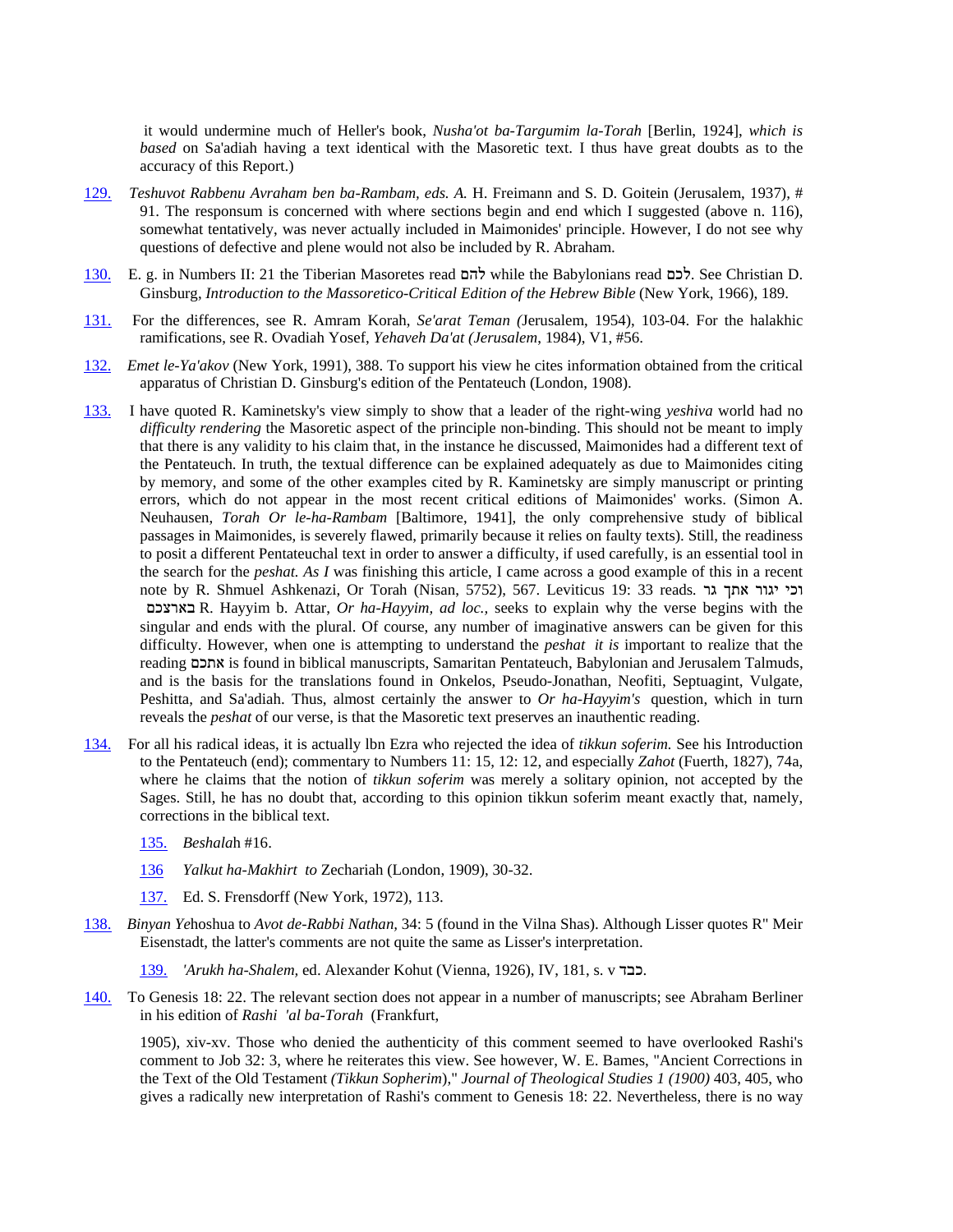one can read into Rashi that *rabbotenu or soferim* are identical with "the original writers or redactors of books of Scripture." Rashi's comments on Numbers 11: 15 and Job 32: 3 make clear what is implied elsewhere (e. g. in his comments to Habakuk l: 12, Malachi 1: 3 and Job 7: 20), namely, that for him, there is no distinction between corrections of the Scribes and what is known as הכתוב כינה

- 141. See his commentary to Habbakuk 1: 12. When this is taken together with what he writes in his commentary to Ezekiel 8: 18 and I Samuel 3: 13, it is obvious that, as with Rashi, he understands כינה הכתוב to mean a correction of the Scribes. Bearing in mind both this and what Hayyim Zalman Dimitrovsky has recently written (ed. *Teshuvot ha-Rashba [J*erusalem, 1990], 1, 177-79), one can confidently reject Uriel Simon's interpretation in his "R. Avraham Ibn Ezra ve-Rav David Kimhi-Shetei Gishot li-She'elat Mehemanut Nosah ha-Mikra," *Bar Ilan 6 (1968):* 228-29. In addition, Kimhi usually refrains from mentioning the *tikkun soferim* in his explanations of the text, which probably points to the fact that he did not accept them.
- 142. See C. D. Ginsburg, *Introduction to the Massoretico-Critical Edition of the Hebrew Bible,* 350. See also *ibid.,* and *idem, The Masorah* (New York, 1975), II 710, that according to the opinion of some schools it was actually Ezra who is responsible for the changes. This is in agreement with *Okhlah ve-Okhlah* and Lisser. In *Introduction,* 351, Ginsburg also quotes a Masoretic note that attributes the changes to Ezra and Nehemiah. A Genizah fragment (Taylor-Schechter Collection, Joba) refers to a "Tikkun of Ezra and the scribes." Another fragment (Taylor-Schechter Collection, Jobb) refers to a "Tikkun of Ezra and Nehemiah and Zechariah and Haggai and Baruch." See Barnes, *op. cit.,* 403. For other examples see Carmel McCarthy, *The Tiqqune Sopberim* (Freiburg, 1981), 42-52.

143. *Shemot Rabbah* 30: 15.

- 144. See Saul Lieberman, *Hellenism In Jewish Palestine* (New York, 1950), 28; Avigdor Shinan, ed., *Midrash Shemot Rabbah: Parashot 1-14* (Jerusalem, 1984), 256.
- 145. *Safah Berurah* (Fuerth, 1839), 7a-7b. See also his commentary to Exodus 18: 21, 20: 1, 25: 31. Ibn Ezra says that whether a word was written defective or plene was left to the whim of the scribe. It is the sense of the word that is important, not its textual form. R. Samuel Sarsa further explains that, according to Ibn Ezra, God dictated the Torah and Moses wrote it down without paying any regard to defective or plene לחסר מלא בין משה דקדק) (לא ;see his *Mekor Hayyim* (Mantua, 1559), to Exodus 20: 1. This is so very different from the halakhic view that it is precisely the uncertainty regarding defective and plene letters that makes the *kashrut of* our Torah scrolls questionable! See Rama, *Shulhan "Arukh, Orah Hayyim,* 143: 4, and R. Moshe Feinstein, *Iggerot Moshe* (Brooklyn, 1982), *Yoreh De'ah* III #114, (p. 358), who explains: כך כל ברורה שלנו ת"ס כשרות אין**.** Halakhically, a scribe is not permitted independently to decide between plene and defective, for a wrong decision makes the scroll *pasul* See *Menahot* 29b-30a, 32b; Maimonides, *Hil Sefer Torah 7:* 11, 13; 10: 1; *Shulhan 'Arukh, Yoreh De'ah,* 275: 6, 279: 4. Regarding Maimonides' understanding of *Menahot,* see Moshe Goshen-Gottstein, "Keter Aram Zovah ve-Hilkhot Sefer Torah le-ha-Rambam," 875, n. 12, and 881, n. 28.
- 146. J. H. Hertz, ed. *The Pentateuch and Haftorahs* (London, 1960), to Leviticus 1: 1. Although S. D. Luzzatto is quoted, his view actually differs signicantly from that of Hertz. Luzzatto does not agree that the Scribes inserted a letter which was not in the original text. See *Perush Shadal* (Tel Aviv, 1969), to Genesis 26: 46.
	- 147. See *Pesah*im 112a, *Ketuvot* 19b.
	- 148. *Bereshit Rabbah* 9: 5; 20; 12; 94; 7; *Bereshit Rabbati. ed.* Hanokh Alleck (Jerusalem, 1967), 209.
- 149. *Kitvei Ramban, I,* 184. See also S. Lieberman, *Hellenism in Jewish Palestine,* 25. It probably is not imprecise to use the word "incorrect" for this early period; see Moshe Goshen-Gottstein, "Hebrew Biblical Manuscripts; Their History and Their Place in the HUBP Edition," *Journal of Biblical Literature* 48 (1967); 288-89.
- 150. *Op. cit., 209-12.* This pasage is actually both abridged and corrupted. See D. S. Loewinger, "Sefer Torah she-Hayah Ganuz be-Veit Kenesset Severus be-Roma-Yahaso el Megillot Yishayahu mi-Midbar Yehudah ve-EI 'Torato shel Rabbi Meir,'" *Bet Mikra* 42 (1970): 237-63. See also Jonathan Paul Siegel, *The Severus Scroll and 1QIS"* (Missoula, Montana, 1975).
	- 151. *Ta'anit 4:* 2. This passage will be quoted below.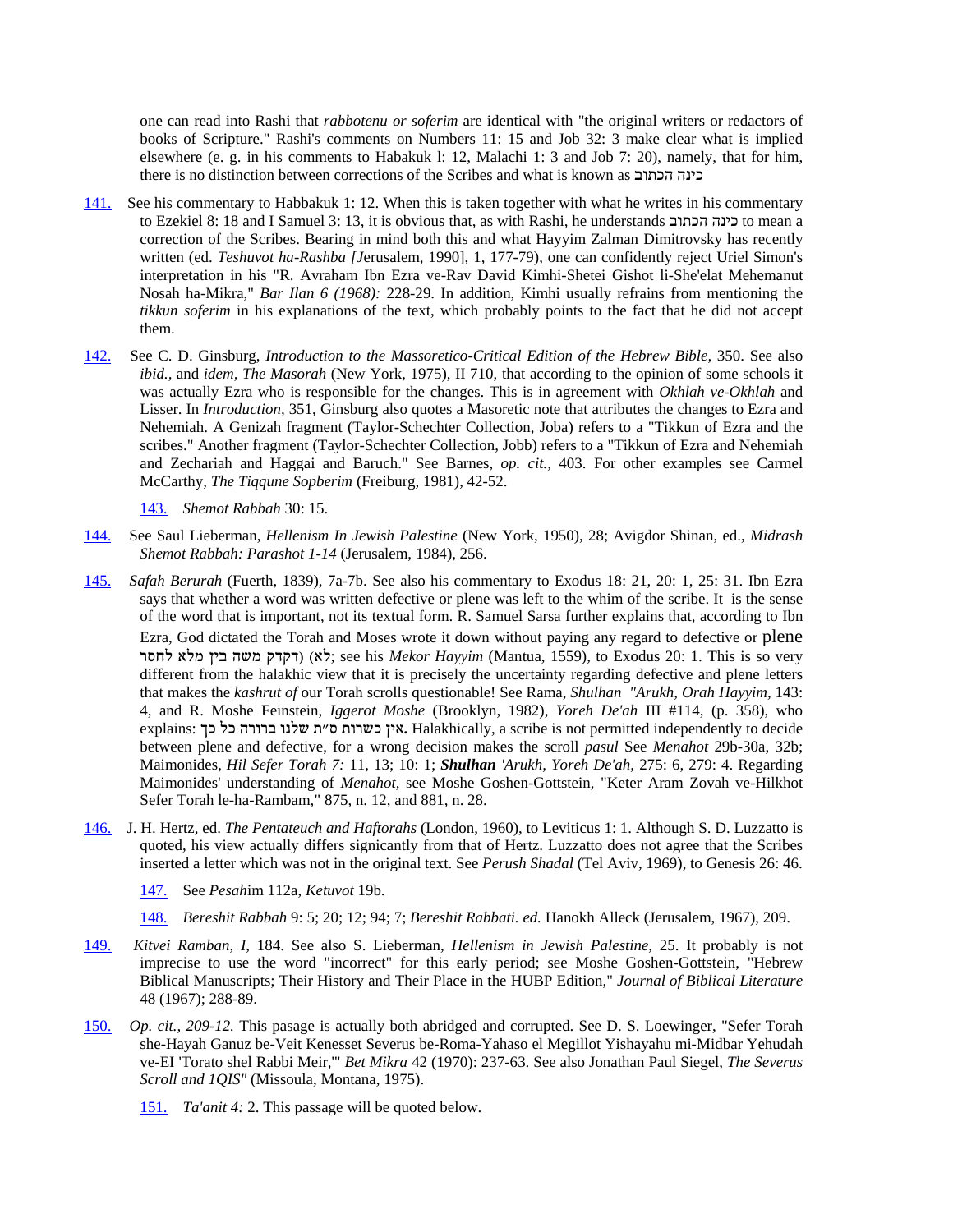- 152. Ed. S. Schechter, (Vienna, 1887), Recension B, chapter 46, p. 65a.
- 153. *Piska* 356.
- 154. Introduction to his commentary on the Prophets and his commentary to 2 Samuel 15: 21.
- 155. *Ma'aseh Efod (Vienna, 1865)*, 40.
- 156. *Kiryat Sefer,* ed. Moshe Hershler (Jerusalem, 1956), Introduction; Abraham Liss, ed., *Bet ha-Behirah* (Jerusalem, 1965), to *Nedarim 37b.*
- 157. See Moritz Steinschneider, *Jewish Literature from the Eighth to the Eighteenth Century* (London, 1857), 270, n. 15. He refers to the *keri u-khetiv as* נוסחאות*.*
- 158. *Peshat and Derash* (Oxford, 1991), 141. See ibid., and p. 218 for the rejection of R. Moshe Feinstein's assertion that this passage is a heretical interpolation *(Iggerot Moshe, Yoreh De'ah* III #114, p. 358). For our purposes it is not important whether or not R. Feinstein is correct, but rather what is significant is the fact that numerous authorities did regard this passage as authentic and explained it in the sense which R. Feinstein views as heretical. A glance at the commentaries on the Midrash and *Avot de-Rabbi Nathan,* as well as other sources that cite this passage, shows this clearly. (See D. Halivni, *op. cit.,* 218. In addition to the medieval sources cited by him, add Hizkuni to Genesis 16: 5; היו מסופקות שבתורה נקודות תיבות כל הסופר עזרא של בידו *;*R. Jacob di Illescos, *Mire No'am* (Jerusalem, 1970] 197, and R. Hayyim Joseph David Azulai, *Penei David (Jerusalem,* 1965], 174a, quoting the Tosafists). R. Feinstein's rejection of the authenticity of this passage should be viewed as part of his pattern of discarding sources that do not fit in with his understanding. See e. g. *Iggerot Moshe* (New York, 1961), *Even ha-Ezer,* #63, 64 (pp. 161, 163); ibid. (New York, 1973), *Yoreh De'ah II,* #7; *ibid., Yoreh De'ah* III #114-115; and *ibid.* (Bnei Brak, 1985), Hoshen *Mishpat 11,* #69 (pp. 295, 297). Often, R. Feinstein rejects a source which is neither contradicted by other writings of the authors involved nor by other versions of the text in question. See R. Eliezer Waldenberg, Ziz Eliezer (Jerusalem, 1985), XIV, #100 (p. 183), who disputes with R. Feinstein in this regard:

והנה עם כל הכבוד, לא אדוני, לא זו הדרך, וחיים אנו עפ"ד גאוני הדורות , והמה טרחו כל אחד ואחד לפי דרכו לבאר ולהעמיד כוונת דברי התוס' ... ולישבם , ואף אחד מהם לא עלה על דעתו הדרך הקלה והפשוטה ביותר לומר שיש ט"ס בדברי התוס' ובמקום מותר צריך להיות אסור.

159. *Malki ba-Kodesh,* IL 218.

- 160. *Sbe'elot u-Teshuvot M*aharshal (Fuerth, 1768), #73.
- 161 . It is also important to note that the intricate *system of "codes"* which *has been* discovered in the Masoretic text must therefore lose the lustre and appeal it has for certain individuals.

162. *Op. cit.,* 219.

- 163. *Ibid.,* 229, 247. See also Menahem Cohen, "Ha-Idi'ah bi-Dvar Kedushat ha-Nosah le-Otiyotav u-Vikoret ha-Tekst," in Uriel Simon, ed., *Ha-Mikra ve-Anahnu* (Ramat Gan, 1988), 67-69. Cohen's entire article is worth careful study. He discusses how, why and when the Masoretic text came to be viewed as the only valid text and why modern Orthodox Jews are reluctant to engage in textual criticism of this text, **and** concludes with suggestions regarding how Orthodox Jews should integrate the results of textual *criticism* into their *weltanschauung.*
- 164. For example, in the introduction to his *Masoret Seyag la-Torah* (Berlin, 1760), R. Meir Halevi Abulafia states that, in questions regarding the Pentateuchal text, he decided based upon the majority of reliable scrolls and Masoretic works. R. Yom Tov Lippmann Muelhausen is even uncertain about the possibility of making a halakhic determination. After recording that he could not find any authoritative scroll with regard to letters and open and closed sections he con*tinues:* מכל נעלם אשר ויתרות' חסרו בדקדוק ל"צ ואין אנוסים אנו ז"וע הדור בני**.** See D. S. Loweinger and E. Kupfer, "Tikkun Sefer Torah shel R. Yom Tov Lippmann Muelhausen," *Sinai* 60 (1967): 251. See also Rabbenu Tam's comment in *Mahzor Vitry* לפי מה שאין בקיאין בכל הדיקדוק כדאמר רב יוסף בשילהי פ"ק דקידושין : אינהו (Nuremberg, 1923), אינהו בקיאי בחסירות ויתרות אנו לא בקיאינן. ועת לעשות לה' הילכך דידן נמי כשירים. After describing the great efforts that went into guarding the Torah's text from corruptions, R. Isaac Pulgar, *'Ezer ha-Dat,* ed. Jacob ועם כל חריצותם והשתדלותם במסורתם נמצא היום :S. Levinger (Tel Aviv, 1984), 156, writes as follows: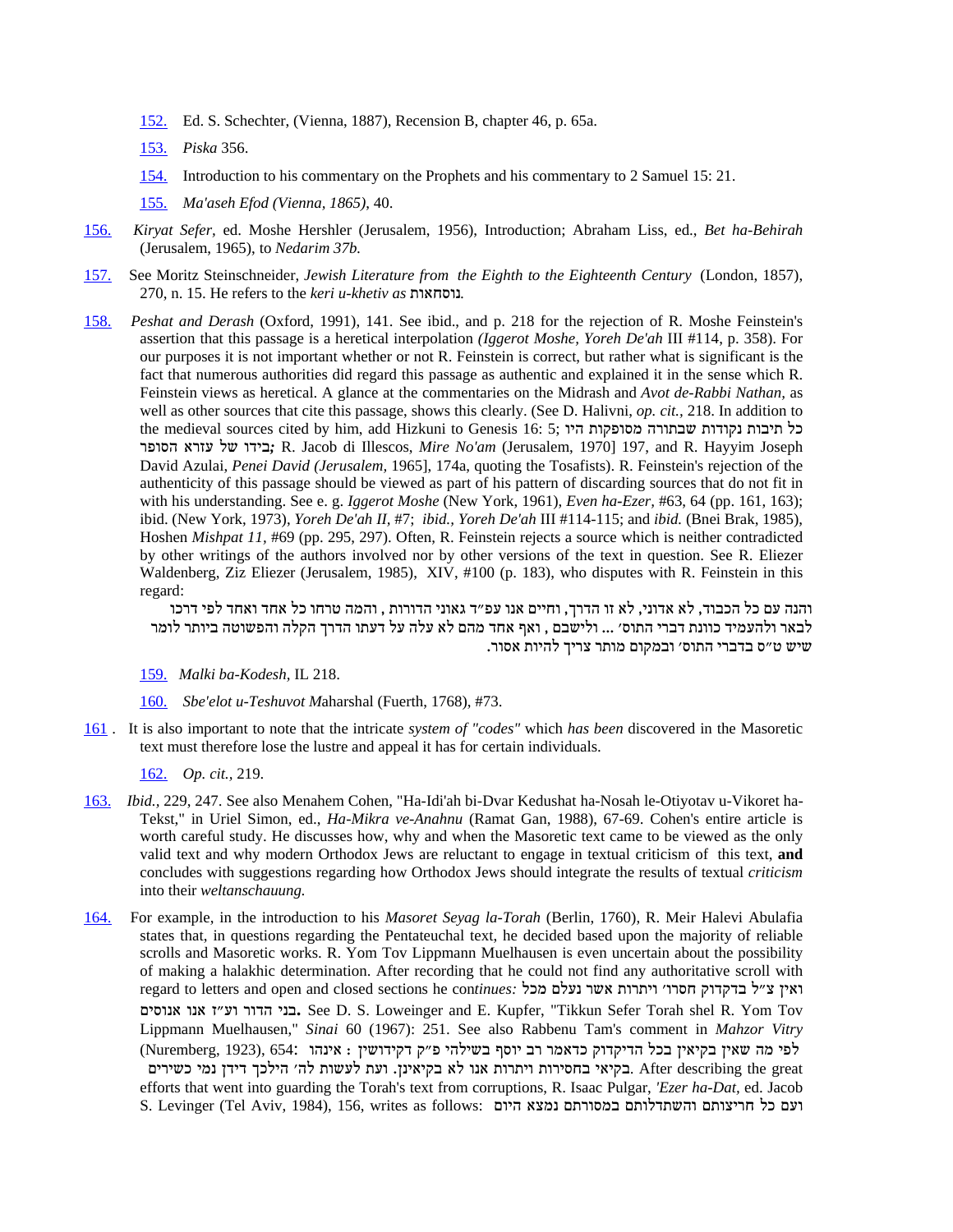שנוים בכתבי הקודש במקצת מקומות וזה ידוע אצל המעיין בספר התורה אשר הוא מפורסם אצלנו שהוא כתיבת certainly Bleich Rabbi .יד עזרא הכהן, כי ימצאו בו מלות שונות לדומיהן בשאר הספרים המוגהים אשר בידנו aware of this and one can only wonder how the following could have come from his learned pen: "It is indeed remarkable that despite the vicissitudes of time, and the many upheavals and wanderings to which the Jewish nation has been subjected, the Scrolls of the Law in the possession of even the most farflung and widely separated Jewish communities are identical in virtually every respect. The variant spellings of the word *daka* in Deuteronomy 23: 2 are the exception which proves the rule." (See his *With Perfect Faith,* 365). The vicissitudes of time, upheavals, and wanderings are entirely out of place in any discussion regarding why current Torah scrolls are the same. What determined this was the invention of printing which finally, although not Immediately, enabled the *textus receptus to* triumph. There is nothing "remarkable" in this. R. Bleich's statement would not have even been imaginable before the invention of printing when there were widespread, albeit minor, differences. This is not speculation, but fact, and the manuscripts can be seen by all. It is also attested to by all Rishonim and *Aharonim* who dealt with Masoretic matters. As for R. Bleich's point about *daka, it* too is in error; see Korah's book cited above n. 131.

- 165 . *Bava Batra 14b-15a, Makkot 11a, Sifre, pis*ka 357.
- 166 . See Isadore Twersky, *Introduction to the Code of Maimonides* (New Haven, 1980), 8-9.
- 167 . *Hiddushei ha-Ri Migash (*Jerusalem, 1985), to *Bava Batra 15a.* Maimonides studied this work and refers to it in *Teshuvot ha-Rambam,* #82 (p. 127), #393 (pp. 671-2).
	- הא לר' יהודה גרעיני הנך ח' פסוקים משאר כל #13: ,(1900 ,Lemberg(*Zevi Hakham Teshuvot-u elot'Sbe* 168. התורה ... שהם משונים מכל התורה ולא די שאינו שנוי למעליותא אלא אף לגריעותא.

S. W. Baron, *op. cit.,* VI, 143, calls attention to Abraham Ibn Daud, *Ha-Emunah ha-Ramah,* 112, as being in opposition to Maimonides' principle. Ibn Daud claims that not all of the portions of the Torah are equal in rank. However, Maimonides agrees with this view. The thirteen principles are themselves of more importance than other parts of the Torah. All Maimonides says is that every verse in the Torah is of divine origin and of equal holiness; a point with which Ibn Daud would also agree. This is not the same as saying that all portions of the Torah are of equal importance. "Hear, O, Israel, the Lord our God, the Lord is One," is a more important verse than "And the sons of Ham were Cush and Mizraim and Put and Canaan." However, since both verses Were dictated by God, their sanctity is equivalent. Sanctity is due to revelation, importance is due to philosophic and religious truth. (This is similar to the way *Fiqh Akbar II* describes the Koran: All of its verses have equal "excellence and greatness," however some are preeminent with regard to recitation or content. See A. J. Wensinck, *The Muslim Creed: Its Genesis and Historical Development* [London, 1965], 196.) 1 believe that Maimonides' comments in *Teshuvot ha-Rambam,* #263, should also be read in this fashion. It is Abravanel and others who see no layers or levels in the Torah, and that is why they do not believe one can single out any particular principles. With regard to this, see R. Goren, *op. cit.,* 570, who claims that when Maimonides wrote the *Mishneh Torah* he retreated from his thirteen principles in favor of the conception of Judaism which was later to be advocated by Abravanel. 1 am not at all convinced that there is the slightest truth in R. Goren's assertion.

- 169. See his commentary to Deuteronomy 34: 1. See also Jacob Reifman's note, *'Iyyunim be-Mishnat ha-Rav Abraham Ibn Ezra (*Jerusalem, 1962), 40.
	- 170. *Perush 'al Sefer Devarim,* ed. Yehiel Mikhel Katz (Jerusalem, 1968), to Deuteronomy 34: 1.
	- 171. *Torat Moshe* (New York, 1967), to Deuteronomy 34: I.
- 172. See Tosafot, *Megillah* 21b, s. v. *tanna.* The catchword "eight verses" is used here to refer to the entire last chapter of Deuteronomy. See A. J. Heschel, *op. cit.,* 392-93.

173. *Yehi Yosef (Jerusalem 1991*), 194.

174. See his commentary to Deuteronomy 31: 19. This view brought forth Abravanel's wrath in his comment on ,Still **.**ואין הכונה ששניהם יכתבו על אותה ספר תורת א-להים כי חלליה שיכתוב יהושוע אפילו אות אחת בספר התורה**:**verse this Nahmanides' is not entirely clear since, in this same comment, he also seems to deny that Joshua wrote any part of the Torah (cf. A. J. Heschel, *op cit.,* 399-400, n. 26). In his Introduction to the Torah, he is explicit in asserting that Moses wrote the entire Torah. However, elsewhere Abravanel is just as explicit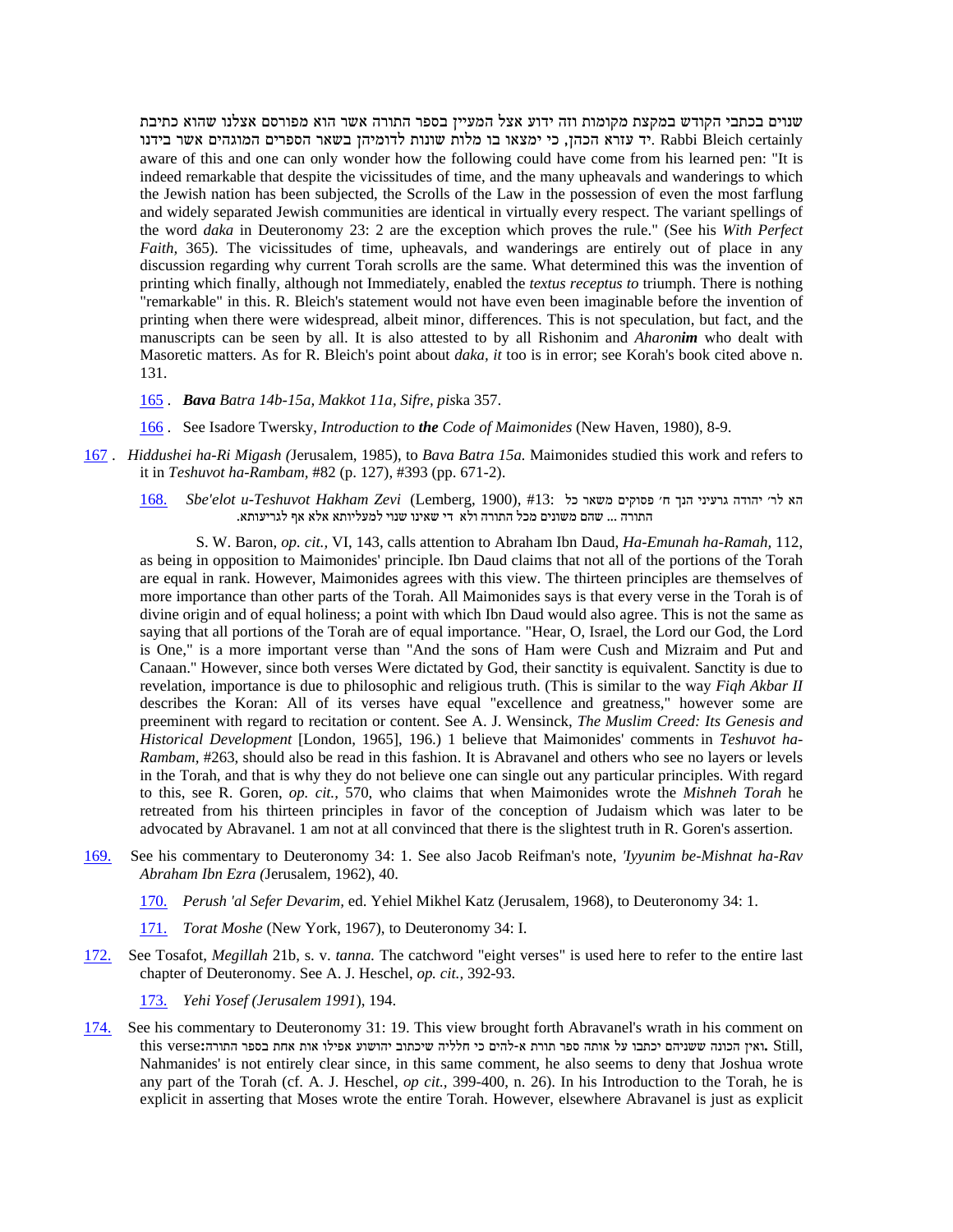in saying that Nah*manides believed* there were non-Mosaic elements in the Pentateuch. See his commentary to Numbers 21: 1 (although there is hardly any doubt that Abravanel is mistaken regarding the latter example). It is also perhaps significant that Nahmanides, who is always so quick to criticize Ibn Ezra, has no comment on Ibn Ezra's view that Joshua wrote the last chapter of the Pentateuch.

175. As I have already noted, Ibn Ezra is explicit as to the post-Mosaic authorship of the last twelve verses. Thus, the "secret of the twelve" must mean that the principle of post-Mosaic authorship, stated explicitly regarding these twelve, is also applicable to other vexes. It is this notion which is the "secret."

176. See Michael Friedlaender, *Essays on the Writings of Ibn Ezra* (London, 1877), 235, quoting from the manuscript.

- 177. Commentary on Ibn Ezra (Venice, 1554), Deuteronomy 1: 2. The version of Motot's commentary that appears in Yekutiel Lazi, *Margaliyot Tovah* [sic] (Amsterdam, 1722) is not merely censored, as is Bonfil's, but is actually an example of forgery. The passage that appears in *Margaliyot Torah* understands Ibn Ezra to mean that Moses wrote all these passages prophetically. However, this does not appear in Motot's commentary. In any case, what then would the "secret" be? To say that Moses wrote these passages prophetically is the traditional view and does not need to be hidden. Since Lazi says, in his introduction, that Motot's commentary was hardly accessible, this was probably what led him to believe he could get away with this forgery.
	- 178. *Op. cit., to* Genesis 12: 6, 22: 14, 36: 31, Deuteronomy I: 2.
	- 179. M. Friedlaender, *op. oil.,* 223.
	- 180. *Zafnat Pane'ah* ed. Solomon Rappaport (Johannesburg, 1965), 46.
	- 181. M. *Friedlaender, op. cit., 239.*

182. See the text published by Naftali ben Menahem, *Mi-Ginze Yisrael ba-Vatican (* Jerusalem, 1954), 128ff.

- 183. *Me'or 'Enayim* (Jerusalem, 1970), chapter 39, (p. 324).
- 184 . *Ma'asei Hashem* (Jerusalem, 1987), 79d.
- 185 . See the text published by Naftali ban Menahem, *Sinai* 10 (1946): 153.
- 186. *Emunat Hakhamim,* chapter 2, (p. 12a).
- 187. See the text published by Naftali ben Menahem, *'Inyanei Ibn Ezra (*Jerusalem, 1978), 326.
- 188. *Perush Shadal,,* 507.
- 189. *Ho'il Moshe* (Livorno, 1881), 204.
- 190. Commentary on lbn Ezra (Vienna, 1859), to Deuteronomy 34; 6. (See however his comment to Deuteronomy 1; 2). An examination of unpublished commentaries on lbn Ezra will undoubtedly also reveal others who interpreted lbn Ezra in this way.

191. R. Ya'akov Hayyim Sofer, *op. cit.,* 194, accepts Netter's analysis.

192. See the text published by Zevi [Hirsch] Jacob Zimmels in *Abhandlungen zur Erinnerung an Hirsch Perez Chajes* (Vienna, 1933), 259.

193. *Perushei ha-Torah le-Rabbi Yehudah he-Hasid (*Jerusalem, 1975), 64, 138, 198 (uncensored version).

194. *Ibid.,* 184-85.

195. *Perush 'al ha-Torah (Jerusalem, 1964), 64d.*

196. H. J. Zimmels, *op. nit.,* 261. R. Avigdor Katz' wording is almost identical to that of R. Judah he-Hasid. Perhaps he had R. Judah he-Hasid's text in front of him, although this does not appear likely as he only claims to have heard this interpretation.

<sup>197.</sup> See the text published by Isaac Lange in *Ha-Ma'ayan* 12 (Tammuz, 5732): 83.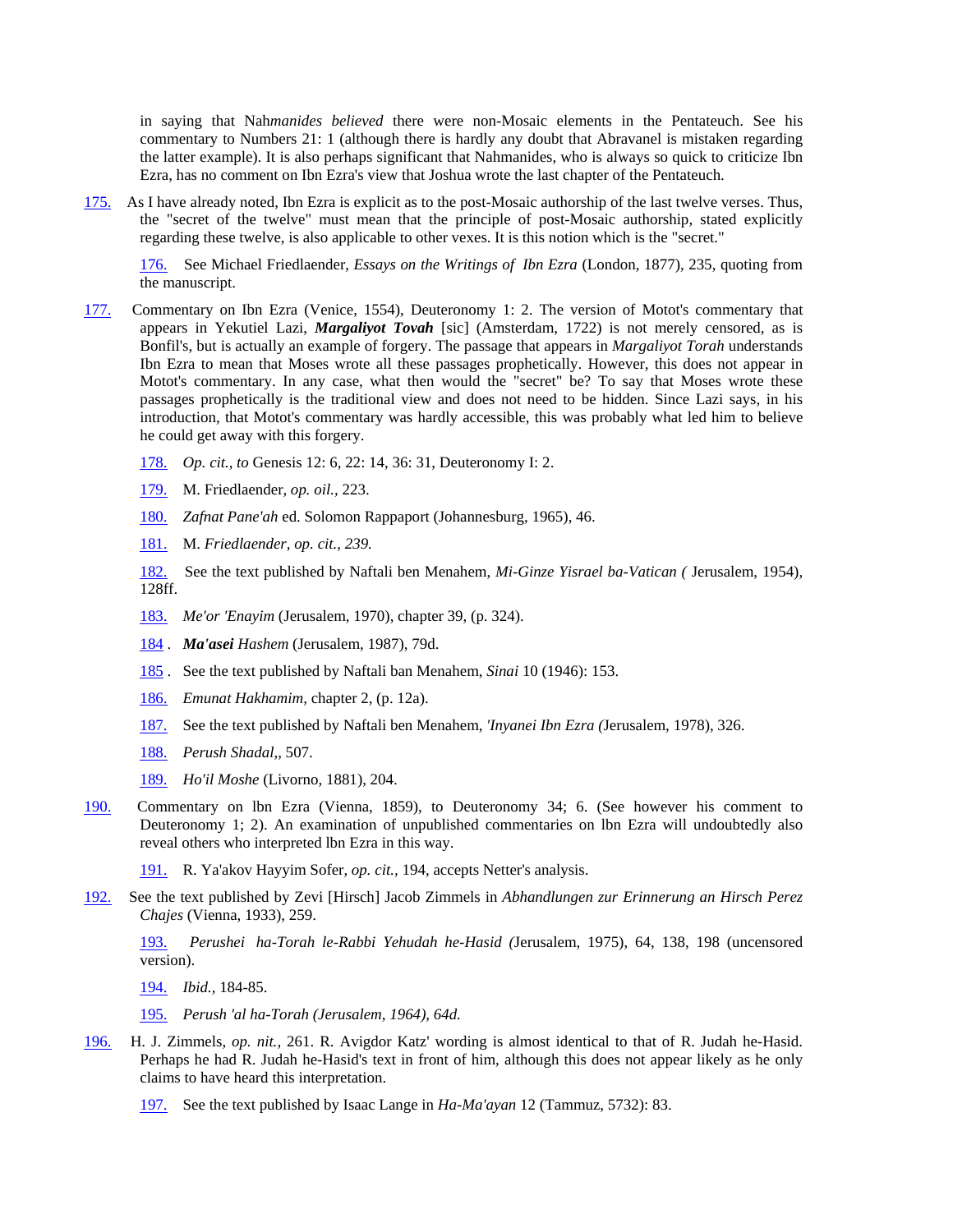198. *Torah Shelemah* (Satmar, 1909), L 83a-83b; IV, 25b.

- 199. Cf. *Hil. Sefer Torah* 8; 4. This passage concerns open and closed sections. Moshe Goshen-Gottstein has noted that Maimonides never intended to give a ruling in questions of spelling, accentuation, etc. See his "The Authenticity of the Allepo Codex," *Textus 1 (1900):* 23; idem, "Keter Aram Zovah ve-Hilkhot Sefer Torah le-ha-Rambam," 874-75. Still, it stands to reason that Maimonides regarded the Ben Asher codex as being authoritative in all areas. See M. Goshen-Gottstein, "The Hebrew Bible in the Light of the Qumran Scrolls and the Hebrew University Bible," *Vetus Testamentum Congress Volume* (Jerusalem, 1986), 49-50
- 200. See R. 'Azariah de Rossi, *Me'or 'Enayim,* chap. 9 (end). See also the other versions of the story in D. S. Loweinger and E. Kupfer, *op. cit.,* 239-41. It is also possible that this legend was invented in order to explain just how Maimonides could have put forth such a bold claim, namely, that his copy of the Torah was identical with that of Moses. By having Maimonides examine the scroll of Ezra, which presumably was the same as Moses, this problem dissappears. Of course, the story of the three Torahs in the Temple which shows that there was no scroll of Ezra in existence is ignored in creating this legend. Cf. M. Goshen-Gottstein, "The Authenticity of the Aleppo Codex," 46, who explains the legend in another plausible fashion.
- 201. *Fundamentals and Faith,* 90-91. (This book is an authorized presentation of R. Weinberg's *shiurim.* My thanks to Professor Shnayer Z. Leiman who called my attention to this passage.) R. Weinberg's understanding of the principle may be appealing for modems, but, as I argue later in this essay, Maimonides did intend for his words to be taken literally.
- 202. Complete Mosaic authorship is also affirmed in *Hil. Tefillah* 13: 6, and *Hiddusbei ha-Rambam la-Talmud,* ed. Zaks (Jerusalem, 1963), 104.
- 203. Commentary to *Sanhedrin* 10; 3, *Sotah* 3: 3, and *Sheuv'ot 1; 4.* This position was put forth earlier in *Mavo ba-Talmud,* attributed to R. Samuel ha-Nagid (found at the end of *Berakhot* in the Vilna edition of the כל מחלוקת שלא חייב המחלוקת במעשה אלא בדעת לבד לא נגדור בו הלכה כפלוני **;(**Talmud
- 204. It is most unfortunate that numerous authorities have been inattentive to this important point. For example, in his recently published responsa, R. Isaac Herzog discusses Maimonides' view of the Messianic days and writes: כשמואל פוסק מלכים בהלכות ם"הרמב *;*see *Pesakim u-Khetavim (*Jerusalem, 1989), II #'116 (p 533). Maimonides certainly wants others to adopt his opinion but this is anything but a *pesak halakhah. As* R. Herzog was well aware of this. I think it best to assume that the word פוסק is not meant to be taken literally. However, this is not so with regard to other writers, and R. Herzog would obviously never have agreed with the following statement made by Eliyahu Touger in his translation of *Hil. Yesodei ha-Torah Jerusalem, 1990),* 180-81: "In contrast to his other works, he mentions metaphysical and ethical concepts in the *Mishneh Torah* only if he considers them to be halachot, immutable Torah law. Surely it is reasonable to assume that he viewed the scientific principles he included in the same manner." (See also Isaac Hirsch Weiss, "Toledot ha-Rambam," *Bet Talmud 1 [1881];* 228, and R. Menahem Mendel *Schneerson, Likutei Sihot* [Brooklyn, 1984], XXIII 35-36.) It is difficult to follow the logic of this position. How can a metaphysical or a scientific principle be a halakhah? I guess Touger would object to the title of Isadore Twersky's classic article, "Some Non-Halakhic Aspects of the *Mishneh Torah. "* See also L Twersky, *Mavo le-Mishneh Torah le-Rambam,* translated by M. B. Lerner Jerusalem, 1991), 399. Touger uses this bizarre attitude to explain how the medieval science (Ptolemaic astronomy, four elements, etc.) recorded in *Hil. Yesodei ha-Torah,* chapters 3-4, is really part and parcel of Jewish law and belief. (Fortunately, he spares us an elaboration of Maimonides' "halakhic decision" that the stars and spheres possess a soul, knowledge, and intellect.) Knowing that this type of "logic" is prevalent in certain circles, R. Joseph Kafih feels constrained to show how misguided it is. See his edition of *Sefer ha-Madda (Jerusalem*, 1984), 104, n. 1.

Regarding R. Herzog's attitude to issues such as this, see Dov I. Frimer, 'Jewish Law and Science in the Writing of R. Isaac Halevy Herzog," in B. S. Jackson, ed., *The Halakhic Thought of R. Isaac Herzog* (Atlanta, 1991), 33-47, esp. 42-43. (After this article was completed, Prof. Kellner graciously sent me a copy of his most recent publication, "On the Status of the Astronomy and Physics in Maimonides' *Mishneh Torah* and *Guide of the Perplexed: A* Chapter in the History of Science," *British Journal for the History of Science* 24 [1991]: 453-63.)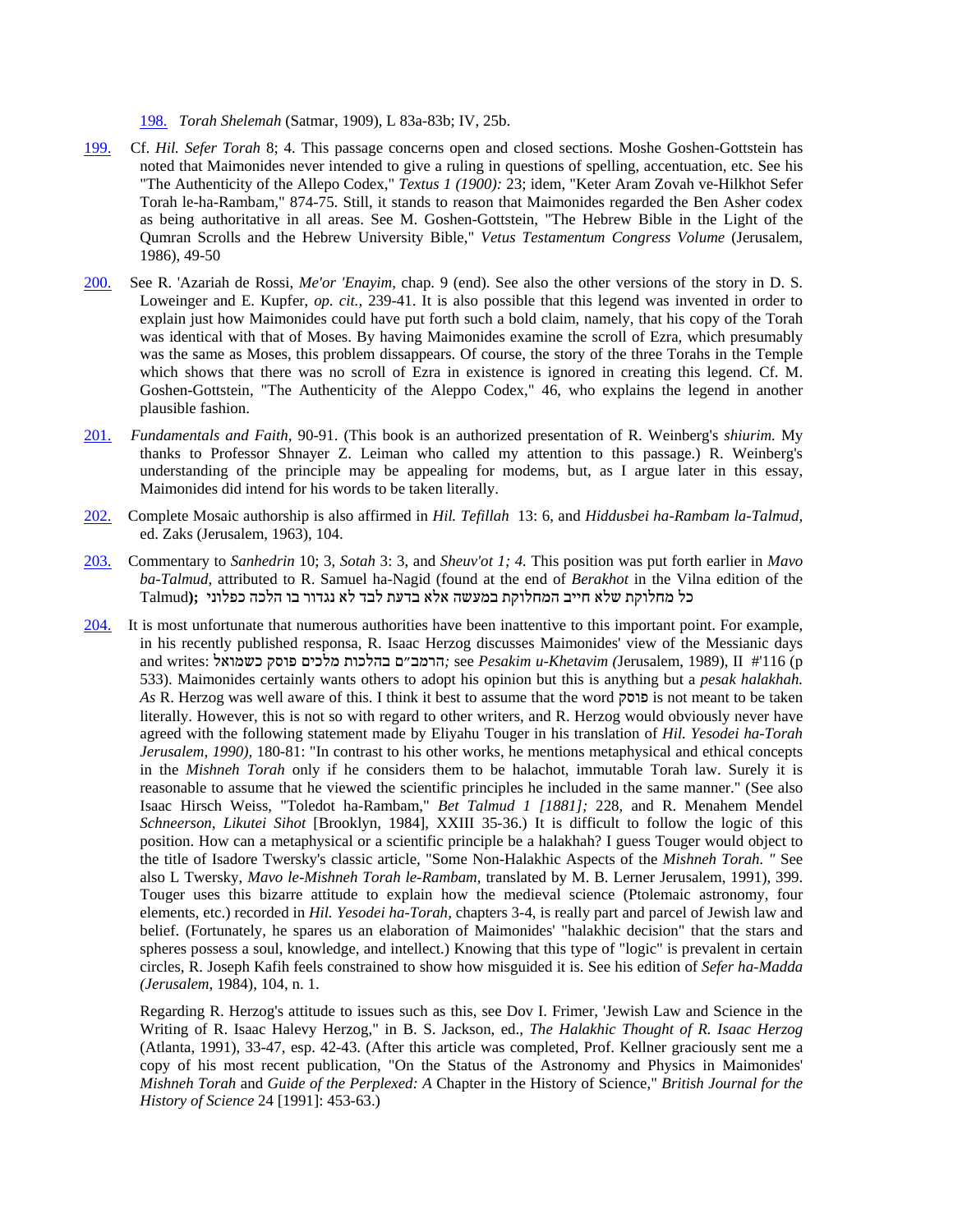205. R. Ya'akov Hayyim *Sofer, Yehi Yose*f 191ff., attempts to understand Maimonides by placing the issue in a halakhic context, yet this strikes me as far off the mark. A halakhic decision would not leave the rejected opinion in the category of heresy. Even stranger is that R. Sofer takes note of the passage in the Commentary to *Sanhedrin* regarding halakhic decisions in matters of beliefs. However, he understands this to mean only that normal procedures of halakhic decision-making are suspended נכללי ההלכה לא נאמרו (גוונא בכהאי In my opinion, R. Sofer's interpretation is completely unfounded and is typical of those scholars who choose to view everything Maimonides wrote from a halakhic perspective.

206. Alfred L. lvry, "Islamic and Greek Influences on Maimonides' Philosophy," in S. Pines and Y. Yovel, *op. cit.,* 141-42.

- 207. "Spinoza's Dogmas of Universal Faith in the Light of their Medieval Jewish Backround," in Alexander Altmann, ed. *Biblical and Other Studies* (Cambridge, 1963), 189.
- 208. The points I have made regarding the eighth principle and "necessary beliefs" are also applicable if one were to accept the esoteric interpretation of Maimonides' view of revelation and the giving of the Torah. According to this reading, and contrary to what Maimonides *says* in the eighth principle, the Torah was not dictated to Moses by God. Supporters of this view include Alvin Reines, "Maimonides' Concept of Mosaic Prophecy," *Hebrew Union College Annual 40-41* (1969-1970): 325-61; Kalman Bland, "Moses and the Law According to Maimonides," in Jehuda Reinharz and Daniel Swetschinski, Ellis., *Mystics, Philosophers Politicians: Essays in Jewish Intellectual History in Honor of Alexander Altmann* (Durham, N. C., 1982), 49-66; Lawrence Kaplan, '"I Sleep, But My Heart Waketh': Maimonides' Conception of Human Perfection," in Ira Robinson, *et. al., The Thought of Moses Maimonides* (Lewiston, N. Y., 1990), 131-69.
- 209. See M. Perlmann, "Eleventh-Century Andalusian Authors on the Jews of Granada," *Proceedings of the American Academy for Jewish Research* 28 (19481949): 271-77. See also S. W. Baron, *op. cit., V, XIV,* and the sources cited on p. 330, nn. 8 and 9; Hava Lazarus-Yafeh, '"Ezra'-Uzayr: Gilgulo shel Motiv Pulmusi Kadum Islami Derekh ha-Islam el Reshit Bikoret ha-Mikra," Tarbiz 55 (1986): 359-77; *idem.., Intertwined Worlds: Medieval Islam and Bible Criticism* (Princeton, 1992); Norman Roth, "Forgery and Abrogation of the Torah: A Theme in Muslim and Christian Polemic in Spain," *Proceedings of the American Academy of Jewish Research 54* (1987): 203-10; and the sources cited in Edward Breuer, "In Defense of Tradition: The Masoretic Text and its Rabbinic Interpretation in the Early German Haskalah" (unpublished doctoral dissertation; Harvard University, 1990), 32, n. 8.
- 210. A. Lichtenberg, *op. cit.,* II, 3d; Y. Shailat, *op. cit., I,* 93 (Arabic), 131-32 (Hebrew). A similar, though not as extreme formulation, was also given by Abraham Ibn Daud, *Ha-Emunah ba-Ramah,* 80. As with Maimonides, Ibn Daud was well aware of the facts, but he too had a polemical battle to wage. The same is true for Albo who, in *Sefer ba-'Ikkarim, III:* 22, follows Maimonides and writes: "The Torah is exactly the same today without any change among all Israel who are scattered all over the world from the extreme east to the farthest west." See also Moses Mendelssohn, *Gesammelte Schriften* (Breslau, 1938), XIV, 213, and Edward Breuer, *op. cit.,* 146". regarding Mendelssohn's motivations.
- 211. Seeing the extremes to which Maimonides was willing to go here, perhaps my judgment in n. 116 is mistaken. Assuming that the eighth principle intends to teach "necessary beliefs," there is no reason why Maimonides could not have drawn his net as wide as possible, thus including in the dogma the issues of script, exceptional letters and anything else found in the text of the Torah. This appears even more likely when one remembers that Maimonides made similar peculiar, and apparently untrue, assertions. For example, his claim that there are no arguments with regard to *halakhot le-Moshe mi-Sinai* is virtually impossible to justify. Jacob Levinger, *Darkhei ba-Mahashashavah ha-Hilkhatit shel ba-Rambam* (Tel Aviv, 1965), 63ff., cites this as another example of Maimonides responding to the needs of the masses by presenting them with an understanding of Judaism which would best be able to withstand the onslaught of Islamic polemics (or possibly Karaite assaults; see Y. Shailat, *op. cit.,* IL 442, and S. W. Baron, *op. cit.,* V, 22). With such a goal, namely the creation of a religious myth, absolute truth is not important.
	- 212. *Zafnat Pane'ah* to Genesis 12: 6.
	- 213. *Or ha-Hayyim to* Deuteronomy 34: 6.
	- 214. *She'elot u-Teshuvot ha-Radbaz,* #1020, 1172.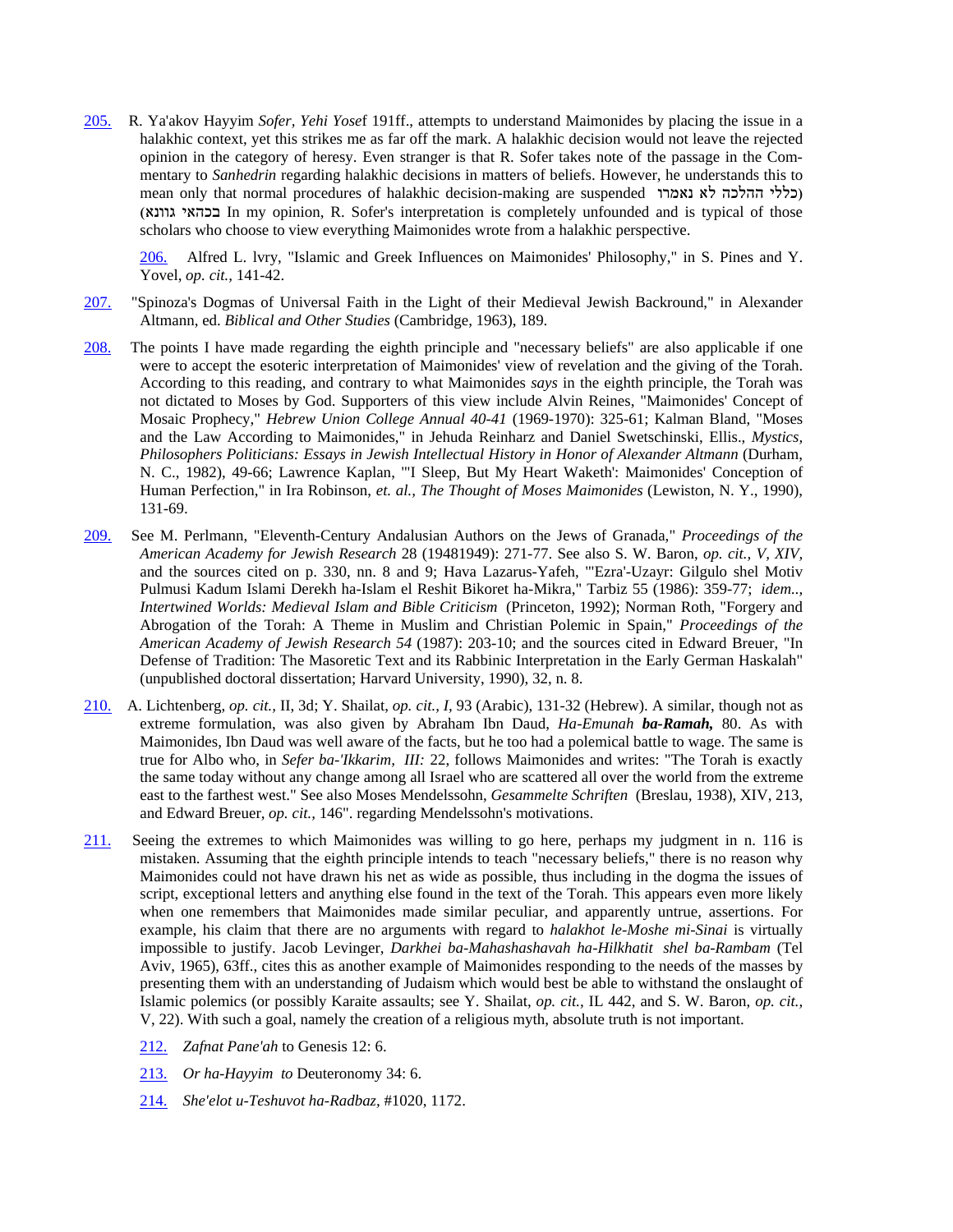215. To be sure, Maimonides believed that the biblical mizvot would never be abrogated, not even in Messianic days (see Commentary to *Sanhedrin* 10: 1 [p. 139 in the Kafih *edition], Hil. Yesodei ha-Torah* 9: 1; *Hil. Megilla*h 2: 18; *Hil. Melakhim* 11: 1, 3). However, whether this belief is included as part of the principle is not clear. In *Hil. Teshuvah* 3: 8, he defines a heretic as one who says God has *already* abrogated the Torah. There is no mention of one who asserts there will be an abrogation in the future, e. g. in Messianic days.

I tend to view Maimonides as excluding Messianic days from the principle for two reasons. First, it is easier to assume that the principles agree with his formulation in the *Mishneh Torah* than not. Second, were Maimonides to be including Messianic days, he would be disregarding a number of rabbinic sources which speak of the commandments being abrogated at that time. As we have seen, Maimonides is very reluctant to establish a principle when there is rabbinic dispute concerning it. Jacob Levinger, *Ha-Rambam ke-Filosof u-khe-Fose*k (Jerusalem, 1989), 62, takes note of this last point and resolves it in a different fashion. According to him, the ninth principle *does* include Messianic days. The fact that

Maimonides records it as a principle, even though there is rabbinic disagreement, is because the entire ninth principle is simply a "necessary belief," directed towards the masses and designed to help them deal with ideological assault from the Islamic world. (For rabbinic views that the commandments will be abolished in Messianic days see Judah Rosenthal, "Ra'ayon Bittul ha-Mizvot be-Eskatologyah ha-Yehudit," *Sefer ha-Yovel le-Meir Waxman* (Jerusalem, 1967], 217-33.)

- 216. *Sefer ha- 'Ikkarim III:* 19-20.
- 217. *A History of Mediaeval Jewish Philosophy*, 346.
- 218. One may possibly object that since Maimonides feels that not knowing the contingent represents a defect in God (see *Guide III:* 19-21), it is therefore unlikely that this element was not included in the principle. However, the fact remains that Maimonides never mentions here the important aspect of foreknowledge, and one must explain why.
	- 219. Commentary to Genesis 18: 20.
	- 220. *Milhamot ha-Shem III: 6.*
- 221. *Perush ba-Sodot sbel ha-Rav Avraham Ibn Ezra 'al ba-To*rah in *Kitvei R. Josef Caspi: Asarah Kelei Kesef (Jerusalem,* 1970), 152-53. However, Caspi understands Ibn Ezra to exclude the righteous, i. e. those who are under the care of God's providence, from this lack of knowledge.
	- 222. See his comment to Genesis 18: 20.
	- 223. *Moreh ha-Moreh* (Pressburg, 1837), 125-26.
	- 224. *Zafnat Pane'ah 46.*
	- 225. *Emunat Hakhamim, W,* 17a.
	- 226. *Abraham ibn Ezra als Pbilosoph, 10-11.*
	- 227. "Die Religionsphilosophie Abraham Ibn Esra's," 62-63.
- 228. *A History of Mediaeval Jewish Philosophy,* 189. See also ibid., p. 193, where Husik agrees with Caspi's interpretation (above n. 221).
	- 229. *Philosophies of Judaism,* 135-36.
	- 230. "La Philosophic d'Abraham ibn Ezra," 171.
	- 231. *A History of Jewish Philosophy in the Middle Ages,* 107.
- 232. "Mishnato ha-Filosofit-Datit shel R. Avraham Ibn Ezra," 196ff. Cohen's discussion is very comprehensive and discusses all relevant sources.
- 233. Then, again, it may not be. For sources that oppose this interpretation, see M. Friedlaender, *Essays on the Writings of ibn Ezra,* 24; and Lipshitz, *Pirkei "Iyyun be-Mishnat Rabi Avraham Ibn Ezra,* 32-34, 178-80. See also *'Akedat Yizhak,* Genesis, Gate 19 (pp. 165a-b, in Pollak's edition [first numbering]).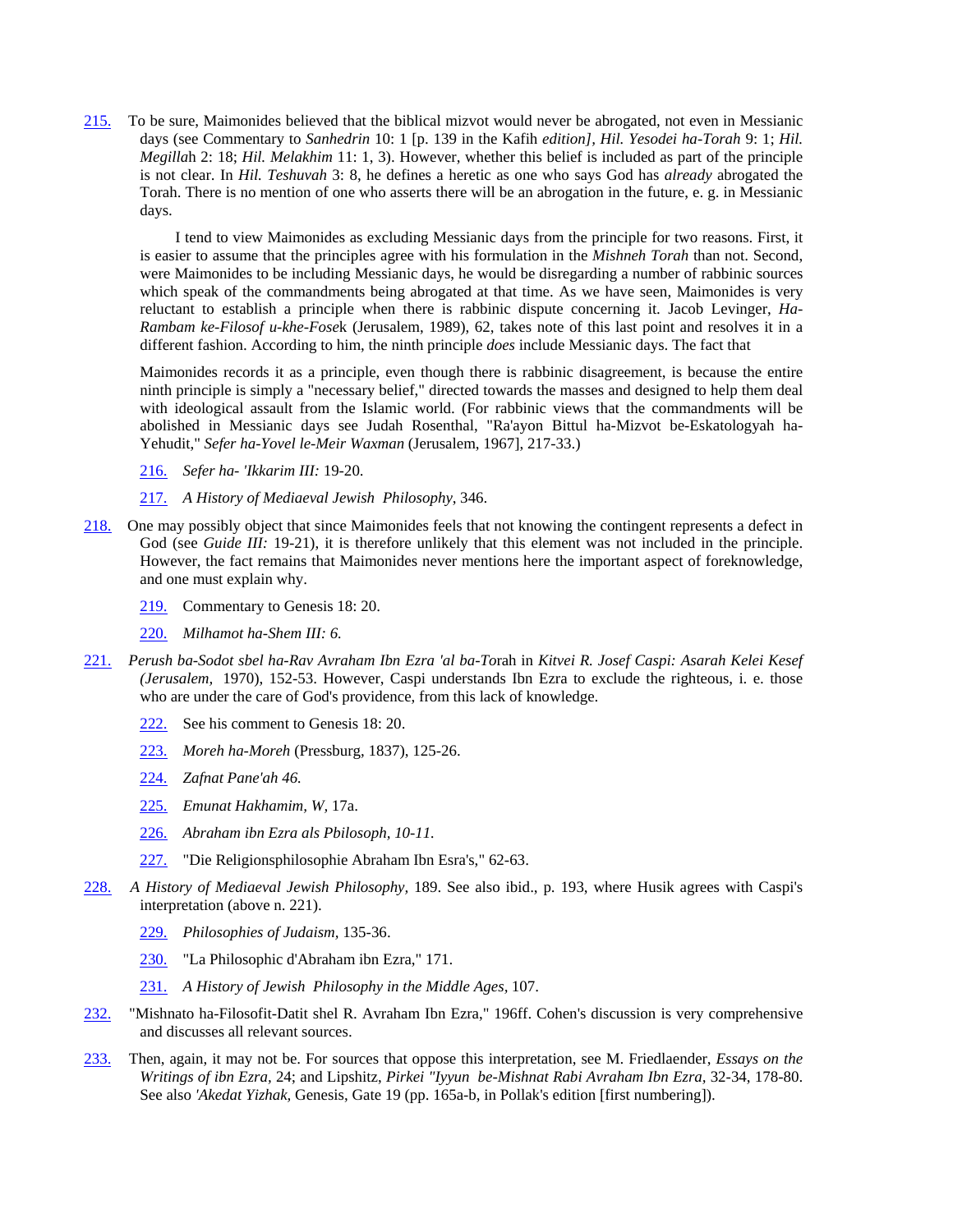- 234. This seems to be how Ibn Ezra is interpreted by Bonfils, *ad loc.:* פי על אף הזאת כרעה כולם עשו אם וארא שלא ארעה כלומר אראה ואשגיח בפרט אף על פי שאינני משגיח תמיד בפרטים ...ישגיח עליהם ועד עתה לא היה ה דיה משגיח השם בהם ועל כן אמר ארדה נא ואראה עתה השם השתול היה משגיח השביח השתה השתה עתה האראה עתה $\mathrm{See}\,$  also R. Shem Tov, b. Shem Tov, *Sefer ba-Emunot* (Ferrara, 1556), 4a, and Asher Weiser, ed., *Perushei ha- Torah le-Rabbenu Avraham Ibn Ezra (*Jerusalem, 1977), I, 64, n. 40.
- 235. Or *ha-Hayyim* to Genesis 6: 5. This also bears some similarity to Ibn Daud's approach with regard to God's knowledge of the contingent. True, God clots not know how man will choose, but it is God who is responsible for this lack of knowledge. That is, God chooses not to have knowledge of future events in order to safeguard man's free will. See *Ha-Emunah ha-Ramah,* 96.
- 236. See H. Crescas, *Or ha-Sbem,* 52bff. (See Warren Harvey, "Hasdai Crescas's Critique of the Theory of the Acquired Intellect," [unpublished doctoral dissertation; Columbia University, 1973]); Aaron ben Elijah, *E.Z Hayyim* (Leipzig, 1841), chapter 88, p. 127, and chapter 105 (see l Husik, *op. cit.,* 384, and Daniel Frank, "The Religious Philosophy of the Karaite Aaron ben Elijah: The Problem of Divine Justice," [unpublished doctoral dissertation; Harvard University, 1991], civ); R: Don Joseph ben Don David Ibn Yihye, *Torah* Or (Bologna, 1538), chapter 8; R. Shem Tov ben Shem Tov, *Sefer ha-Emunot I: I;* S. D. Luzzato, *Mehkerei ha-Yahadut, II*, 168.
- 237. As Caspi, *ad loc.,* points out, Maimonides' view follows Aristotle; see *Nicomachean Ethics* X: 7. See also the similar comments in Commentary to *Sanhedrin,* p. 138 (quoting "the first philosophy," i.e. Aristotle), *Hil. Yesodei ha-Torah 4:* 9; *Hil. Teshuvah* 8: 2-3; Guide III: 54 (fourth perfection, and the complete discussion in Alexander Altmann, *Von der mittelalterlichen zur modernen Aufklarung* (Tubingen, 1987), 60-91. Presumably, statements which present a different approach, e.g. Commentary to *Makkot 4: 17,* do not represent Maimonides' two belief, or can, in some way, be harmonized with the view expressed in the *Guide.* See e.g. W. Harvey, "Hasdai Crescas's Critique of the Theory of the Acquired Intellect," 114-15.
- 238 . See M. Friedlander, *Essays on the Writings of ibn Ezra,* 24ff.; J. Cohen, "Mishnato ha-Filosofit-Datit shel R. Avraham Ibn Ezra," 219ff.

239. See A. Ravitzky, "Samuel Ibn Tibbon and the Esoteric Character of the Guide of the Perplexed," 102ff.

- 240. *Milhamot ha-Shem,* Book One.
- 241. *Ma'or ha-Afelah, ed. J.* Kafih Jerusalem, 1957), 26.

242. See L. Jacobs, *Principles of the Jewish Faith,* 373; R. Menahem Kasher, *Ha-Tekufah ha-Gedolah (*Jerusalem, no date), chapter 8.

243. *Sanhedrin 99a.* In identifying R. Hillel as an Amora I am relying upon Ephraim E. Urbach, *Hazel* (Jerusalem, 1969), 612. According to Rashi, R. Hillel only denies a personal Messiah, not that there will be Messianic days. As R. Isaac Herzog, *Pesakim u-Khetavim, II,* 533, explains, according to Rashi's understanding, R. Hillel's view accentuates, rather than limits, the miraculous nature of the ultimate redemption. See also Solomon Schechter, *Aspects of Rabbinic Theology* (New York, 1961), 346, and M. Kasher, *op. cit.,* chapter 8. Forced reinterpretation of R. Hillel's view came about, and this is often stated explicitly, simply because many viewed it as impossible that an *amora* would deny something so basic to Judaism. This explains Abravanel's explanation that all R. Hillel meant was that "the Messiah would not come by virtue of Israelis meriting him." See M. Kellner, *Principles of Faith*, 135-39.

244. *She'elot u-Teshuvot Hatam Sofer, Yoreh De'ah, #356.*

245 . *With Perfect Faith, 4.*

246. It is, however, the view of R. Sofer. R. Kook, *Ma'amarei ha-Reiyah (Jerusalem,* 1984), 105, also sees the majority principle as valid in matters of belief, even if it means rejecting the view of Maimonides (see, however, ibid., 56, where R. Kook says the exact opposite). I don't know the earliest example of deciding philosophic questions in a halakhic manner. In his dispute concerning eternal punishment, R. Saul Morteira uses the principle established by R. Joseph Karo, namely, that a decision by Alfasi, Maimonides, and R. Asher ben Yehiel had to be accepted as halakhah. However, this is probably not a good example for Morteira does not see himself as deciding between two options found in the tradition. Rather, as he is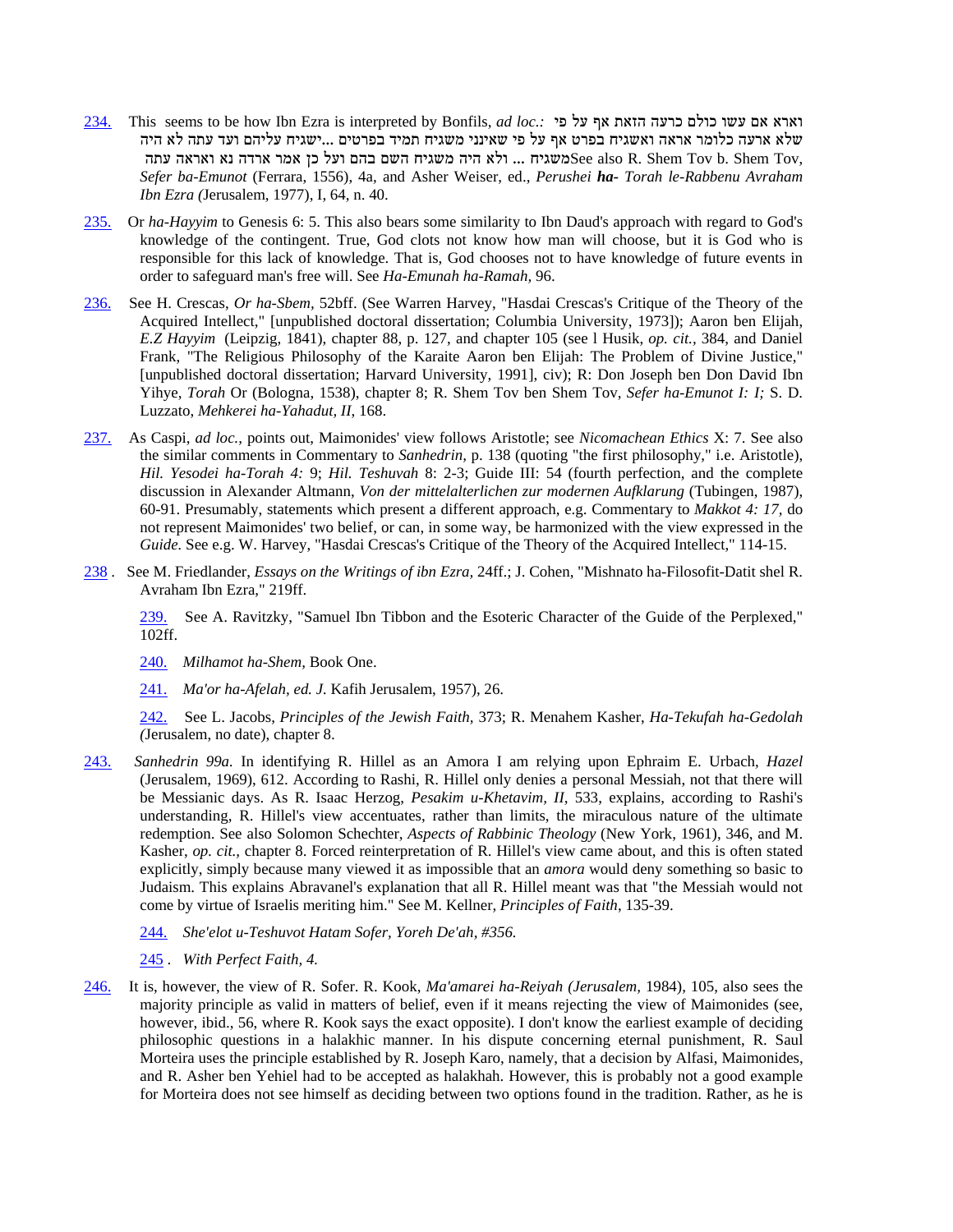at pains to point out, the position he is opposing has no support at all in Jewish sources and is explicitly opposed by both the Talmud and the Kabbalists. In his view, any later Kabbalist who denied eternal punishment was simply inventing a new doctrine. He was not a true Kabbalist but rather a "maskil" who claimed to be proficient in the science of Kabbalah. It is, however, most unlikely that Morteira would have argued in this fashion had he been discussing a dispute of long standing or *one between* outstanding *rishonim.* The relevant texts have been published in Alexander Altmann, "Eternality of Punishment: A Theological Controversy within the Amsterdam Rabbinate in the Thirties of the Seventeenth Century," *Proceedings of the American Academy for Jewish Research* 40 (1972): 188. For Morteira's citation of Alfasi, Maimonides and R. Asher, see p. 44. For his reference to *maskilim* claiming to be proficient in Kabbalah, see p. 41. (Incidentally, Altmann was unaware that some of the texts he published had earlier appeared in *Ha-Ma'or [Tishrei-Kislev, 5696]*: 9-18.)

247. *Contemporary Halakhic Problems* (New York, 1989), III. 96-102.

- 248. Jer. Kiddushin 3: 12 and parallels. I refer to a certain Jacob of Naburaya. R. Bleich calls him a "talmudic Sage." Whoever he was, he certainly was no sage. A sage would not have been ignorant of such an obvious law. In *Bereshit Rabbah 7: 2* and parallels, we find another opinion of Jacob of Naburaya which is equally outrageous. Either in total ignorance of, or rebellion against, the halakhah, he claimed that one needed to ritually slaughter fish. In *Kohelet Rabbati 7: 41,* he is referred to as a "sinner," and put in the same category as Elisha (ben Avuyah?.) and other *heretics.*
- *249. Derekhh Emunah* (Constantinople, 1522), 102b. According to Rashi's reinterpretation, R. Hillel's view was merely mistaken, but apparently not heretical. This is seen from how he explains R. Joseph's reply: if כן לא אשר דברים שאמר ה"הקב לו ימחול. But even from this we *see* that Rashi does not hold to R. Bleich's view. According to Rashi, R. Hillel never had the right to advance this view. It was always regarded as being in error and he thus needs God's forgiveness.
	- 250. *Sefer ba-'Ikkarim I:* 1.
- 251. *Ibid., I:* 1-2. Albo's comment regarding unintentional heresy, as with much else in his work, was taken over from Duran who also refers specifically to R. Hillel. See *Ohev Mishpat,* 14b-15a. See also M. Kellner's important essay, "R. Shimon ben Zemah Duran on the Principles of Judaism," *Proceedings of the American Academy for Jewish Research* 48 (1981): 231-65. As already noted by M. Kellner, *Dogma in Medieval Jewish Thought* 151ff., Albo appears to contradict himself in *Sefer 'Ikkarim: 1* and I: 2. I should note further that in I: 23 Albo states that even though the doctrine of the Messiah is not fundamental, nevertheless one who denies it is a heretic. Thus, according to I: 23, the reason R. Hillel was not classed as a heretic is due to the position expressed in I: 2, namely, that one is not culpable for unintentional heresy. There is thus no question that I: 1 stands in contradiction to the position expressed in I: 2 and I: 23. Incidentally, in addition to all the sources noted by Kellner in his articles on unintentional heresy, one should also call attention to R. David ibn Zimra, *Sbe'elot u-Teshuvot ha-Radbaz, #1258,* who mentions the case of R. Hillel, and also exonerates him because his was an honest mistake. See also the similar formulation of R. Elhanan Wasserman, *Kovez Ma'amarim* (Jerusalem, 1963), 19.
- 252. In a note, Weiss Halivni cites Albo, *Sefer ha-'Ikkarim I:* 1. However, as I have already pointed out a number of times, Albo did not think denial of the Messiah was an acceptable option (see also above n. 17). In this chapter, Albo states that denial of the Messiah is a sin and elsewhere he says it is heresy! Here are Albo's exact words in I: 1: "R. Hillel was guilty of a sin for not believing in the coming of the redeemer, but he was not a heretic." As Albo points out in I: 2, this is called "sinning through error," and such a sin requires atonement. Towards the end of the book, Albo repeats himself again. In IV: 42 he writes: "Every adherent of the Law of Moses is obliged to believe in the coming of the Messiah."

After having seen what Albo's true view of the Messiah was, it is instructive to compare this to what H. Graetz wrote *(The Structure of Jewish History,* 167), for the number of errors in one sentence is staggering. Albo's opinion, according to Graetz, is that "messianic belief was definitely not a basic article or dogma of Judaism, that it was merely a tradition [!], and that a disbelief in the coming of the Messiah could never [!] be labeled heresy since even some [!] talmudic teachers had repudiated it." Graetz continues by saying that, *because* of Albo's view, Abravanel accused him of heresy. However, he provides no source for this comment, which is not surprising since Abravanel never makes such an accusation. Similarly unfounded is Steven Schwarzschild's assertion: "In effect, Albo proclaimed not only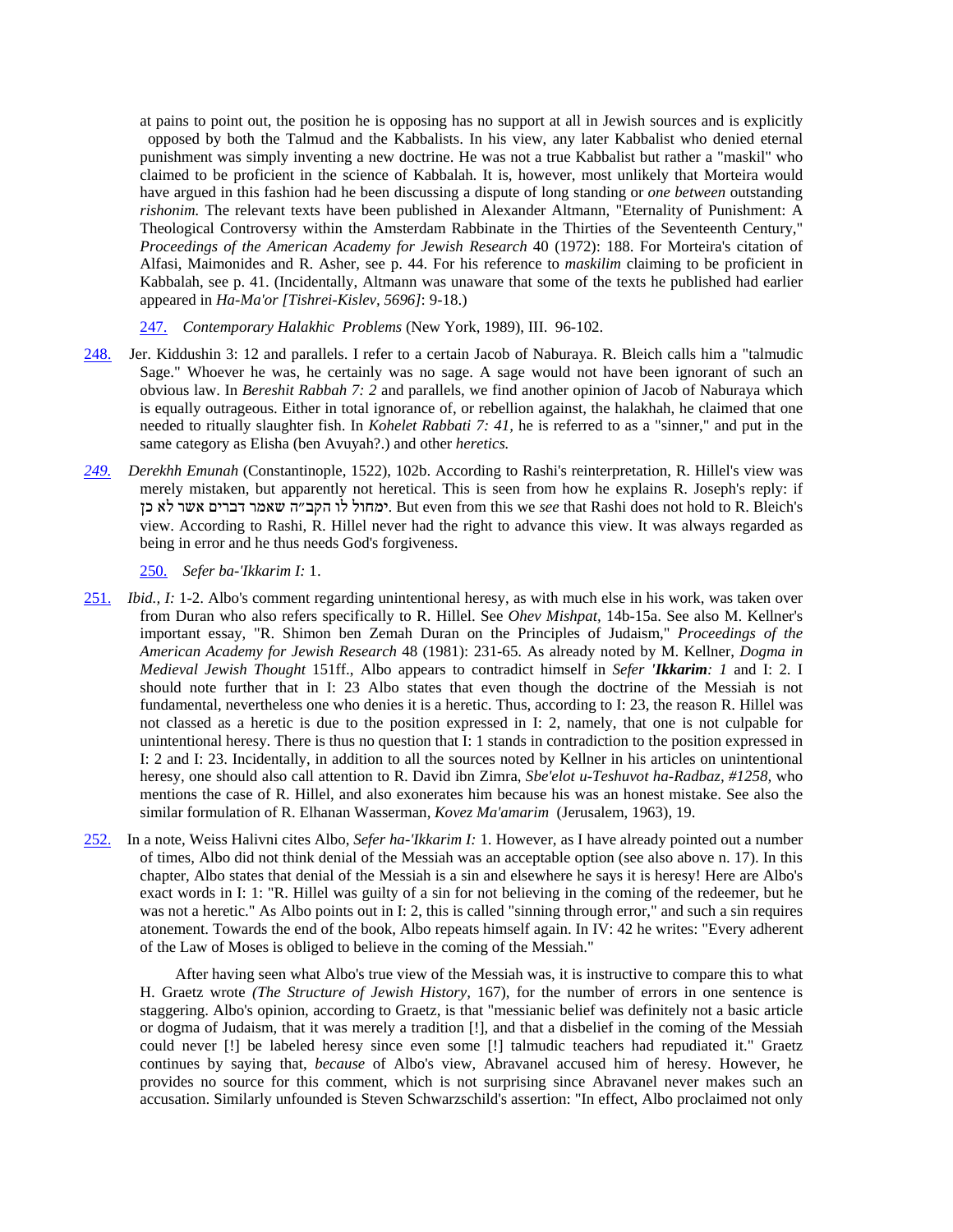that a Jew need not necessarily believe in the Messiah but actually, by implication, recommended against such belief [!]." See *The Pursuit of the Ideal* ed. Menachem Kellner (Albany, 1990), 20.

253. *Peshat and Derash,* 94-96.

254. *loc. cit.* He also claims that R. Hillel was one of the last *Amoraim* but this may

 not be correct. Bibago continues by making a significant point: Just because Solomon worshipped idols does not mean idolatry is permissible. However, it would appear to me that Bibago has erred with this analogy. It is one thing to say that a great man such as Solomon can sin like all others. However, in the realm of ideas matters are different. If a great scholar, say Rabbi Akiva, Sa'adiah Gaon, or any other distinguished personality, had put forth R. Hillel's view, Weiss Halivni's point would be valid. One would have no choice but to regard this view as an authentic, and therefore acceptable, Jewish belief.

. והא דתני' בסמ' עדויות למה נישנו דברי היחיד ע"ש מילתא אחריתי כמובן : 255. This is what R. Sofer means when he writes Sofer directs the reader to look at *'Eduyot* 1: 6 and not 1: 5.

256. *Sefer ba-'Ikkarim I:* 1.

- 257. I am well aware of the fact that there are numerous sources which pay lip service to this notion. However, after they have explained the "objectionable" passages, we are left with something that bears little resemblance to what the original meaning of the text is. Here is a perfect example whereby the outside observer's judgment cannot be reconciled with the commentator's understanding. Where the outside observer sees forced reconstruction and reconciliation, the commentator *sees authentic* authorial intent being brought to light..
- 258. This is not entirely correct. It is true that Luke 3: 31 gives Nathan as the ancestor of Jesus. However, Matthew 1: 6 has Solomon as Jesus' forefather.
	- 259. Negative Commandment, #362.
	- 260. *Hemdat Yisrael* (Petrokov, 1927), I, 14b (final numbering).
	- 261. A. Lichtenberg, *op. cit.,* IL 6a; Y. Shailat, *op. cit., L* 104 (Arabic), 151 (Hebrew).
	- 262. *Me'or 'Enayim,* chapter 32.
- 263. *Shalshelet ha-Kabbalah* (Jerusalem, 1962), 38. In his usual fashion, Ibn Yahya copied the information from de Rossi without acknowledgment. See Salo W. Baron, *History and Jewish Historians* (Philadelphia, 1964), 315 for M. Steinschneider's comment regarding Ibn Yahya's plagiarism.
	- 264. *Seder ha-Dorot* (Warsaw, 1878), 58a.
- 265. See Joanna Weinberg, "Azaria de' Rossi and the Forgeries of Annius of Viterbo," in David Ruderman, ed., *Essential Papers on Jewish Culture ha Renaissance and Baroque Italy* (New York, 1992), 252-79.
- 266. *Zohar: Parashat shelah (ed.* Margaliyot), 173b. Cf. V. Aptowitzer, *Parteipolitik der Hasmonderzeit* im *Rabbinischen und Pseudoepigraphischen Schrif*tum (Vienna, 1927), 113ff.
- 267. R. Daniel Price, *Matok mi-Devash (*Jerusalem, 1989), *ad. loc.* Plozki *loc. cit.,* mentions that there were those who called attention to the convict between Maimonides and the Zohar in order to find fault with the latter. See regarding this, Samson Bloch in *Ozar Nehmad 1* (1856): 44-45. R. Jacob Emden refers to this passage in his criticism of the Zohar and expresses his surprise that Nathan's wife could be regarded as the Messiah's mother. See *Mishpat Sefarim* (Lvov, 1870), 30. R. Moses Kunitz, in his polemic against R. Emden, *Ben Yohai* (Vienna, 1815), 89, responds to some of R. Emden's criticisms of this passage but does not mention anything regarding Solomonic descent. R. Reuven Rapaport, in his response to R. Emden entitled *'Ittur Soferim* (contained in the previously cited edition of *Mitpahat Sefarim),* defends the Zohar's position and cites in support of it the passage of "Philo" mentioned by de Rossi.
- 268. Unlike our versions of Mishnah *Sanhedrim* 10: 1, Maimonides does not require one to believe that resurrection is revealed in the Torah. He probably did not have this addition in his text of the Mishnah (see *Dikduke Soferim, ad loc.* ), or i he did, ignored it in light of Tosefta Sanhedrin 13: 1, where this condition is lacking. It is also possible that, despite what the Mishnah says, he believed it was too extreme to regard one who accepted the belief as a heretic, merely because he denied its Pentateuchal origin.